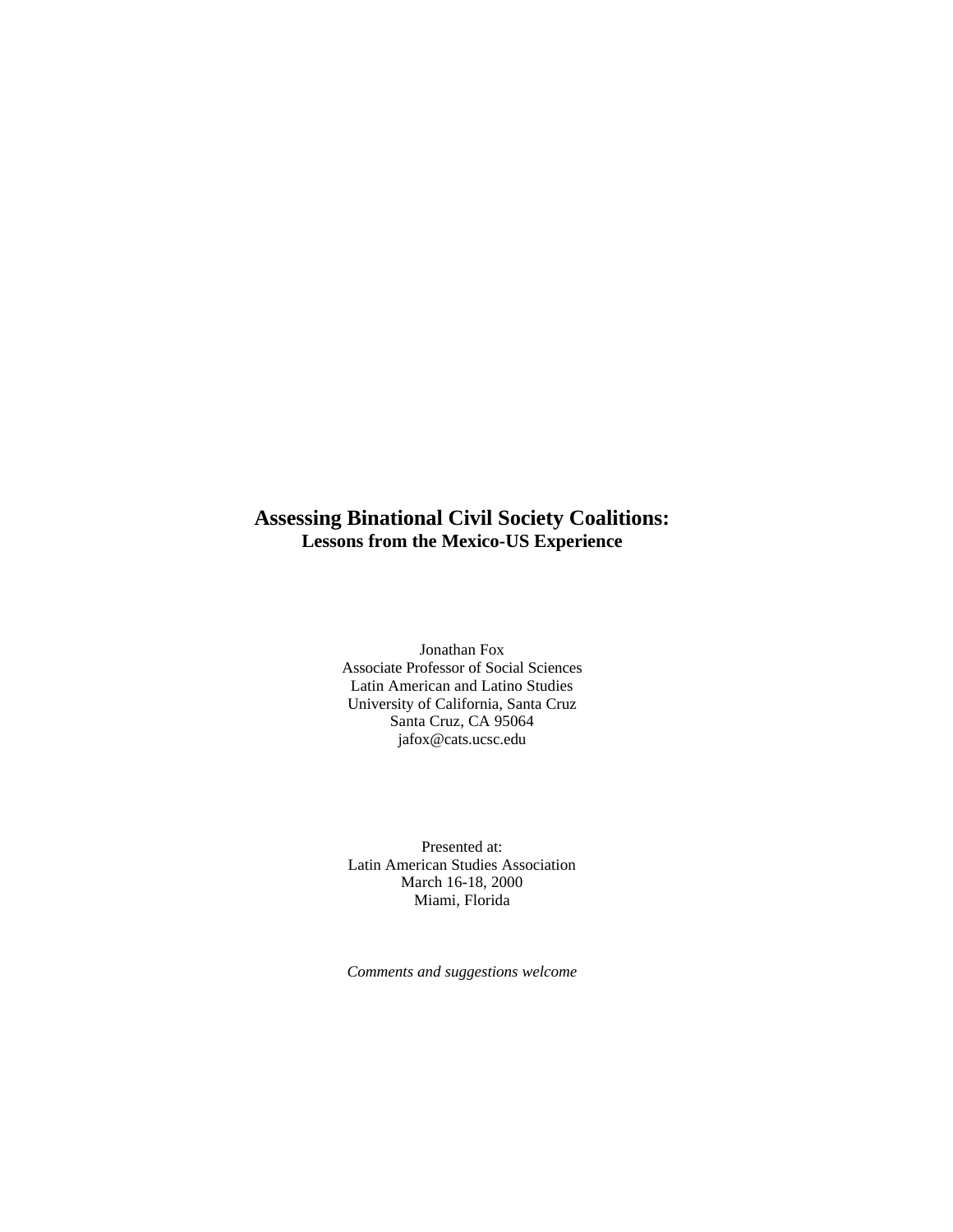## **Introduction<sup>1</sup>**

Is globalization producing a transnational civil society? Are the transnational economic, social and cultural forces that are ostensibly weakening nation-states also empowering civic and social movements that come together across borders? If there is more to this trend than internationalist dreams, then clear evidence should be emerging from the accelerating process of Mexico-US integration. This binational relationship is the broadest and deepest example of global integration between North and South, and therefore offers a clear paradigm case.

The transnational civil society hypothesis can be framed in hard or soft terms, each with quite different political implications. In the hard version, international economic integration is generating qualitative changes in the balance of power between nation-states and private capital, thanks to the latter's increased mobility. On the civil society side, some analysts suggest that thanks to increasingly-accepted international political norms and more accessible communications and travel, public interest advocacy networking has advanced to such a degree that a "transnational civil society" is now emerging. In the soft version, the international economy has always reconfigured itself, and the current phase is not unprecedented. This view notes that most industrial activity remains national, and contends that nation-states retain significant policy levers. In this view, "fully" transnational social or civic movements remain few and far between, with very limited capacity to go beyond international discourses to influence state or corporate action in practice. The US-Mexico relationship provides a vast array of experiences with which to test the hard vs. the soft ways of framing the globalization process.<sup>2</sup> This paper finds that most Mexico-US civil society relationships involve networking between fundamentally *national* social and civic organizations. Moreover, relatively few networks have consolidated into dense, balanced partnerships.

Assessments of transnational linkages between social and civic actors require clearly specified criteria. Measuring the density and impact of political linkages implies specifying a standard for comparison (dense compared to what? influential compared to what?)<sup>3</sup> Compared to where US-Mexico civil society relations stood a decade ago, there is no question that a wide range of networks, coalitions and alliances have emerged that would once have been hard to imagine. However, compared to the pace of binational integration among *other* actors – including auto manufacturers, investment bankers, toxic waste producers, drug dealers, TV magnates, immigrant families and national policymakers – both the degree and impact of binational civil society collaboration have been quite limited (with the notable exception of partnerships actually *on* the border).

Cross-border conversations have certainly multiplied enormously, encouraging much deeper mutual understanding. But mutual understanding between civil society counterparts does not necessarily lead to actual collaboration. For example, sympathetic journalistic coverage often features headlines like "budding cross-border collaboration" (e.g., Rosen, 1999), yet we have been reading similar headlines about relations between social movements in Mexico and the US for more than a decade. For reasons not yet fully understood, these buds have had difficulty flowering.

This paper is organized into four parts. First, society-to-society relationships are framed in terms of the broader US-Mexico context. The second part makes conceptual distinctions between transnational networks, coalitions and movements, and then assesses varying degrees of density of key US-Mexico civil society partnerships in those terms. The third section builds on Keck and Sikkink's framework for assessing the impact of transnational advocacy networks, focusing on binational societal partnerships in three sectors: environment, labor and human rights. The paper concludes with a series of preliminary propositions for discussion.<sup>4</sup>

#### **Situating Society-to-Society Relationships**

The full array of binational social, civic and political coalitions involves a wide range of state as well as social actors. This paper will focus primarily on civil society to civil society relationships, concentrating in turn on those actors that pursue broader social participation and public accountability in each country. These relations should be understood in the broader context of the many *other* partnerships that link states and societies in Mexico and the United States (not to mention the private sectors, which have been studied extensively elsewhere). One can situate society-to-society relationships in terms of one quadrant within a simple two-by-two chart that depicts the US state and civil society on one side, and the Mexican state and civil society on the other. Table One illustrates the wide array of state-to-state partnerships, which range from those focusing on keeping Mexico safe for US investors, such as the 1995 peso crisis bailout, to the increasing degree of military and anti-drug cooperation, as well as regular, institutionalized exchanges between federal cabinets and border governors.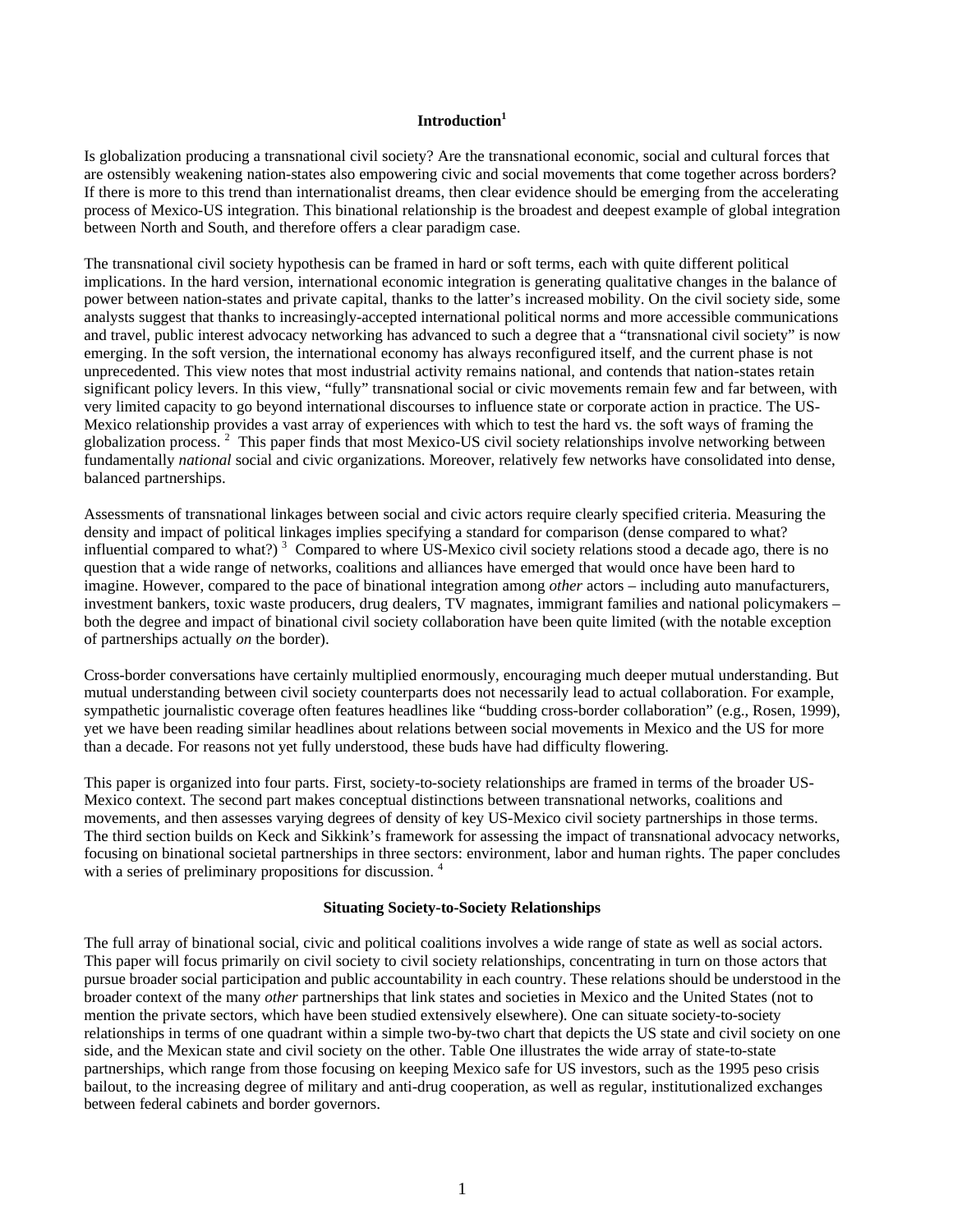|                      | <b>US State</b>                        | <b>Civil Society in US</b>                    |  |
|----------------------|----------------------------------------|-----------------------------------------------|--|
| <b>Mexican State</b> | Treasury ministries                    | Policy think tanks                            |  |
|                      | National cabinet meetings              | Private lobbyists                             |  |
|                      | Border governors conferences           | Universities                                  |  |
|                      | Anti-narcotics aid                     | Latino NGOs                                   |  |
|                      | <b>NAFTA</b> trinational institutions  | <b>Conservation NGOs</b>                      |  |
|                      | Armed forces to armed forces           | Elite cultural institutions (e.g., musuems)   |  |
|                      | Military sales                         |                                               |  |
|                      | US support for Mexico from MDBs        | Also - Mexican immigrant civil society in US: |  |
|                      | Exchanges between judicial authorities | (Hometown clubs and federations)              |  |
|                      |                                        |                                               |  |
| <b>Mexican Civil</b> | USAID (and its US contractors)         | Religious institutions                        |  |
| <b>Society</b>       | National Endowment for Democracy       | Private foundations                           |  |
|                      | Inter-American Foundation              | Media elites                                  |  |
|                      |                                        | Environmental coalitions                      |  |
|                      |                                        | Trade union coalitions                        |  |
|                      |                                        | Democracy networks                            |  |
|                      |                                        | Human rights networks                         |  |
|                      |                                        | Women's rights networks                       |  |
|                      |                                        | Emigrant voting rights advocacy networks      |  |
|                      |                                        | Indigenous peoples networks                   |  |
|                      |                                        | Small farmer networks                         |  |
|                      |                                        |                                               |  |

## **Table One: Examples of Mexico-US Partnerships**

## State-to-state links

The wide range of state-to-state links between the US and Mexico is well known, and will not be detailed here. These partnerships reach across the many sectoral agencies in both federal governments, as well as congress-to-congress linkages. Increasingly, subnational governments are relating to one another – most notably in the case of the regular meetings of the border governors, but also including regular visits from state governors in one state to regions linked by immigration across the border. While some of these relationships between counterparts are largely ceremonial, many others are quite substantial, as in the case of the US Treasury and White House role in the 1995 Mexican bailout, and the increasing levels of cooperation between the armed forces.

## US state links to Mexican civil society

Linkages between the US state and Mexican civil society are relatively recent. Historically, US development assistance to private Mexican organizations focused on family planning, health, scientific, agricultural and educational cooperation, rather than on civil society capacity-building (even in those sectors). Since the late 1980s, however, the US Agency for International Development began to invest heavily in Mexican conservation organizations, to bolster their capacity to defend biodiversity, and in some cases, to improve the management of what AID called Mexico's "paper parks." By the late 1990s, environmental funding grew to be the largest category of USAID funding to Mexico, accounting for \$6 million (the majority of its proposed FY 2000 funding). Some fraction of this conservation funding probably reached Mexican environmental NGOs. USAID also has funded the Mexican Red Cross in times of disaster.<sup>6</sup>

USAID's donations under the category of "more democratic processes" includes some funding for Mexican civic organizations, complementing the role of the National Endowment for Democracy (\$3.725 million in FY2000). Some of this funding is for judicial education, municipal development and legislative institution-building, and therefore belongs in the state-to-state category. USAID's democracy funding also reaches, however, the Citizens' Movement for Democracy, the Mexican Center for Victims of Crimes, and the Mexican Society for Women's Rights (Semillas). USAID's proposed \$1.2 million in funding to deal with HIV/AIDS is also mainly targeted to NGOs, (international, national and local).

The National Endowment for Democracy has played a higher profile role in grant-making to Mexican civic and human rights organizations (Dresser, 1996). In 1997 NED granted approximately \$1.1 million to Mexican civic institutions and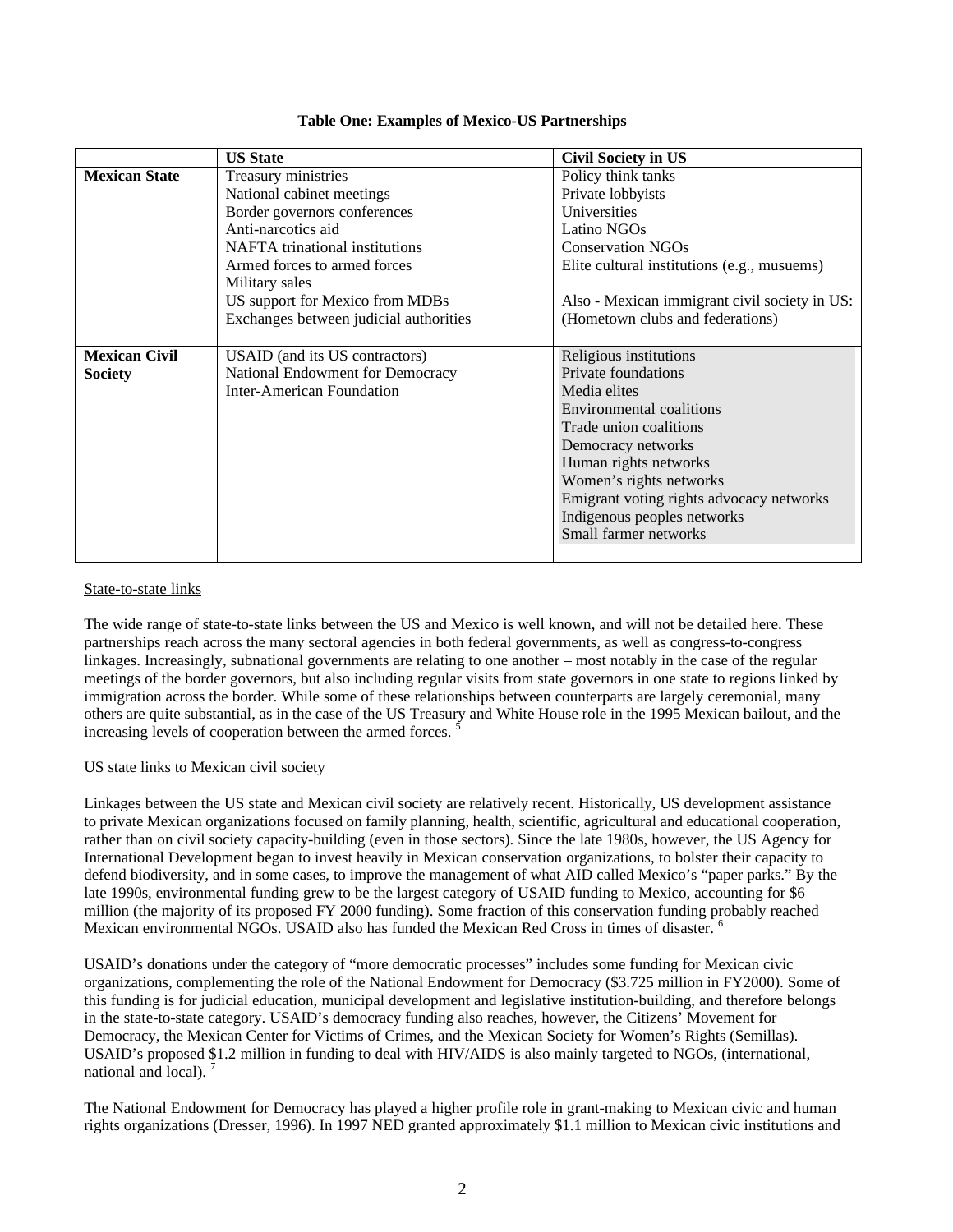democratic processes, including \$371,000 to Alianza Cívica, \$278,000 through the AFL-CIO's refurbished international arm, and \$274,000 via its Republican affiliate to the Centro Cívico and its women's affiliate. <sup>8</sup>

The Inter-American Foundation, a small federal agency responsible to the US congress and mandated to be independent of short-term US foreign policy goals, has maintained a long-term, low-profile but public involvement with Mexican civil society organizations. The IAF has provided grant funding to a wide range of Mexican NGOs, and in the late 1980s shifted to more direct funding for community-based rural social organizations, including many autonomous indigenous producer groups. The IAF's funding to Mexico averaged approximately \$2.3 million per year over the past decade. Since the late 1980s, the IAF made extensive, strategic grant contributions to several rural peasant and indigenous movement organizations and networks, including the sustainable coffee and community-based forestry movements.

## Mexican state links with civil society in US

The 1988 electoral challenge to the regime's legitimacy spilled over into the US, including open campaigning by the left opposition among Mexicans in the US. In response, the Mexican state launched a multi-pronged strategy to relate to civil society in the US (Dresser, 1993; González Gutiérrez, 1993; 1997, de la Garza, 1997; Martínez and Ross, 1999). The term "civil society in the US" is used here instead of "US civil society" in order to include the Mexican state's strategy for reincorporating Mexican nationals. One could argue that this is only formally a cross-border relationship, since the state's outreach to the national diaspora is a cross-border extension of its national efforts to organize and reincorporate Mexican civil society actors more generally. The task of outreach to emigrants falls to the Foreign Ministry and its network of consulates, however, and is by definition a cross-border relationship. Some state governments have also developed their own outreach strategies, most notably in the case of Guanajuato. More than 30 Casas Guanajuato are organized into a national network. <sup>10</sup> One could also argue that Televisa's longstanding hegemony over US Spanish language television (especially the news), which ended relatively recently, also constituted a prominent case of de facto Mexican state linkage to Latino civil society in the US.

As Goldring has argued, most patterns of Mexican migrant organization in the US can be understood as either state-led or migrant-led, with Mexican state actors playing an especially prominent role in inducing the formation of hometown clubs and their statewide federations (1999).<sup>11</sup> In the process, the Mexican state has out-organized both major opposition parties, keeping most organized emigrants in the civic rather than the political arena. At the same time, a new civic network of emigrant voting rights advocates began to lobby the state and political parties in Mexico for the first time (Martínez and Ross, 1999, Ross, 1999). Only in the past few years have Mexican immigrants, their leaders and organizations, begun to influence national politics and gained a voice in the national media, but this process is best understood as a relationship within Mexican civil society (see below).

While the Mexican state's efforts to reach out to its diaspora have been largely invisible outside the Mexican community, its partnerships with more established US civil society actors have received extensive attention. <sup>12</sup> The Mexican state's efforts to woo US opinion-makers reached unprecedented levels during the Salinas administration, and a wide range of US civic and political elites responded eagerly. The most powerful private universities, think-tanks, and conservation organizations rushed to see which one could offer Carlos Salinas de Gortari their most public platform and their most distinguished honors. The Mexican state made more than political investments in their efforts to influence US public opinion through think-tanks and lobbyists (Dresser, 1991; Eisenstadt, 1997; Velasco, 1997). Mexican-American civil rights and business organizations also received significant official attention.<sup>13</sup> Mexican state strategists realized that rights and business organizations also received significant official attention.<sup>13</sup> Mexican state influencing the US states required influencing US civil society, especially on an issue like NAFTA that spilled over the usual narrow boundaries of conventional bilateral policy-making. In summary, in the 1990s both the US and Mexican states increased their use of non-state actors in the other country to influence the other state.

## Civil society to civil society

The importance and density of binational societal relationships have ebbed and flowed in long waves throughout the twentieth century, as Alan Knight has suggested (1997). Some of that history continues to resonate. Ricardo Flores Magón remains a hero for radical democratic movements in both societies, among Chicanos and indigenous peoples, respectively. John Reed continues to inspire contemporary alternative US journalists. <sup>14</sup> Other historical chapters, in contrast, have been largely forgotten, such as the mutual identification between both national labor movements in the late 1930s (Peterson, 1998). The oldest sustained binational collaborative effort for social justice and mutual understanding dates back to that period, sustained by the American Friends Service Committee.<sup>15</sup>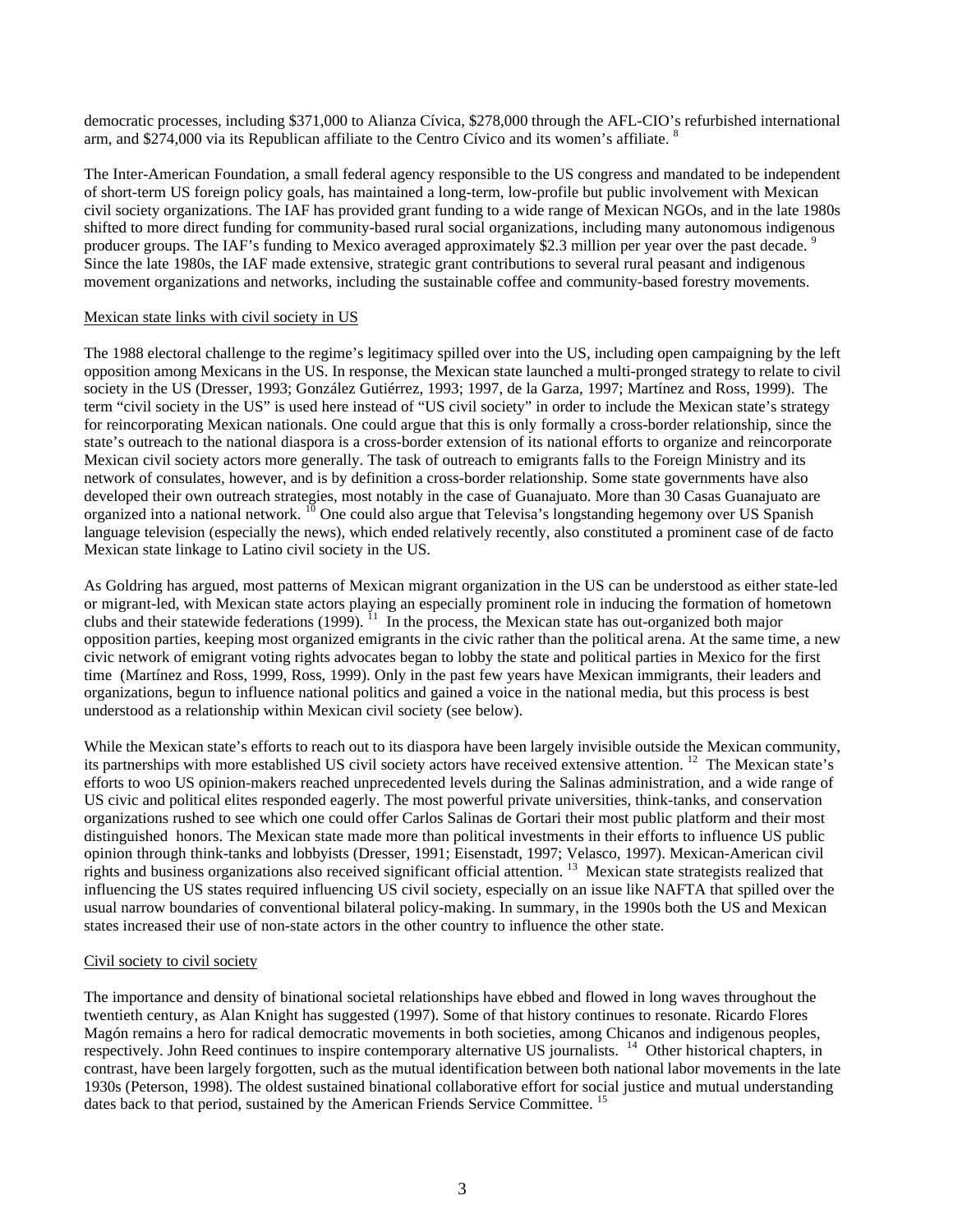This paper deals with one subset of the much larger, diverse category of civil society actors. The focus is on comparative case studies of binational relationships between actors in each country that see themselves as promoting social equality and more accountable public and private institutions in each country. The intention of delimiting this specific set of subsectors is to underscore that many actors and institutions within both civil societies act primarily to reinforce institutional arrangements that limit public accountability and reproduce elitist political cultural legacies. For example, this would characterize the dominant broadcast media in both societies, as well as the dominant tendencies within some religious hierarchies, or the Red Cross.<sup>16</sup> Both societies also have broad social movements that oppose the extension or consolidation of social and political rights won by other social movements, most notably women's rights. Looking at civil society in this broad sense of including its powerful pro-status elements reminds us that it is a force of inertia as well as a force for change. The focus here, however, is on those actors within civil society that share some degree of commitment to democratization and social change. The concept of *counterparts* is also relevant here, a notion that does not imply similarity or agreement, but rather analogous roles in their respective societies.

## **Disentangling Binational Networks, Coalitions and Movements**

The past decade witnessed an upsurge of binational civil society discussion, beginning before the NAFTA debate but then rapidly expanding. These discussions often took the forms of exchanges of information, experiences and expressions of solidarity. Sometimes these exchanges generated networks of ongoing relationships. Sometimes these networks generated the shared goals, mutual trust and understanding needed to form coalition*s* that could collaborate on specific campaigns. As Keck put it, "coalitions are networks in action mode." <sup>17</sup> Networks, in contrast, do not necessarily coordinate their actions, or come to agreement on specific joint actions (as implied by the concept of coalition). Neither networks nor coalitions necessarily imply significant horizontal exchange between participants. Indeed, many rely on a handful of interlocutors to manage relationships between broad-based social organizations that have relatively little awareness of the nature and actions of their counterparts. The concept of transnational social movement organizations, in contrast, implies a much higher degree of density and much more cohesion than networks or coalitions. Transnational movement organizations suggest a social subject that is present in more than one country, as in the paradigm case of the Frente Indígena Oaxaqueño Binacional, and other indigenous organizations that literally cross the border (Rivera, 1999a; 199b).

| Shared characteristics:      | <b>Transnational networks</b> | Transnational coalitions   | <b>Transnational movement</b>       |
|------------------------------|-------------------------------|----------------------------|-------------------------------------|
|                              |                               |                            | organizations                       |
| Exchange of information $\&$ | Yes                           | Yes                        | <b>Yes</b>                          |
| experiences                  |                               |                            |                                     |
| Organized social base        | Sometimes more,               | Sometimes more,            | Yes                                 |
|                              | sometimes less or none        | sometimes less or none     |                                     |
| Mutual support               | Sometimes, from afar and      | <b>Yes</b>                 | <b>Yes</b>                          |
|                              | possibly strictly discursive  |                            |                                     |
| Joint actions & campaigns    | Sometimes loose               | Yes, based on mutually     | Yes, based on shared long-term      |
|                              | coordination                  | agreed minimum goals,      | strategy                            |
|                              |                               | often short-term, tactical |                                     |
| Shared ideologies            | Not necessarily               | Not necessarily            | Generally yes                       |
| Shared political cultures    | Often not                     | Often not                  | Shared political values, styles and |
|                              |                               |                            | identities                          |

## **Table Two: Transnational Networks, Coalitions and Movements**

Note: Shading illustrates suggested degree of relationship density and cohesion

In practice, these concepts of "network," "coalition" and "movement" are often used interchangeably. For the sake of developing tools for more precise assessment of the nature of binational relationships, however, these three concepts will be treated here as qualitatively distinct (see Table Two), and then applied to a series of cross-border relationships between social and civic actors. In short, transnational civil society exchanges *can* produce networks, which *can* produce coalitions, which *can* produce movements. <sup>18</sup> Note that underscoring these distinctions does not imply any judgement that more cooperation is necessarily better. On the contrary, realistic expectations about what is possible are critical to sustain any kind of collective action. Indeed, one of the main conclusions of the cross-sectoral comparative discussion that follows is that cross-border cooperation involves costs and risks that must be taken into account, and depends heavily on finding both appropriate counterparts with whom to cooperate, and shared targets to inspire joint action.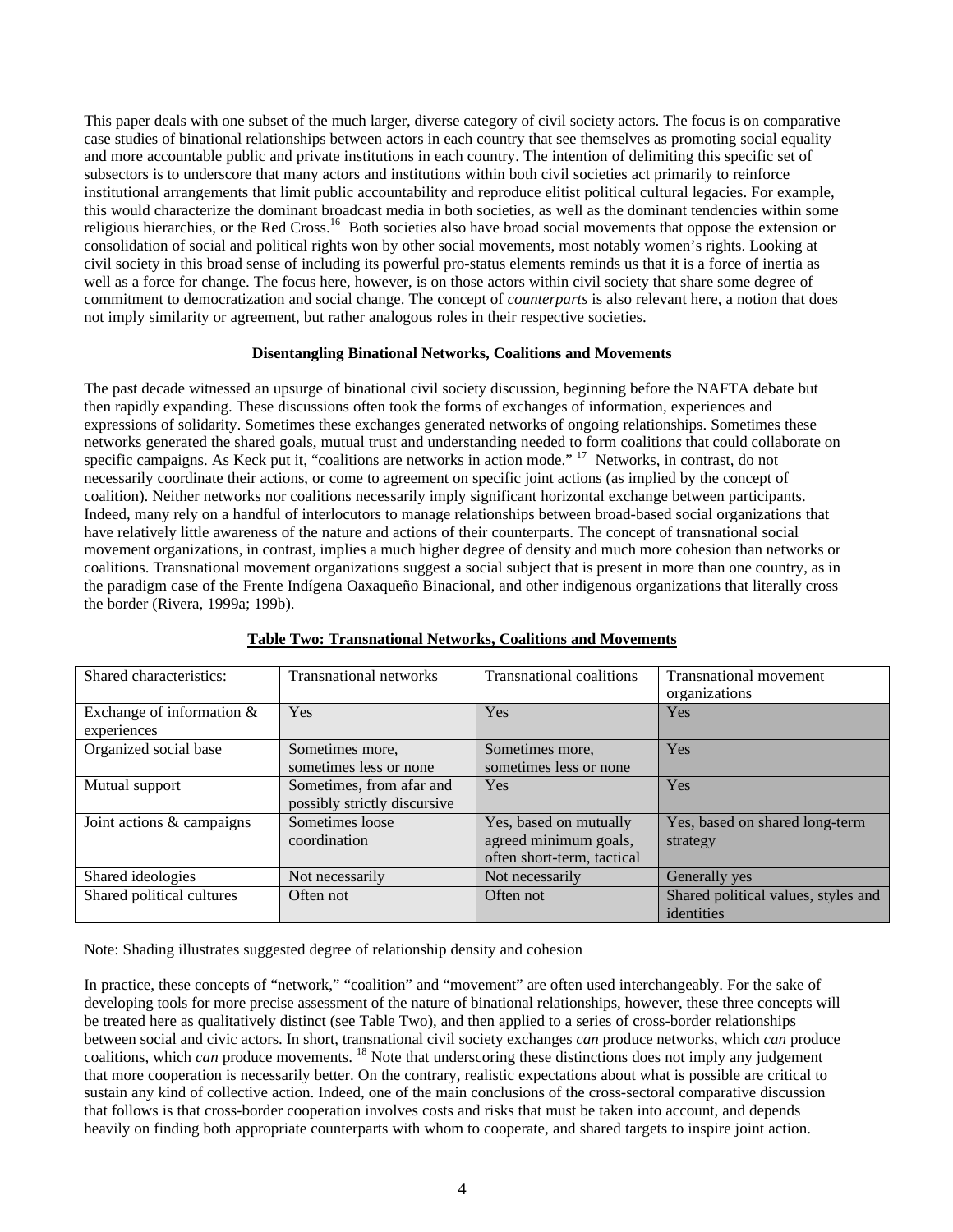It is relevant to keep in mind that, independently of the recent pace of binational integration, many civil society actors in both countries have long considered themselves to be internationalist, such as many currents within religious, environmental, feminist, human rights and trade union communities. While many local and national groups see themselves as part of a global movement (for feminism, for human rights, in defense of the environment), this study focuses on *sustained cross-border relationships between organized constituencies* (as distinct from broadly shared goals). As a result, the study will use the relatively tangible category of transnational movement *organization* (as distinct from the more amorphous concept of global civil society, for example). <sup>19</sup>

Distinguishing between networks, coalitions and movements helps to avoid blurring political differences and imbalances within what may appear from the outside to be "transnational movements." As Keck and Sikkink's pioneering study notes, transnational networks face the challenge of developing a "common frame of meaning" in spite of cultural differences (1998: 7). Such shared meanings are socially constructed through joint action rather than shared intentions. Political differences within transnational networks are also not to be underestimated, in spite of apparently shared goals. Even those transnational networks that *appear* to share basic political-cultural values, such as environmental, feminist or human rights movements, often consist of actors that have very different, nationally-distinct political visions, goals and styles.  $20$  As Keck and Sikkink point out, "transnational advocacy networks must also be understood as political spaces, in which differently situated actors negotiate – formally or informally – the social, cultural and political meanings of their joint enterprise" (1998: 3).

This paper builds on Keck and Sikkink's work by exploring the dynamics of these political spaces. Because the US-Mexico transnational political sphere includes broad-based social organizations as well as NGOs, however, the analysis covers a broader array of transnational actors.<sup>21</sup> Keck and Sikkink focus on the subset of civil society actors that are motivated by what they call "principled ideas or values," in contrast to those transnational actors driven mainly by "instrumental goals" (such as corporations) or "shared causal ideas"(such as scientists) (1998: 1, 30). This definition fits many classic transnational advocacy campaigns quite well. Where broad-based social constituencies begin to get involved in transnational campaigns, however, shared values are not the only motivation. For example, US trade unionists and Mexican human rights campaigners may well collaborate in a coalition to criticize NAFTA, they may share a limited political goal, but that does not mean that they share political values. Because the US-Mexican relationship is characterized precisely by the unusual degree to which "foreign" concerns become "local," directly affecting people organized around *interests* as well as values, this study uses a much narrower definition of "network." <sup>22</sup> When broadbased membership organizations begin to see their interests as directly affected by transnational processes, then the distinction between value-based and interest-based motivations begins to blur.<sup>2</sup>

#### **Relationships Between Societal Counterparts**

The following section assesses the degree of density and cohesion among a diverse set of binational society-to-society relationships. Sectors reviewed include labor unions, environmentalists, trade policy advocacy groups, democracy and human rights activists, women's rights activists and Latino immigrant and civil rights organizations.

#### Labor unions

Mexico-US labor partnerships have been among the most challenging of any sector for four main reasons.<sup>24</sup> First, the political cultures of both country's labor movements are dominated by powerful nationalist ideological legacies. Second, workers in some sectors have directly conflicting interests, especially in industries characterized by high degrees of North American "production sharing," such as automobiles, textiles and garments. Third, counterpart productive sectors often have very different union structures. Sectors may be unionized in one country but not in the other, or unions may be centralized in one country but decentralized in the other – creating asymmetries that make it difficult to finding counterparts (most notably, auto). Fourth, some unions have privileged preferred the diplomatic stability of working with politically compatible counterparts, and have been unwilling to explore relationships with a broader range of counterparts. Until the recent recomposition of national labor leaderships in both countries, the dominant pattern of binational relations between union leaders was to avoid conflict by limiting diplomatic ties to official counterparts. <sup>25</sup>

A very limited number of cross-border efforts involving workers preceded the NAFTA debate. One of the early pioneers was the American Friends Service Committee's Texas border-based efforts in support of discreet community-based maquila worker organizing, leading to the formation of the now broad-based Comité Fronterizo de Obreras.<sup>26</sup> After the 1985 Mexico City earthquake, Mujer a Mujer led feminist support for the independent Mexico City seamstresses union. <sup>27</sup> In the first binational US-Mexican union-to-union effort since the Cold War, the midwestern Farm Labor Organizing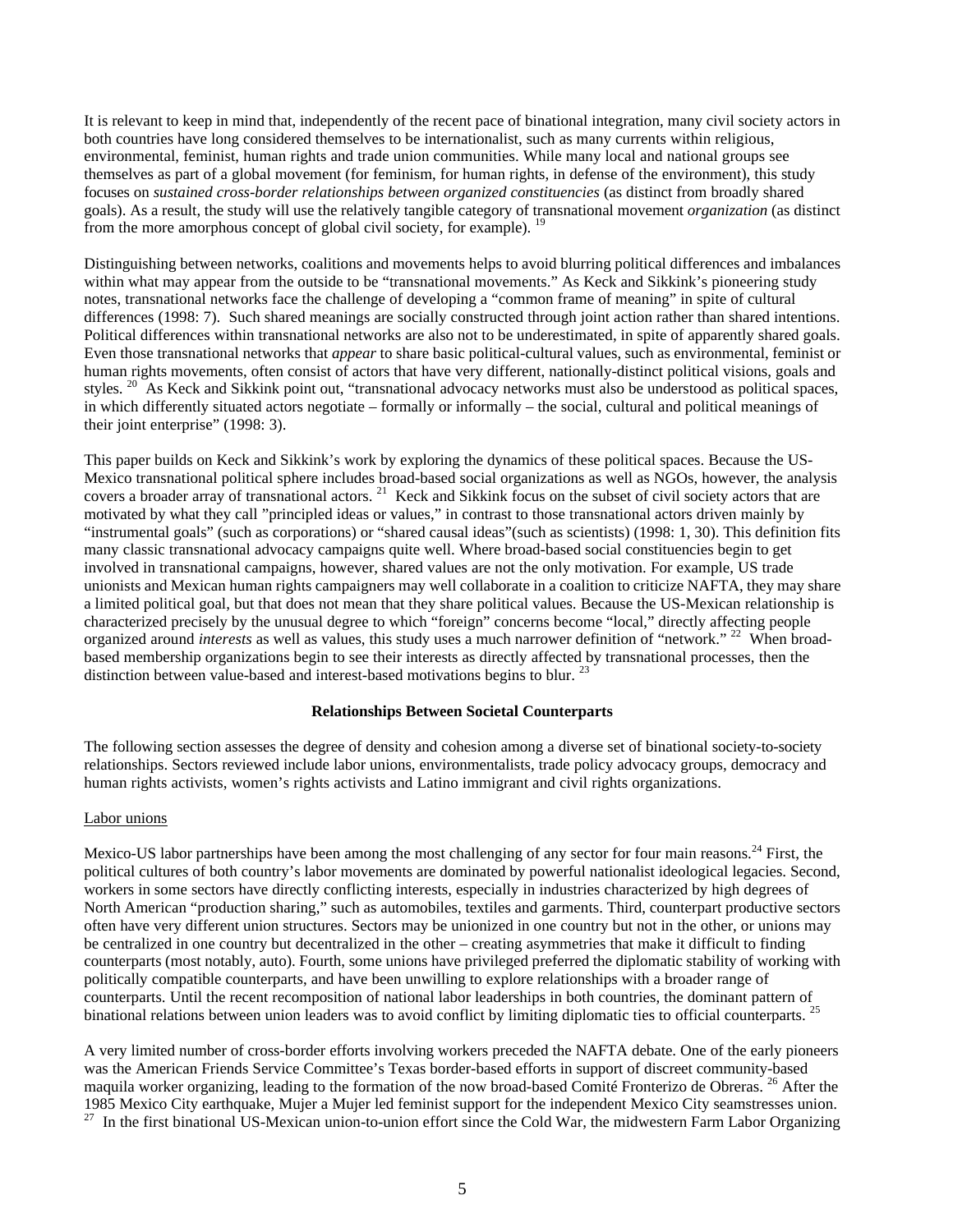Committee's coordinated in the late 1980s with a CTM- affiliated agricultural worker union in Sinaloa to offset Campbell's Soup efforts to divide and conquer unions in the US and Mexico (Neuman, 1993; Barger and Reza, 1994).

The multisectoral Coalition for Justice in the Maquiladoras (CJM) was founded in 1989, before NAFTA, bringing together religious, environmental, labor, community and women's rights organizers who had been working on binational integration issues. <sup>28</sup> Initially led by US religious activists on the border, over the years the CJM has become increasingly trinational, including a 1996 decision to require 50% Mexican representation on its board of directors.

Williams' comprehensive comparative analysis of a decade of diverse CJM campaigns finds that transborder laborcentered campaigns can generate pressure on both on governments and private sector interests "to reform practices and to uphold laws in a manner that they otherwise would not". The CJM has taken up the long-term challenge of bringing labor unions together with community-based worker organizations and NGOs. This is especially important in the maquila sector, where many workers do not see formal unions as organizations that will represent their interests. After all, many are nominally in unions already – though corrupt and largely invisible ones (through so-called "protection contracts" signed without worker involvement). Williams' systematic comparison of a large set of campaigns shows that the more cross-border they were, the more impact they had on their targets (1999). This suggests that logic of binational approaches to workers rights campaigns is not simply driven by ideology, but by its greater practical impact.

However, some kinds of cross-border campaigns create tensions between US and Mexican labor organizers. US-based organizers often prioritize media impact, especially during politically key moments such as congressional trade policy decision. Yet Mexican maquila organizers report that once US delegations televise their broadcasts from in front of factory gates, denouncing terrible conditions, any workers inside who may be suspected of organizing are promptly fired. <sup>29</sup> According to Martha Ojeda, CJM director, most Mexican maquila organizers, are less focused on US media coverage, concentrating primarily on long-term shopfloor and community-based organizing rather than short term political and corporate campaigns.<sup>30</sup> Until recently, however, Mexican maquila organizers had been quite isolated from one another. It was only after several years of meeting one another through participation in cross-border coalitions (the Southwest Network for Economic and Environmental Justice as well as the CJM), that Mexican maquila organizers called their first two border-wide Mexican networking meetings. While US-led cross-border networking encouraged Mexican-side networking up to a point, some Mexican activists grew wary of importing US-side rivalries. The second encuentro was called, pointedly, "La Organización en las Maquiladoras en y Desde México." <sup>31</sup> This broad-based gathering sought to further Mexican-side border-wide coalition-building by ventilating concerns, forging shared political goals and working out a series of "ethical principles." Point 9 reads:

No aceptaré apoyo alguno, nacional o internacional, que este condicionado, que fomente la división y la competencia entre las organizaciones mexicanas de los trabajadores, que subordine a mi organización a intereses ajenos, o que menosprecie, haga peligrar o afecte negativamente a las y los trabajadores.  $32$ 

By the late 1990s, Mexican organizers began to speak of an incipient *movement* of maquila workers for the first time, as a result of both cross-border and Mexican-side organizing. By this time the increased Mexican (and Canadian) participation in the CJM turned the coalition into a much more balanced, critical venue for forging joint strategies and for processing very different campaign styles. Most notably, the relationship within the CJM between the AFL-CIO and autonomous Mexican worker organizing initiatives is a persistent source of debate. In terms of the framework presented above, the CJM is aptly named. It is more coordinated than a network, though less unified than a movement.

One of the most high profile maquila organizing experiences involved Tijuana's small Han Young auto component factory. The Han Young union worked very closely with the San Diego Workers' Support Committee. Through its influential union and congressional allies, the San Diego Workers' Support Committee generated widespread US union and congressional concern about the blatant violations of freedom of association, reaching the highest levels of the United States government. Within Mexico, the Han Young union had affiliated with the national Authentic Labor Front (FAT) to be able to call a union election. The new local won the support of workers in the plant as well as initial legal victories, but later left the FAT, prioritizing cross-border over Mexican coalition partners. Han Young organizers did not participate in the new Mexican maquila organizing network. The cross-border Han Young campaign won important legal and media victories, but on the ground the workers lost – they remain without jobs at Han Young. This suggests a test case of the limits of cross-border leverage. At least in this case, US media coverage plus access to Rep. Gephardt and Vice-President Gore seems to have little effect on Mexican worker rights. <sup>33</sup>

US and Mexican labor unions have held innumerable discussions, exchanges, and conferences, leading to frequent internationalist proclamations, but relatively few consolidated partnerships. Some important US unions have been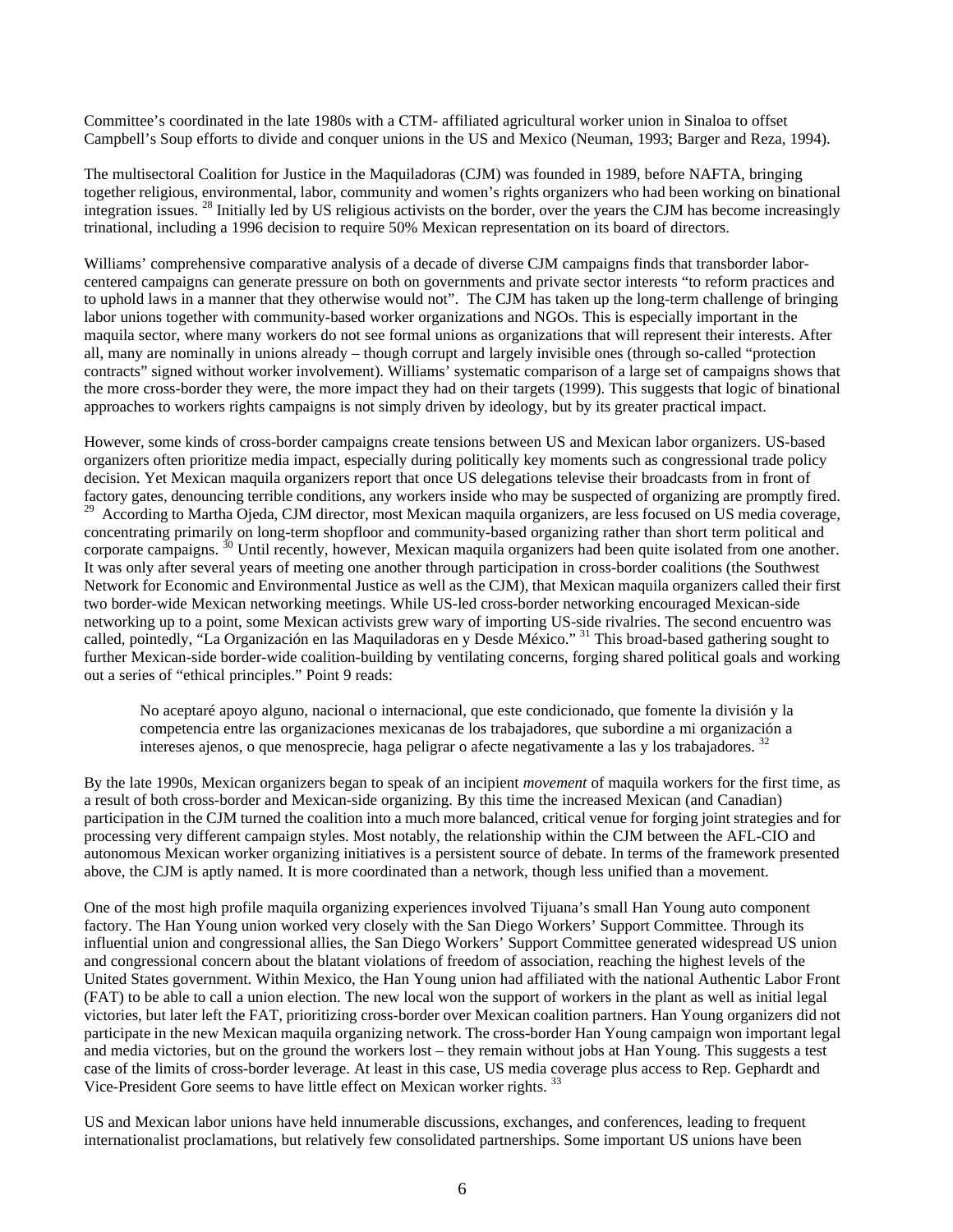divided over whether to pursue international or nationalist strategies, as in the case of the Teamsters, which ended up pursuing both at once during their period of reform leadership. The Teamster's high-profile campaign against the implementation of NAFTA's trucking provision was remarkably successful. Indeed, it was the only case of a bottom-up US protest that blocked part of NAFTA implementation. Together with border state politicians (such as Texas Attorney General, Dan Morales), the Teamsters managed to frame the issue in terms of public safety and the threat of drug imports (rather than "special interests"). In the process, they used media campaigns that many Mexican free trade critics considered to be anti-Mexican in tone.<sup>34</sup> At the same time, the Teamsters' internationalist wing pursued an organizing campaign in the Washington apple industry that was sensitive to Mexican immigrants, coordinated with the United Farm Vorkers, and eventually involved Mexican unions.<sup>35</sup> While seemingly contradictory, these two approaches reflect both the political diversity within the largest union in the US, as well as the pragmatic calculations made by US anti-NAFTA forces more generally. <sup>36</sup>

The most notable binational union alliances have been between relatively small, already-progressive unions, such as the United Electrical Workers (UE) and the FAT, as well as the Communications Workers of America (CWA) and the Telephone Workers of the Mexican Republic (STRM).<sup>37</sup> Notably the STRM/CWA alliance brought two charges of antiunion violation of freedom of association to the procedures of the labor side agreement. Notably, the first case was brought by a Mexican union on behalf of US workers' rights (Latino workers at Sprint were fired for union organizing). 38

The FAT-UE partnership helped to launch perhaps the most ambitious trinational union coalition so far, the Dana Workers Alliance, which brought together many industrial unions to defend freedom of association in a Mexican auto parts plant. This case, like many others, has wended its way through the "inordinately slow" procedures of the labor side agreement. Along the way, the two US unions most involved withdrew from leadership of the initiative. In the US, the autoparts plant involved that was represented by the UE was closed, and the Teamster's reform leadership lost power. <sup>39</sup>

Since the Farm Labor Organizing Committee pioneered the strategy of bringing together unions representing workers employed by the same company in both countries, remarkably few others have followed in its path. One recent exception to this pattern involves an industry that is increasingly binationally integrated. As the Wall St. Journal put it, "major US airlines are rapidly turning Mexico into a domestic destination… making travel to Mexico's hinterland easier than it has ever been" (Millman, 1999). Delta and Aeromexico have one of the most extensive corporate partnerships in the sector, and in response, both companies' pilots' organizations recently formed an alliance "to protect wage structures and work distribution… the first of its kind in Latin America." (Millman, 2000).

In summary, cross-border union collaboration has brought some blatant violations of freedom of association to public attention, but so far to no tangible effect. Indeed, some US workers who supported their Mexican counterparts saw their plant shut down, allegedly in retaliation (Bacon, 1998). Perhaps the most dramatic new trend is for Mexican unions to pursue trinational claims about the violation of freedom of assembly of workers in the US – often Mexican-origin workers, as in the Sprint and Washington state apple cases. These efforts have contributed to more balanced coalitions by showing that the right to freedom of association is systematically violated in both countries, not just in Mexico. The Sprint claim led the labor side agreement process to hold public hearings and extensive studies on the subject (McKinnerey, et al, 1997).<sup>40</sup> The right to organize remains tenuous in both countries, however, and cross-national ties have been unable to offset labor's weak bargaining power within each respective set of national political institutions.

## **Environmentalists**

As in the case of organized labor, binational environmental networking and advocacy have been marked by very significant differences within, as well as between, each national movement. First, both US and Mexican environmental movements are characterized by high levels of internal diversity, including groups that see corporate-led economic growth as the answer to environmental needs, as well as groups that see unregulated economic growth as the problem (Hegenboom, 1998; Bejarano, forthcoming). Second, the experiences and priorities of groups working directly on the border, in both countries, are often quite distinct from the larger national environmental organizations that have more access to the media and policymakers. Third, striking differences emerge between before and after the governmental decision to sign the NAFTA agreement. The high-profile pre-NAFTA debate was more the exception than the rule for binational environmental politics. Indeed, in spite of the central role that US environmental organizations played on both sides of the pre-NAFTA debate, none of the major national environmental organizations in the US devoted serious sustained attention to Mexico or to potential Mexican partners *after* the vote in the US congress (with the exception of the pro-whale campaign against Mitsubishi's proposed salt works, see below). This generalization holds even for the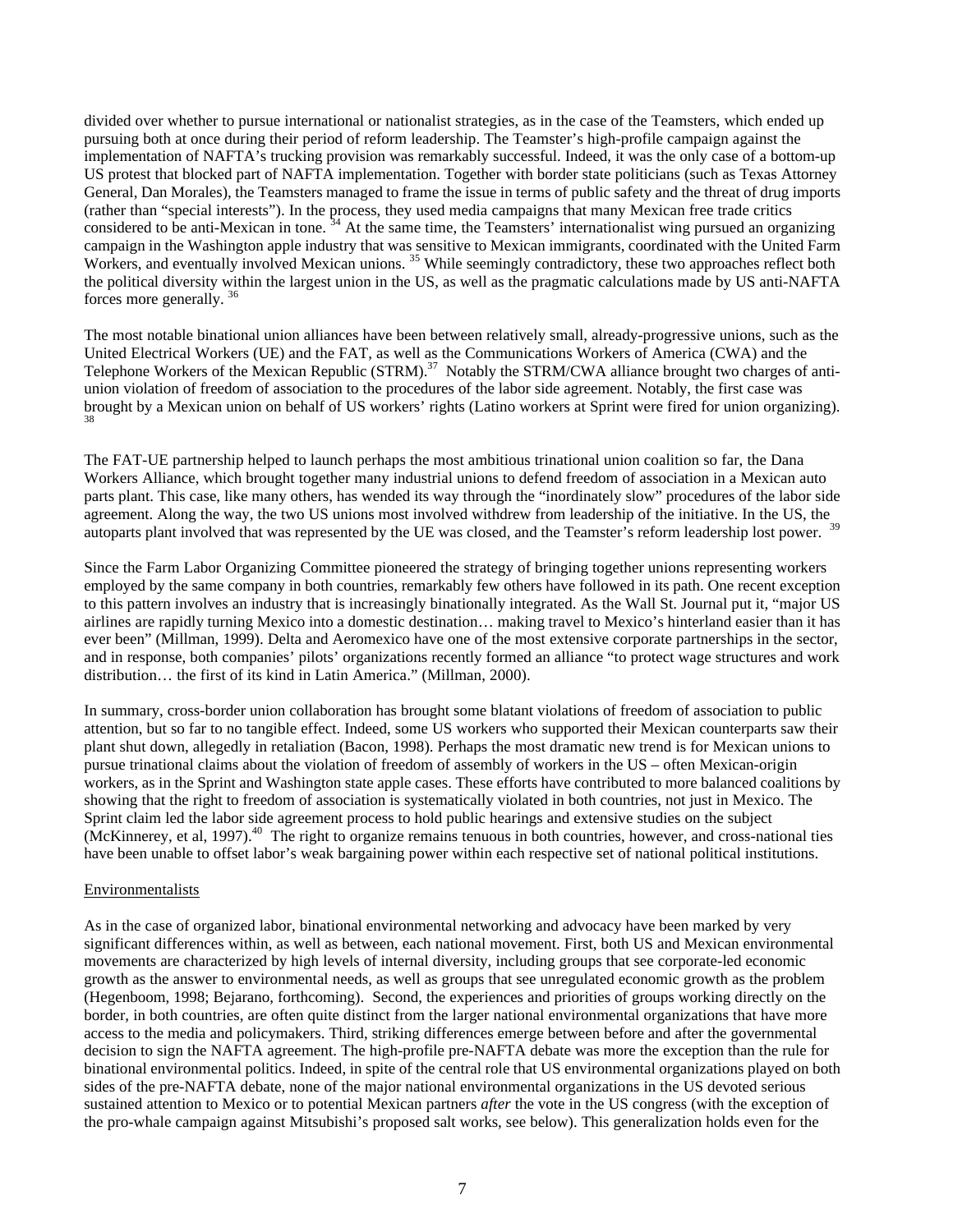Sierra Club, Friends of the Earth and Greenpeace, which were the only large membership-based US environmental organization to oppose NAFTA. When Washington's short-term agenda moved away from Mexico, so did theirs. <sup>41</sup>

It is not surprising that the major US conservation organizations chose to follow the official logic that Mexico needed trade-led economic growth to generate the resources needed for (hypothetical) environmental investments. The major US conservation organizations espoused "free-market environmentalism," and the boards of directors of the most powerful pro-NAFTA US conservation organizations included prominent corporate representatives, some of whom were simultaneously active within the pro-NAFTA corporate lobby (Dreiling, 1997). Beginning also in the early 1990s, some large US conservation organizations received large US government grants to promote the park approach to biodiversity conservation in Mexico (The Nature Conservancy, World Wildlife Fund and Conservation International). <sup>42</sup>

Notably under-represented in the array of binational biodiversity projects are partnerships with already-organized counterparts involved in rural natural resource management, such as Mexico's vast community forestry movement, or the densely-organized smallholder coffee coop movement, both primarily indigenous. One partial exception was the Natural Resources Defense Council, which together with the Smithsonian Institution's Center for Migratory Birds convened a major conference on sustainable coffee (Rice, et al, 1997). Since then, however, the US promoters of "birdfriendly" coffee have yet to work closely with the "fair trade" coffee traders, who focus more on balanced coalitions with Mexican grassroots coffee producers. The sustainable coffee campaign has had significant success at penetrating the US media, but focuses on protecting birds rather than forest dwellers' livelihoods, organizations or human rights. One common US subtext is occasionally made explicit: the assumption that migratory birds that migrate between the two countries are "American"  $-$  as though birds have national identities. (AP report by Silver, 1999).  $43$ 

Greenpeace, with its broad ecological critique, developed one of the few binational partnerships among the large international environmental membership organizations. As part of the international organization's effort in the early 1990s to seek greater internal North-South balance, Greenpeace's international leadership sided with its Latin American branches on the controversial tuna-dolphin issue, since the Mexican tuna fishing industry had reportedly changed its technology. This heterodox stance was perceived by Southern environmentalists as a blow against eco-imperialism, but it provoked a powerful propaganda backlash by more nationalist US ecological groups, such as Earth Island Institute (which lacked strong Mexican partnerships). Given this opportunity to present Greenpeace as anti-dolphin to US constituents, Earth Island seized the opportunity to make inroads into Greenpeace's large direct mail market share (which had been heavily dependent on sympathy for cetaceans). Greenpeace-International had been divided all along about whether to pursue more North-South balance within the organization, and by the mid-1990s the pro-Southern faction within Greenpeace was defeated. The US affiliate lost a significant fraction of its domestic base, in part because of siding with its Latin American counterparts. <sup>44</sup> In other words, one lesson is that balanced transnational partnerships can be politically costly when charismatic meg-fauna are involved.

The influence of the more conservative environmental organizations on the border has been less prominent than with biodiversity issues. The maquila industry does not affect few large mammals whose protection can bolster direct mail fundraising in the US. The border's transnational public sphere has been occupied, in contrast, by a gradually thickening civil society. Notable NGO coalitions that predated the NAFTA debate include as the Environmental Health Coalition (Tijuana-San Diego), the International Sonoran Desert Alliance and other binational tribal initiatives, the CJM's antitoxics efforts, as well as the successful Texas-Center for Policy Studies/Comisión de Solidaridad y Defensa de los Derechos Humanos campaign to stop a World Bank logging loan in the Sierra Madre's indigenous territories in 1991.<sup>45</sup> They have since been joined by the Red Fronteriza de Salud y Medio Ambiente and a broad-based binational coalition bringing together environmentalists throughout the Rio Grande/Rio Bravo basin, among others.<sup>46</sup> Not only has the pace and intensity of binational collaboration on the border increased significantly since NAFTA, they have also had some important, very tangible successes. Border environmental coalitions have blocked several controversial proposed projects, including the Tamaulipas canal waterway and, most notably, the Sierra Blanca nuclear waste dump in Texas. <sup>47</sup> Ironically, the fact that the proposed Sierra Blanca dump was designed to receive waste generated at the US's northern border, in New York and Vermont, bolstered critic's charges of environmental racism.

The Sierra Blanca anti-dump campaign was followed by the recent defeat of the proposed Mitsubishi/Mexican government joint venture to expand an industrial salt works in Baja California. The project threatened to affect the breeding grounds of whales that migrate north, past the United States. In this case, binational pressure obliged project proponents to meet unsually rigorous environmental assessment standards, and both mainstream and radical US environmental organizations engaged in successful media campaigns, significantly raising the project's political cost to both the government and Mitsubishi (Preston, 2000). Both projects had unusually media-worthy characteristics that significantly increased the leverage of campaigners – charismatic mega-mammals in one, nuclear waste in the other.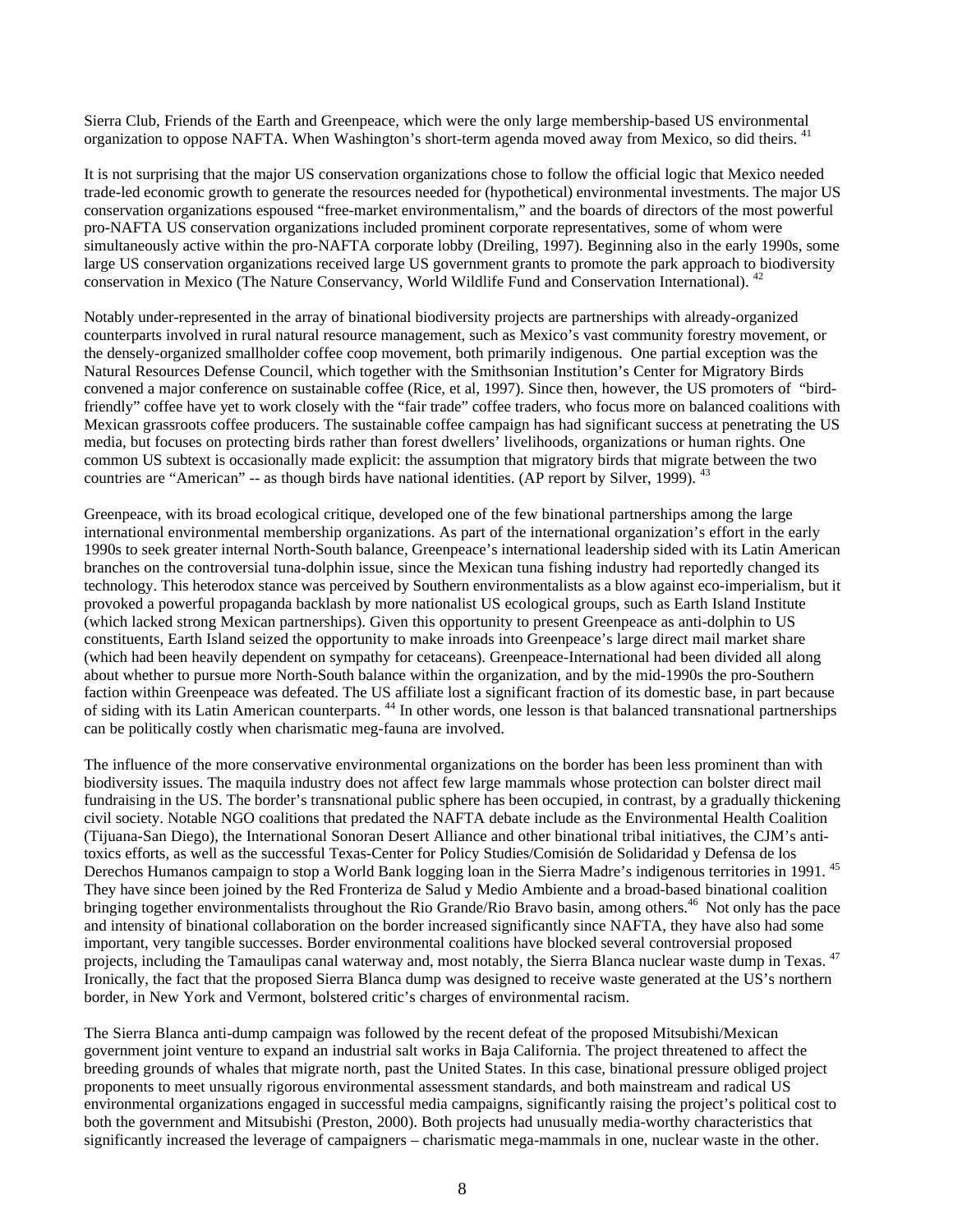Most environmental threats to the border, however, are on-going, and are much more integral to the dominant pattern of industrialization. Notably, neither the Sierra Blanca nor the Mitsubishi victories had anything to with maquila industrialization. Both cases show that, given sufficient lead time, campaigners can influence or block *new*, high-profile, high-risk policy decisions.

At least as notable as the defeat of specific proposed projects is that border campaigns have set precendents for constructive public participation in local and binational policy processes. National environmental organizations played a central role in extracting partial reforms for dealing with border environmental threats (Audley, 1997, Hogenboom, 1998). But after the vote, the task fell primarily to border groups to encourage the promised Border Environmental Cooperation Commission (BECC) and the North American Development Bank to begin to fulfill their mandates (BIOS, 1999; Mumme, 1999). Most independent environmental policy observers see the BECC and NADBank as setting higher standards for publication participation in the policy process, at the same time as they have yet to have a significant impact on the border environment.

The sensitivity of many border environmental organizations to interlocking human health and natural resource concerns facilitated cross-border coalition-building. US and Mexican border groups also share their distance from -- and to some degree alienation from -- national elites (opposition as well as official) in both countries. Border groups have also been willing to take on the difficult challenge of recognizing and overcoming cultural differences (Kelly, forthcoming). This commitment is critical because – as the history of the border shows -- proximity does not necessarily lead to mutual understanding. Even in the case of the successful campaign against the Mistubishi salt works, for example, some Mexican environmentalists had to at times distance themselves from US campaigners because of what they considered to be unilateral and inappropriate pressure tactics (Pérez, 1999)

## Trade Advocacy Networks

In the US, the NAFTA debate focused on the domestic implications of the North-South relationship; on the nature of the United States' relations with the developing world in general and with Mexico in particular. In Mexico, the opposition to NAFTA before 1994 was more limited, but also served to generate a wide-ranging social and elite debate on relations with "el norte."

The debate in both Mexico and the U.S has both transnational and multi-sectoral dimensions. In many cases, domestic constituency organizations met their counterparts in the other country for the first time. The trade debate encouraged some groups to understand their counterparts' perspectives in order to engage in joint activities and contribute to each other's efforts. At the same time, because so many diverse actors saw their interests directly affected by NAFTA, unusual "citizen" coalitions brought together local, regional and national organizations representing labor, farmers, environmentalists, consumer rights, immigrant rights, Latinos, and human rights organizations. Many of these organizations had either never worked with each other or had long histories of mistrust if not outright antipathy among each other. Suddenly, a debate on something as conceptually remote and politically far from their reach as international economic policy brought them together. Social constituency organizations that once considered themselves as solely "domestic" now entered the transnational arena as they responded to the NAFTA proposal.

In the US, the NAFTA opposition became a movement with somewhat disjointed nationalist and internationalist wings (Cavanagh, Anderson and Hansen-Kuhn, forthcoming). Some of the anti-NAFTA forces perceived the economic integration process as one that threatened US "sovereignty." Ralph Nader's Public Citizen explicitly stressed this nationalist approach, along with some environmentalists and trade unionists, arguing that NAFTA would supersede the authority of local and national labor, consumer and environmental laws and standards (Nader, 1993). These left populists were joined and then overshadowed by conservative nationalist populists, led by Ross Perot and Pat Buchanan.

NAFTA's proponents were caught off guard by the broad public challenge, and they became increasingly alarmed as the popular debate ultimately threatened the legislative survival of their project. The US opposition was strong enough to oblige then-presidential candidate Bill Clinton to recognize the legitimacy of the notion of labor and environmental standards in trade policy for the first time in U.S. history. The US administration designed side agreements that managed to divide the major environmental organizations and provided some political cover for labor leaders -- who were privately divided over how intensely to oppose their ostensible ally Clinton on NAFTA (Mayer, 1998, Audley, 1997, Dreiling, 1997). At the same time, an unusual Latino-environmentalist coalition also led to the creation of new binational institutions to buffer NAFTA's environmental and social costs on the border (Hinojosa, forthcoming).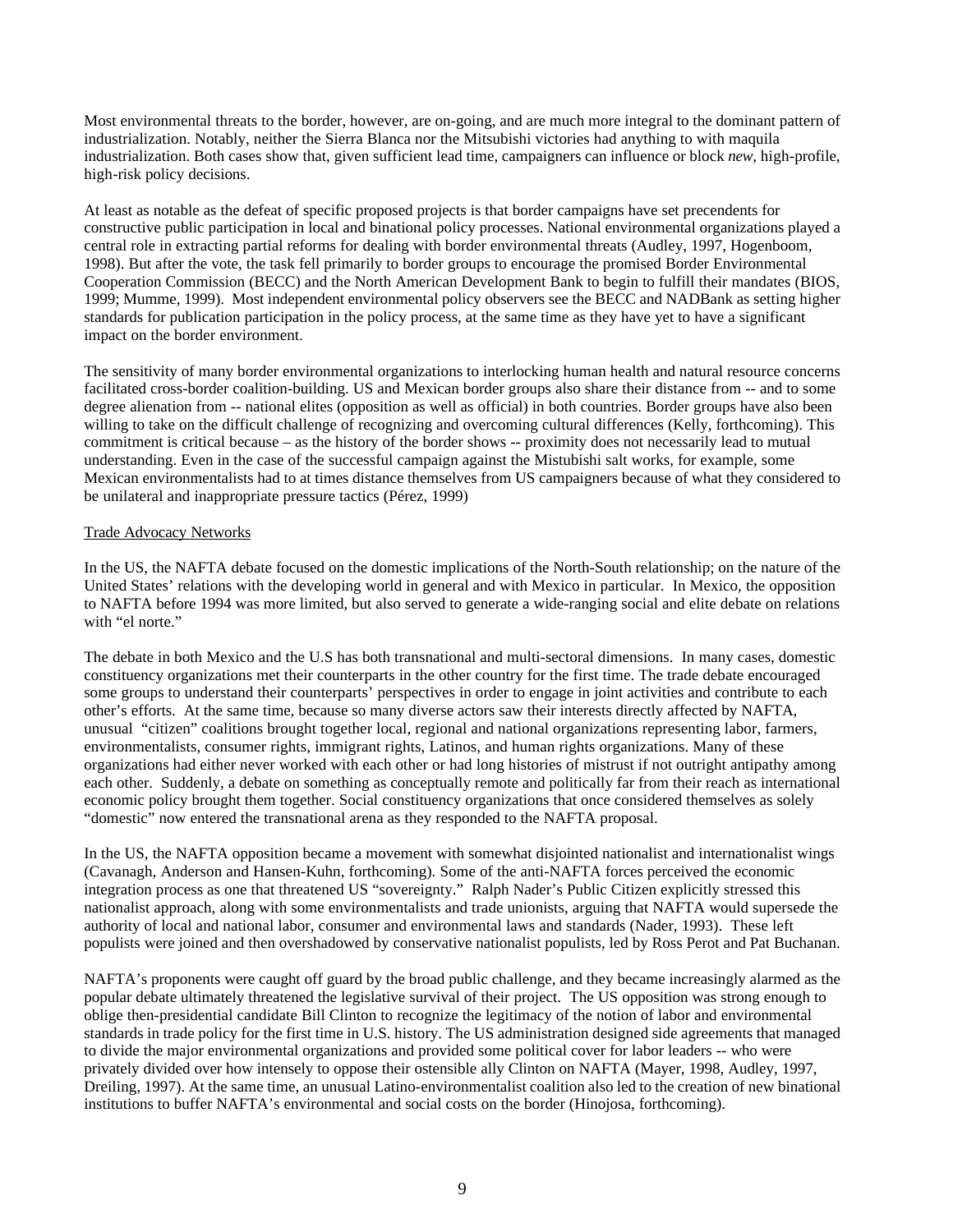The common campaign practice of building broad, often contradictory short-term coalitions around specific legislative conflicts dominated the US process. US critics found relatively few like-minded counterparts in Mexico, where unilateral trade opening had already occurred and even NAFTA critics limited their political investment because it was perceived as inevitable. The nationalist wing of the US NAFTA opposition also used insensitive rhetoric that discouraged binational collaboration. Nationalist US critics of NAFTA found that the message of blaming foreigners was widely received -- economic restructuring had generated widespread insecurity among industrial workers, and many US employers systematically used the threat of flight to weaken union organizing and contract campaigns (McKinnirey, et al, 1997). Some US environmental and food safety campaigns were also intended to play on images of Mexico as a foreign threat, resonating with historically inherited popular cultural stereotypes of "dirty Mexicans" (even though the most dangerous food safety threat to US public health is clearly domestic: the meatpacking industry).

The internationalist wing of the US NAFTA opposition recognized that some kind of integration was inevitable, and promoted the slogan "Not this NAFTA." By the time of the NAFTA vote, however, the slogan "No to NAFTA" won out. US internationalists worked closely with Mexican counterparts and anti-racist social movements in the US, but their ambitious goal of mass economic literacy required sustained long-term political investments, whereas the legislative campaign momentum imposed a short-term, base-broadening logic on the movement.

Mexican critics coalesced around the Free Trade Action Network, led by the FAT, human rights groups, environmentalists and other NGOs (RMALC, 1994; Lujan, forthcoming). Despite their domestic political weakness, this activist network was able to oblige senior government officials, and even cabinet ministers, to engage in an ongoing dialogue with them during the trade negotiation process, a previously unimaginable possibility. The RMALC was bolstered by its partnerships with Canadian and US partner networks, the Action Canada Network and the Alliance for Responsible Trade. <sup>48</sup> In spite of the pressures of the final 'yes or no' NAFTA vote, the three national networks tried to change the terms of the debate by engaging in an unusual process of trilateral civil society negotiations to produce a shared alternative policy proposal. The most important one, "A Just and Sustainable Trade and Development Initiative for North America" was produced by three NGO trade coalitions in North America (ART, RMALC and a group within Action Canada Network). In terms of public attention, this initiative was overshadowed by the highly polarized climate of the final phase of the NAFTA debate in the US, but its innovative trinational consensus-building process set a historic precedent (ART/CTC/RMALC, 1994). Even the more nationalist US network eventually signed on. The networks worked from drafts that [bracketed] their points of difference, in conscious imitation of the treaty negotiating process itself. One of the most important points of contention revolved around the issue of whether (implicitly Mexican) failure to meet minimum environmental and social provoke trade sanctions.

#### Democracy and human rights

The main pattern of US-Mexican societal relations involving democracy and human rights takes the form of networks. As Dresser has shown, Mexico's "democracy network" provides an excellent illustration of the concept of transnational advocacy network (1996).  $^{49}$  A few organizations have gone further to sustain coalitions, involving coordinated agreements to pursue joint campaigns.

US civil society organizations concerned with democracy and human rights abroad did not focus on Mexico until relatively recently. Though influential international human rights reports began to appear in the mid-1980s, even Mexico's 1988 electoral conflict did not lead to a sustained strategy of binational pro-democracy or human rights coalition-building. The NAFTA debate created a major opportunity to strengthen these civil society ties, but was constrained by the narrow confines of the official policy agenda. While most Mexican civil society organizations were wary of proposing direct pro-democracy or human rights conditionality on the trade agreement, the NAFTA debate made these issues more visible in the US. <sup>50</sup> This political moment did not produce a major convergence between US and Mexican human rights groups, however, with the exception of those organizations involved with election monitoring. While human rights groups were important actors in the Mexican coalitions dealing with trade, "this had little relevance" for most US trade advocacy groups. According to one of Mexico's leading human rights activists, the issue was a low priority within the trinational coalition-building process (Acosta, forthcoming). Moreover, human rights groups in each country also had different views about the relationships between economic, social and political rights. <sup>51</sup>

It took the Chiapas rebellion to make human rights in Mexico a major priority on the binational civil society agenda. A wide range of US groups responded quickly, contributing to the international pressure for a political solution. Five years later, four distinct national US organizations and networks make Chiapas a priority, as well as many small local groups (Stephen, forthcoming). Lack of coordination in the US reflects different political cultures, constituencies, as well as different approaches among Mexican counterpart groups. Most US support initiatives draw heavily on the legacy of the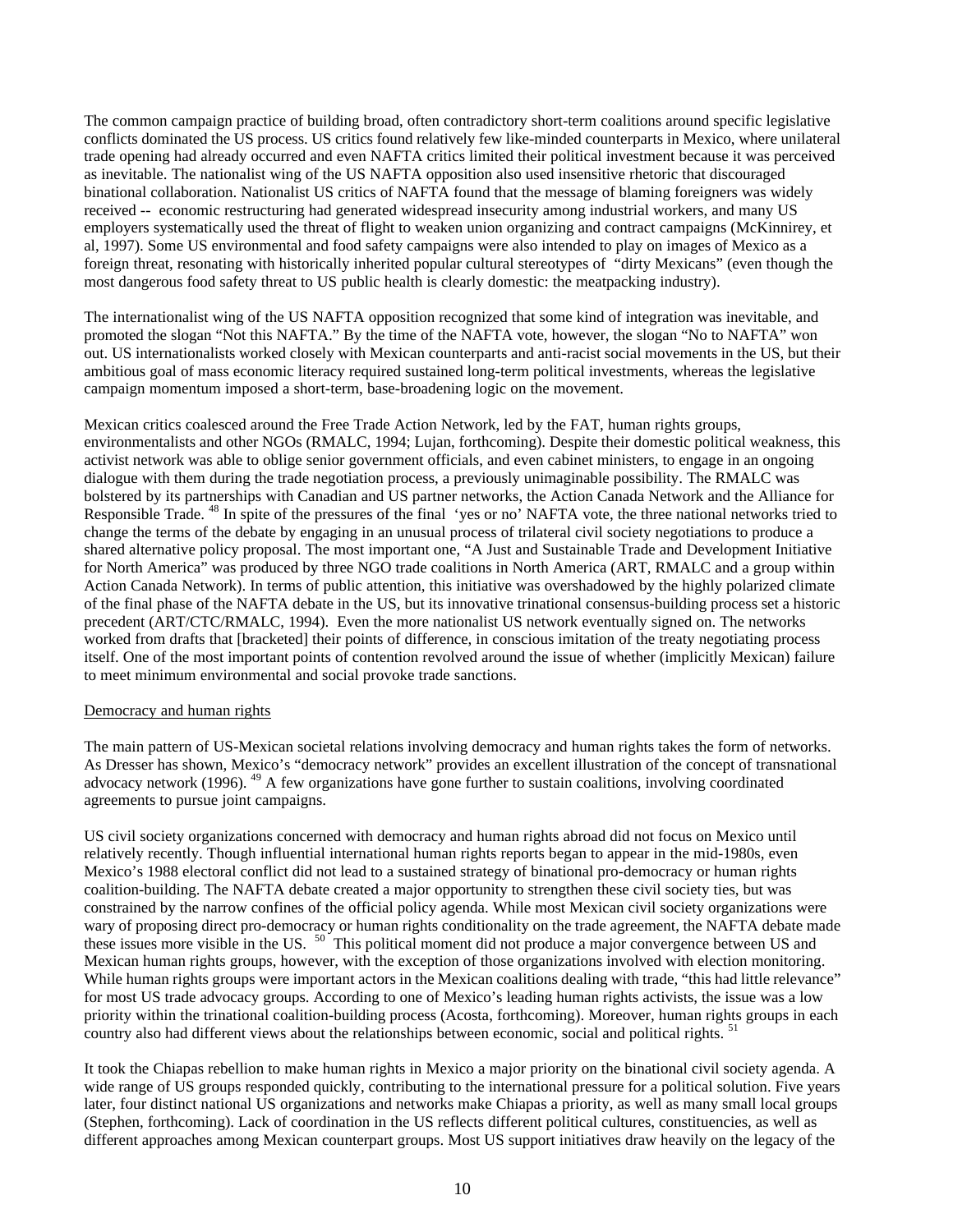movements for peace in Central America in the 1980s, including both faith-based and secular left-wing political cultures and strategies (Gosse, 1993; 1995; Smith, 1996). This legacy bolstered Chiapas solidarity work in the short term, but carried medium-term weaknesses, including the strategic limitations associated with interpreting Mexico through Central American lenses.

Many observers have pointed to the increased volume and velocity of international information flow from Chiapas as strong evidence of "globalization from below," as an indication of the importance of international solidarity. This information flow to international sympathizers has irritated Mexican government officials, who refer disparaging to the Chiapas conflict as a (mere) "internet war." The actual contribution of the "internet war" to the Zapatista cause remains an open question, however, since the conflict on the ground has remained stalemated for years, information flow and international solidarity notwithstanding. Stephen aptly questions the widespread assumption that more and faster activist access to information *necessarily* leads to greater impact (forthcoming). <sup>52</sup> Solidarity groups' focus on Chiapas to the exclusion of other militarized regions and national level democratization has also limited the impact of US peace support efforts, according to one key US strategist (Lewis, forthcoming). While US civil society efforts for peace in Chiapas have achieved widespread legitimacy in the US, they have not penetrated and mobilized major US civil society institutions. This contrasts with the movement against US intervention in Central America in the 1980s, which generated broad-based mainstream participation in religious, civic and trade union arenas, leading to significant influence in congress. It is probably not a coincidence that Central American opposition and peace movements themselves made winning US civil society allies a major strategic priority, whereas neither the EZLN nor the National Indigenous Congress have made US network-building a priority.<sup>5</sup>

The Chiapas rebellion focused the attention of US pro-democracy groups on Mexico's 1994 presidential election – as well as raising the issue for the US government. This was the high point of US civil society interest in working with Mexican election observers, though some, like Global Exchange and the Washington Office on Latin America, continued to work closely with Mexico's Alianza Cívica in their effort to monitor controversial state level elections.<sup>54</sup> Mexican independent election observer efforts are relatively recent, beginning in 1991 (Aguayo, 1998, Alvarez Icaza, 1998). When US groups began to get involved in 1994, participants ranged from traditional human rights groups and universities to peace groups, Latino rights advocates and trade unionists, accounting for a large fraction of the international observers. However, the entire international contingent during the "peak" period of foreign concern numbered approximately 500, while as many as 25,000 Mexicans participated as observers (Alvarez Icaza, 1998). For comparison, US citizens' organizations alone sent 700 official observers to El Salvador's 1994 elections (Gosse, 1995).

The largest single US citizen contingent in 1994 was organized by Global Exchange, an NGO whose numerous "reality tours" to Chiapas later provoked government hostility (paraphrasing Dresser, 1991, one could call this a "neo-nationalist reaction to a neoliberal problem"). <sup>55</sup> Unlike most international observers, Global Exchange traveled to remote rural hotspots where violations were most probable. On the night of the 1994 election, however, under media pressure to make public statement, the logic of their mission led them to take a position before their Mexican host, Alianza Cívica, had decided how to deal with the challenge of dealing with exclusionary practices that turned out to be significantly different from what they expected (and more difficult to document). <sup>56</sup> At the time, Global Exchange's exercise of its autonomy caused tension within the partnership, reinforcing an image of seeking media attention even at high cost. Nevertheless, Global Exchange subsequently made a long-term, sustained political investment in working with Mexican partners, and has since been one of the Mexican democracy movement's most consistent US civil society allies. For example, GE organizes experienced US observer delegations on missions much less fashionable, as in the case of Guerrero's municipal elections (in partnership with regional frontline human rights organizations).

With a few exceptions, one could argue that both US and Mexican pro-democracy actors have lacked a sustained strategy for building partnerships that reach into their respective civil societies. One indicator is the number of US citizens who respond to invitations to get to know Mexican counterparts on the front lines, in conflictive areas. Another indicator is the level of material aid. It is very likely that the US government has provided much higher levels of funding for Mexican prodemocracy groups than US private foundations – leaving Mexican aid recipients politically vulnerable to nationalist critics. <sup>57</sup>

## Women's rights networks

Binational women's rights networks have been extensive, but generally lower profile than in other sectors, in part because activists have focused on bringing gender perspectives to other social movements – most notably supporting the empowerment of women workers and indigenous women. Mujer a Mujer and the American Friends Service Committee's maquila support program played pioneering roles. Sometimes these links between womens' rights concerns and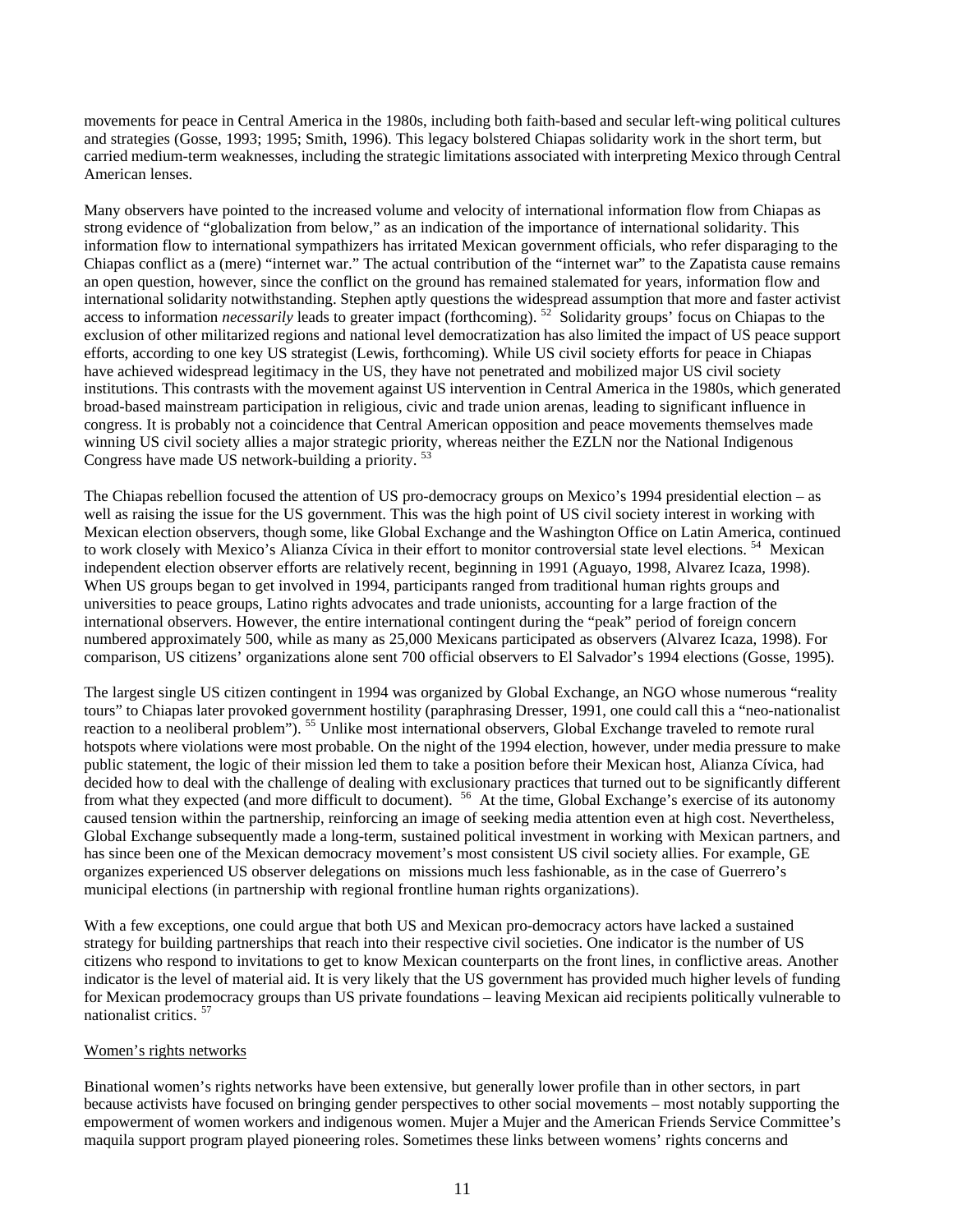binational integration reached deeply into US civil society. For example, the United Methodist Women, a progressive membership organization with more than one million members, was the first women's organization to publicly oppose NAFTA (Dougherty, 1999).

Many of the binational women's movement experiences are remarkably similar to those in other sectors in terms of the distinction between mutual learning and exchanges, on the one hand, and sustaining coalitions and campaigns on the other. As Teresa's Carrillo observes, in her insightful overview of Mexicana/Chicana movement relations: "… the majority of contacts across the border have not yet reached a point ofcollaborative action, remaining instead in a beginning step of establishing contact and discussing common ground" (1998: 394). Carrillo notes that lack of resources are not the only obstacle to binational coalition-building, "differences in central focus and agenda" are also important; 'Chicanas and Latinas in the US have focused on questions of race and ethnicity, while Mexicanas have focused on class issues and survival" (1998: 394). After reviewing a wide range of cross-border initiatives dating from the mid-1980s, Carrillo concludes that:

Time and again women showed a strong interest in making connections and taking a more active role in establishing the rules and regulations of the process of regional integration. The frustration voiced by both Chicana/Latina and Mexicana women was that no one knew exactly how to take the next step in transnational network building after establishing initial contact. Women's movements lack a unifiying focus or initiative around which groups can find a common ground and take collaborative action. On every front, the move from communication and contact to collaborative action was not clearly defined" (1998: 407).

US and Mexican women's rights activists have also shared a common effort to reframe policy discourse for women's organizing in terms of the broader umbrella concept of human rights. According to Maylei Blackwell, an analysts of US-Mexican women's movement relations, because of the process of UN conferences on women, "human rights discourse has replaced discrimination as the principle coalition-building for international women's politics... For the  $50<sup>th</sup>$ anniversary of the UN Declaration of Human Rights, there was a major campaign in Mexico "Sin mujeres, los derechos no son humanos." <sup>58</sup> Similarly, US human rights advocates also increasingly recognize gender-specific violations (e.g., Human Rights Watch, 1996b, 1998a, 1998b).

Probably the highest-impact area of binational women's movement collaboration involves reproductive rights. This was the result of two converging trends. First, feminist activists in the US broadened the frame for understanding of reproductive rights to the broader concept of access to reproductive health more generally – a shift driven to a large degree by the mobilization of women of color within the US.<sup>59</sup> Second, major liberal private US foundations involved in Mexico became increasingly sensitive to feminist approaches to reproductive issues. As a result, since the 1980s US foundations involved in reproductive issues in Mexico have invested many millions of dollars to bolster the capacities of civil society organizations that defend women's health rights, contributing significantly to the infrastructure of Mexico's women's movement more generally.

One of the most significant specific cases of binational feminist coalition-building has emerged from the reproductive rights movement. The relationship is very close between the US and Mexican branches of Catholics for Free Choice (Católicas por el Derecho a Decidir). <sup>60</sup> Though each is an independent NGO, each also conceives of itself as providing voice for a very large, under-represented constituency. Both emerge from and are extensively networked with diverse feminist movements in each country. The Mexican branch is also deeply embedded in national movements for human rights, Chiapas solidarity and liberation theology. The US and Mexican groups share a common mission and values and consider themselves part of a larger prochoice Catholic movement. Both combine policy advocacy with efforts to influence broader public opinion. They also work together on joint campaigns, such as the effort to convince the United Nations to withdraw the Vatican's nation-state status, in the name of separating church and state. They also work together to infuse prochoice Catholic perspectives in the international debates on population and development following the Cairo UN summit. The US and Mexican pro-choice Catholic groups certainly consititute a binational coalition. They also share many of the characteristics of a transnational movement -- including, notably, a self-conceptualization as constituting a movement (thereby raising questions about the conceptual exercise above, which attempts to distinguish between binational coalitions and movements). As in many other partnerships, the density of this partnership rests on the combination of a deeply shared ideology (feminism within the Catholic faith) with a strongly shared campaign target (the Church itself, perhaps the transnational civil society institution par excellence).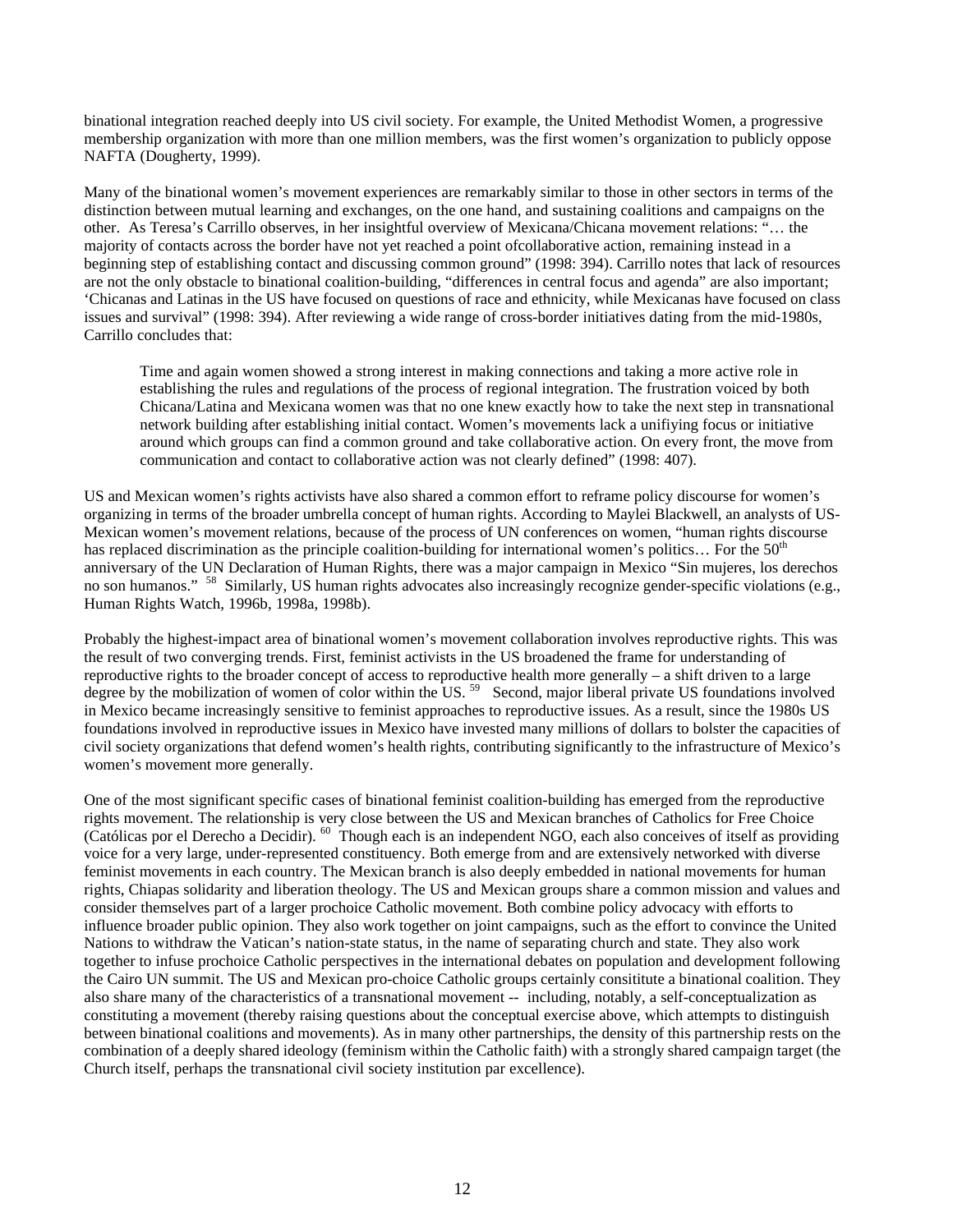#### Chicano/Latino civil and immigrant rights

Chicano/Latino leaders and activists played critical roles in several of the movements discussed as other "sectors," most notably labor and women's rights. For example, the AFL-CIO leadership's recent decision to support amnesty for undocumented workers was not simply 'structurally determined' by the tight labor market and the need to organize immigrants, it was also the result of years of political work by Chicano and Latino trade unionists with AFL-CIO. This section, however, will focus specifically on relationships between civil and immigrant rights movements in the US and Mexico.

Domestic US public interest organizations have built broad and deep advocacy institutions and coalitions to defend immigrant rights in the US over the past twenty years. Until recently, however, these efforts developed largely without sustained exchange or collaboration with Mexican counterparts. Joint US-Mexican efforts to develop binational civil society approaches to immigration issues came together organizationally only two years ago, with the formation of the broad-based Mexico-US Advocates Network (Gzesh, 1999). Moreover, many of even the most consolidated immigrant rights coalitions, which are regionally based and nationally networked, have relatively little contact with either organized migrants or Mexico. Indeed, some major national immigrant rights advocacy leaders after many years on the defensive, pursued in the early 1990s a "pragmatic" strategy of attempting to "demexicanize" the US policy debate. <sup>61</sup>

Binational constituency-based organizing among immigrants themselves has followed diverse paths, marked by the difficult choice of whether to participate primarily in US or in Mexican arenas. More recently, however, organized immigrants are transcending this dichotomy by participating in social and political movements in both countries at once. There is evidence that many Mexican citizens in the US remain engaged with Mexican civic life. In spite of the lack of immigrant voting rights, Mexican political candidates have carried out open electoral campaigns in the US for more than a decade (Dresser, 1993). <sup>62</sup> In response, the Mexican government has paid a great deal of attention to Mexican immigrant associations, using its extensive network of consular offices to create semi-official channels for the growing cross-border participation (González Gutiérrez, 1993; 1997). Some immigrant organizations respond vigorously to the opportunities to collaborate with Mexican authorities, while others prefer more autonomous paths (Goldring, 1998, Rivera, 1999a; 1999b). Most hometown associations are quite engaged in "translocal" Mexican politics, but remain relatively disengaged from US politics – even during major moments of public debate, such as the California's antiimmigrant Proposition 187 (e.g., Zabin and Escala, 1998).

Among US citizens, Mexican-American organizations have long grappled with the dilemma of how to gain full equal rights while defending their right to ethnic self-expression. <sup>63</sup> Because of persistent US perceptions of 'foreign-ness,' the Latino movement struggle to be perceived as legitimate actors in the process of formulating US foreign policy has been especially challenging. <sup>64</sup> Latino civil rights leaders are divided over the implications of Mexican electoral politics in the US. <sup>65</sup> While Latino civil rights activists continue to debate whether and how immigrants and US Latinos should forge coalitions for social change, increasing Latino political empowerment in the US has created new political space for cross-border coalitions. <sup>66</sup>

The effects of the dramatic increase in immigrant incorporation into US politics are only beginning to be understood. In 1996 more than two-thirds of Mexicans in the US were potentially eligible for citizenship, yet less than 7% had become US citizens (Mexico-United States Binational Commission, 1997). Since then, Mexican-born immigrants have become US citizens at much greater rates than in the past, and newly-naturalized citizens vote at higher rates than US-born Latinos, on average.  $\frac{67}{7}$  At the same time, many Mexicans in the US continue to identify more with Mexican than with US politics. US immigration reforms of the late 1980s legalized millions of Mexicans, who were then able to reinforce their home ties by more frequent travel back and forth (e.g., Espinosa, 1999). The significant minority of immigrants who remain undocumented are excluded from the option of US naturalization.

The Mexican congress granted its citizens abroad the right to vote in 1996 -- in principle. Since then, Mexican US residents mobilized new advocacy networks to encourage the state to actually comply with its commitment. This was the first transnational advocacy network organized by immigrants to try to influence Mexican government policy towards them (Ross, 1998, 1999, Martínez and Ross, forthcoming). The Mexican state's strategy, in contrast, has been to encourage emigrants to become US citizens and participate in US politics, rather than to extend the boundaries of the polity to include the entire national diaspora. The emigrant advocacy network found relatively few allies within the Mexican political system; all the major parties were internally divided on the issue. <sup>68</sup> The key voting rights reform provision managed to pass the lower house of congress before stalling in the senate, still controlled by the PRI. Nevertheless, the fact that Mexicans abroad won their political rights – even if only in principle -- has permanently redrawn the boundaries of the Mexican immigrant civic arena, with quite open-ended consequences.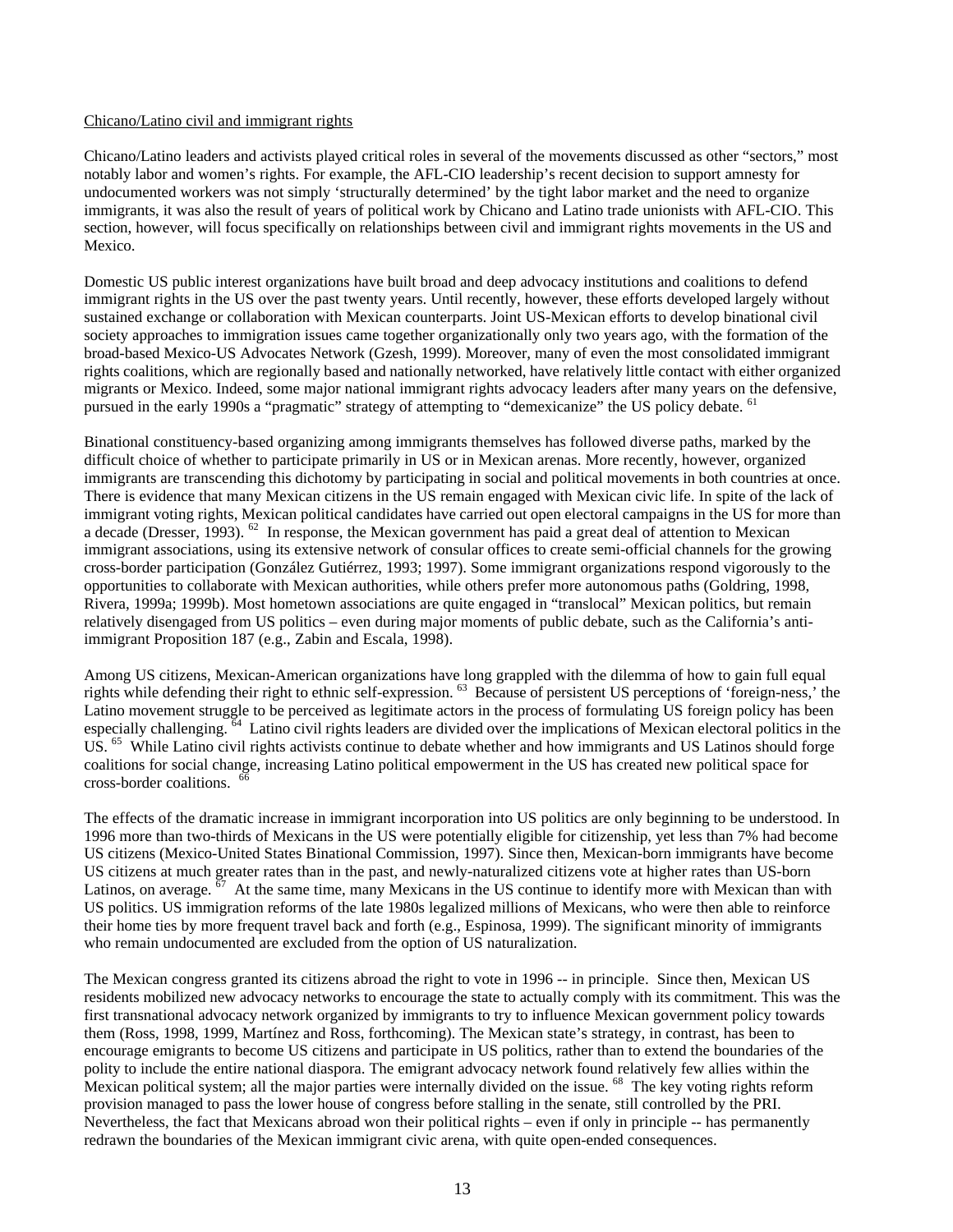The emigrant transnational advocacy network has had perhaps its greatest impact at the level of the public agenda and the ways issues are framed. At the very least, immigrant civic leaders now have access to the national media in Mexico for the first time. The March, 1999 independent Mexican referendum provided a revealing illustration of shifts in the terrain of political culture. This referendum on peace in Chiapas and indigenous rights was called as part of an effort to break the political stalemate that followed the government's withdrawal from the San Andrés Accords. One of the leaders of the Coalición de Mexicanos en el Exterior - Nuestro Voto en el 2000, the principal emigrant advocacy network, took advantage of his new access to the national press to appeal directly to Marcos, noting parallels in the ways in which emigrants and indigenous peoples are both excluded from full citizenship rights (Martínez, 1999). Apparently in response, the EZLN called for the addition of a fifth question to the referendum, on the emigrant vote question. The fifth question was added to US polling places, where approximately 50,000 votes were tallied (the more than two million Mexican participants voted on the original four questions. At least 8,000 of those votes were tallied by the Frente Indígena Oaxaqueño Binacional (FIOB) in the Fresno area, one of its four California polling places. The FIOB is one of the few binational social organizations that can be considered a fully transnational social movement – its participants are part of a cohesive social subject, politicized paisanos, whether they are in the Mixteca, Baja California, Los Angeles or the Central Valleys (Rivera, 1999, forthcoming).

Late 1999 witnessed the most tangible evidence so far of the growing political influence of organized emigrants. The Mexican Treasury Ministry, in its effort to support its protection of the "national" (US-dominated) auto production industry, decided unilaterally to crack down on the widespread practice of immigrants returning to Mexico with used cars. Because of the sharp price differential in the cost of used cars, as the result of trade protection for Mexico-based auto manufacturers, a significant fraction of Mexican cars are not officially considered legal. To discourage this practice, the Treasury Ministry announced that a large deposit would be required for each car entering Mexico, whether tourist or immigrant – to begin shortly before the 1999 Christmas holiday, a time when millions of immigrants return home. This provoked a broad wave of protests by the increasingly-politicized Mexican community in the US, and the program lasted only two days. Emigrant leaders convinced the Mexican Senate to pass a resolution with support from both the opposition and the leaders of the ruling party. The president's own Foreign Ministry was also reportedly critical of the plan, since they were apparently not consulted and had to bear the brunt of immigrant protests.

The car deposit controversy revealed the extraordinary disconnect between the worldviews of Mexico City economic policymakers and the binational reality of as many as one in ten Mexican families. As the New York Times gently observed: "The plan apparently arose from some confusion within the government when officials failed to calculate the impact on Mexicans living north of the border. As many as two million are expected to come home for the holidays, many in their own cars" (Preston, 1999). Though the deposit was in principle supposed to be returned to car owners upon their departure from Mexico, Treasury Ministry officials clearly overestimated the credibility of the official promise to return the money.

The media and legislative lobbying campaign victory against the car deposit is the most clear-cut success so far, in terms of binational immigrant organizing. <sup>69</sup> The campaign appears to have built directly on the previous year's unsuccessful effort to gain the right to vote in the 2000 elections. As the president of the Concilio Hispano, a Mexican group based in Chicago put it: "This is the first time the Mexican community here managed to bring this kind of pressure on Mexico. It shows that we can use our power and make changes" (quoted in Preston, 1999).

#### **Assessing Binational Network and Coalition Impact**

This section returns to Keck and Sikkink's conceptual framework, applying their categories for assessing different kinds of network impact to three of the most active binational sectors. This process involves combining two distinct logical steps. First, was there some kind of civil society impact? Second, was that impact driven by the specifically binational dimensions of each civil society, to a large degree? Keck and Sikkink's impact categories start with "issue creation and agenda setting," followed by "influence on official discourse (of states and international organizations)," "influence on national and international institutions and procedures," "influence on policy change in 'target actors,' which can be public or private," and finally "impact on state behavior" (1998: 25, 201ff). They argue that these different kinds of impact actually constitute "stages" of impact, because establishing discursive legitimacy and benchmark standards can bolster leverage in the future.  $\sqrt[70]{}$  It is also possible, however, that in some cases discursive reforms and weak institutional commitments serve to divide or distract civil society actors, weakening pressures for accountability – as critics might argue in the case of the NAFTA environmental side agreement. To give a centavo to keep the peso is an old story in Mexico. The propositions to be presented here constitute a preliminary empirical test of this part of Keck and Sikkink's hypothesis (with the proviso that the set of Mexico-US cases includes organized social constituencies as well as NGOs).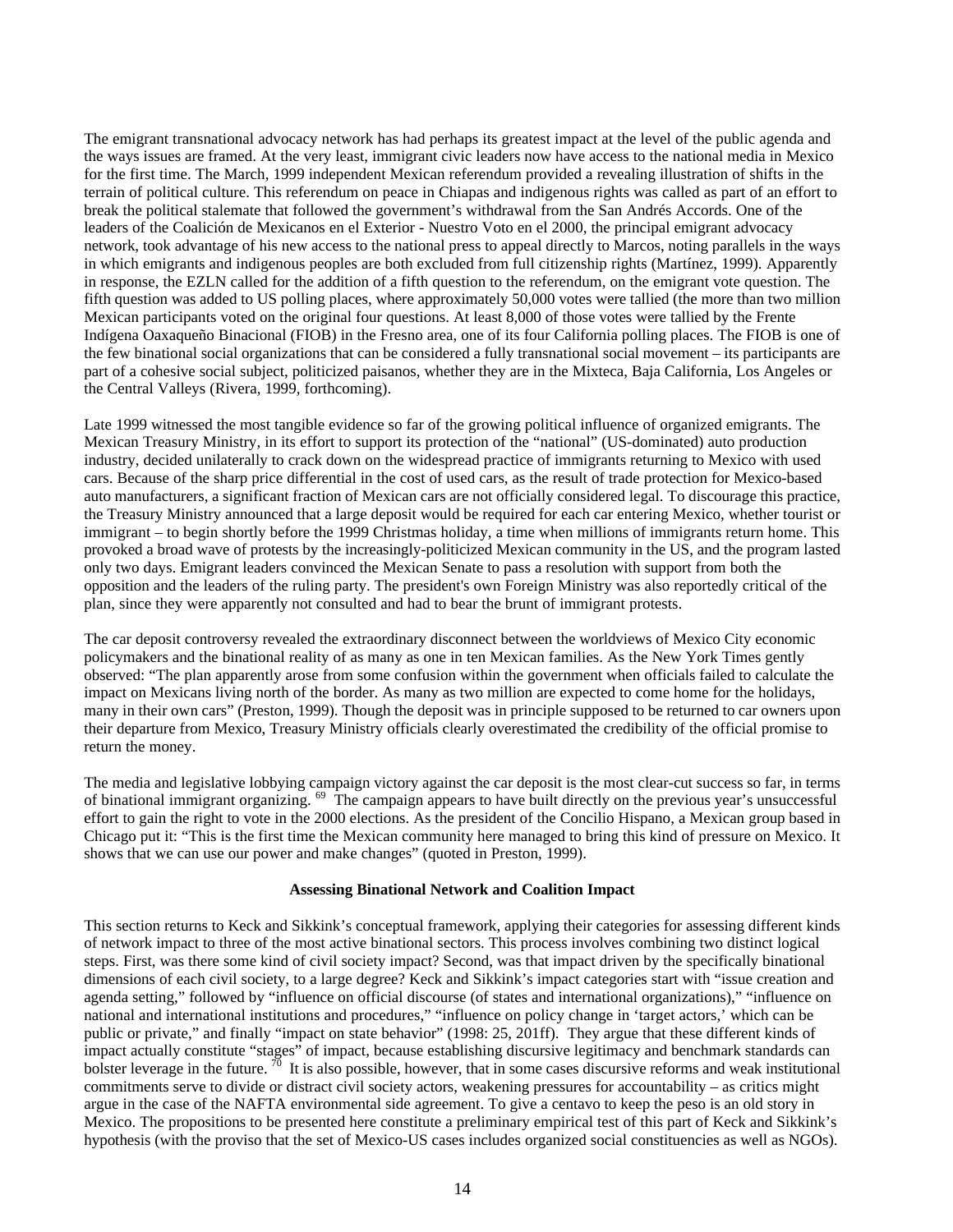| <b>Impact</b>                                 | <b>Environmental standards</b>                                                                                                                                                                                                                                                                                                                                                                                        | Labor rights                                                                                                                                                                                                                                                                                                                                                                                  | <b>Human</b> rights                                                                                                                                                                                                                                                                                                                                                                                                                                  |
|-----------------------------------------------|-----------------------------------------------------------------------------------------------------------------------------------------------------------------------------------------------------------------------------------------------------------------------------------------------------------------------------------------------------------------------------------------------------------------------|-----------------------------------------------------------------------------------------------------------------------------------------------------------------------------------------------------------------------------------------------------------------------------------------------------------------------------------------------------------------------------------------------|------------------------------------------------------------------------------------------------------------------------------------------------------------------------------------------------------------------------------------------------------------------------------------------------------------------------------------------------------------------------------------------------------------------------------------------------------|
| <b>Issue creation and</b>                     | High                                                                                                                                                                                                                                                                                                                                                                                                                  | <b>Medium</b>                                                                                                                                                                                                                                                                                                                                                                                 | Low-Medium                                                                                                                                                                                                                                                                                                                                                                                                                                           |
| agenda setting                                |                                                                                                                                                                                                                                                                                                                                                                                                                       |                                                                                                                                                                                                                                                                                                                                                                                               |                                                                                                                                                                                                                                                                                                                                                                                                                                                      |
|                                               | Became key public issue in NAFTA<br>debate, still on binational public<br>agenda, regular media attention                                                                                                                                                                                                                                                                                                             | Became key public issue in NAFTA<br>debate, occasionally returns to<br>binational agenda, influenced fast track<br>defeat. Binational coalitions<br>engendered incipient Mexican-side<br>maquiladora organizing network                                                                                                                                                                       | Rose to secondary issue in NAFTA<br>debate, then fell from US public<br>agenda (except for 1994-1995 Chiapas<br>period)                                                                                                                                                                                                                                                                                                                              |
| <b>Influence on official</b>                  | High                                                                                                                                                                                                                                                                                                                                                                                                                  | Low-Medium                                                                                                                                                                                                                                                                                                                                                                                    | <b>Medium</b>                                                                                                                                                                                                                                                                                                                                                                                                                                        |
| discourse (states &                           |                                                                                                                                                                                                                                                                                                                                                                                                                       |                                                                                                                                                                                                                                                                                                                                                                                               |                                                                                                                                                                                                                                                                                                                                                                                                                                                      |
| international                                 | Both states and the NAFTA                                                                                                                                                                                                                                                                                                                                                                                             | Both states continue to recognize some                                                                                                                                                                                                                                                                                                                                                        | Both governments are obliged to                                                                                                                                                                                                                                                                                                                                                                                                                      |
| organizations)                                | institutions continue to make strong                                                                                                                                                                                                                                                                                                                                                                                  | labor rights, but both states ignore                                                                                                                                                                                                                                                                                                                                                          | recognize and condemn violations                                                                                                                                                                                                                                                                                                                                                                                                                     |
|                                               | discursive commitments to<br>environmental concerns                                                                                                                                                                                                                                                                                                                                                                   | systematic violations of the right to<br>organize. Trinational labor institutions<br>occasionally raise the issue, but with<br>little impact on broader public<br>discourse.                                                                                                                                                                                                                  | when the media and binational<br>coalitions make them difficult to<br>ignore. US State Dept reports and<br>incipient congressional resolutions<br>raise human rights concerns. The<br>Mexican state expresses concern over<br>migrant rights.                                                                                                                                                                                                        |
| Influence on national &                       | <b>Medium</b>                                                                                                                                                                                                                                                                                                                                                                                                         | Low                                                                                                                                                                                                                                                                                                                                                                                           | Medium                                                                                                                                                                                                                                                                                                                                                                                                                                               |
| international                                 |                                                                                                                                                                                                                                                                                                                                                                                                                       |                                                                                                                                                                                                                                                                                                                                                                                               |                                                                                                                                                                                                                                                                                                                                                                                                                                                      |
| institutional procedures                      | The trinational side agreement<br>remains quite weak, but the binational                                                                                                                                                                                                                                                                                                                                              | The labor side agreement is extremely<br>weak, has a very limited mandate and                                                                                                                                                                                                                                                                                                                 | The NAFTA debate contributed to the<br>launching of the CNDH. Mexican                                                                                                                                                                                                                                                                                                                                                                                |
|                                               | BECC and NADBANK created new                                                                                                                                                                                                                                                                                                                                                                                          | no authority over violations of the right                                                                                                                                                                                                                                                                                                                                                     | human rights organization have                                                                                                                                                                                                                                                                                                                                                                                                                       |
|                                               | practices and standards for public                                                                                                                                                                                                                                                                                                                                                                                    | to organize. However, public hearings                                                                                                                                                                                                                                                                                                                                                         | prioritized multilateral more than                                                                                                                                                                                                                                                                                                                                                                                                                   |
|                                               | participation on the border. Lack of                                                                                                                                                                                                                                                                                                                                                                                  | and ministerial level consultations                                                                                                                                                                                                                                                                                                                                                           | binational fora (UN, OAS).                                                                                                                                                                                                                                                                                                                                                                                                                           |
|                                               | progress institutionalizing and<br>broadening NADBANK contributed                                                                                                                                                                                                                                                                                                                                                     | have been held. Lack of labor progress<br>contributed to 1997 fast track defeat.                                                                                                                                                                                                                                                                                                              |                                                                                                                                                                                                                                                                                                                                                                                                                                                      |
|                                               | to 1997 fast track defeat.                                                                                                                                                                                                                                                                                                                                                                                            |                                                                                                                                                                                                                                                                                                                                                                                               |                                                                                                                                                                                                                                                                                                                                                                                                                                                      |
| <b>Influence on policy</b>                    | <b>Medium</b>                                                                                                                                                                                                                                                                                                                                                                                                         | Low                                                                                                                                                                                                                                                                                                                                                                                           | Low-Medium                                                                                                                                                                                                                                                                                                                                                                                                                                           |
| change in "target                             |                                                                                                                                                                                                                                                                                                                                                                                                                       |                                                                                                                                                                                                                                                                                                                                                                                               |                                                                                                                                                                                                                                                                                                                                                                                                                                                      |
| actors," public or private                    | Increased external funding for<br>Mexican environmental protection<br>from World Bank, USAID and US<br>private foundations. The EPA also<br>significantly increased border<br>investments. Binational<br>environmental coalitions have<br>successfully blocked large,<br>controversial projects in both<br>countries (e.g., Sierra Blanca,<br>Mitsubishi)                                                             | In spite of the labor side agreements'<br>limitations, several coalitions have<br>tried to use its procedures - though so<br>far with no policy impact. The main<br>labor union impact on integration<br>policy was not binational (US<br>Teamsters' trucking campaign).<br>However, several binational maquila<br>worker defense campaigns have led to<br>modest, plant-specific concessions | To the degree that Mexican laws and<br>institutions have recognized human<br>rights since the NAFTA debate, there<br>is little evidence that binational<br>coalitions were important.<br>International concern did contribute to<br>the government decision to pursue a<br>combination of negotiations and LIC<br>in Chiapas, rather than a full military<br>assault - but has been too weak to<br>break the national stalemate.                     |
| Influence on the<br>behavior of target actors | <b>Low-Medium</b>                                                                                                                                                                                                                                                                                                                                                                                                     | <b>None</b>                                                                                                                                                                                                                                                                                                                                                                                   | Unclear                                                                                                                                                                                                                                                                                                                                                                                                                                              |
|                                               | Mexican environmental reform<br>authorities have had uneven<br>effectiveness but at least they remain<br>in power, indirectly bolstered by<br>persistent international, mainly US<br>concern. Environmental<br>policymakers' room for maneuver,<br>however, has been economically and<br>politically limited. Basic<br>environmental laws continue to be<br>violated often and with impunity<br>(e.g., Mayan riviera) | No evidence of tangible progress in<br>terms of the right to organize, wages or<br>working conditions in either country<br>(especially in the maquiladoras) Han<br>Young case showed that even a<br>binational campaign that generated<br>extensive, very high level US concern<br>had little to no effect on Mexican legal<br>processes and respect for labor rights<br>in practice.         | Because of the lack of consistent.<br>independent, nation-wide data, change<br>in levels of impunity over time are<br>difficult to assess. Even if<br>improvements were documented, the<br>role of binational civil society remains<br>uncertain. The clearest impact is in<br>Chiapas, where the military usually<br>limits easily televisable abuses.<br>Binational coalitions may have<br>contributed to limited Acteal massacre<br>prosecutions. |

## **Table Three: Assessing Impacts of Mexico-US Civil Society Networks and Coalitions**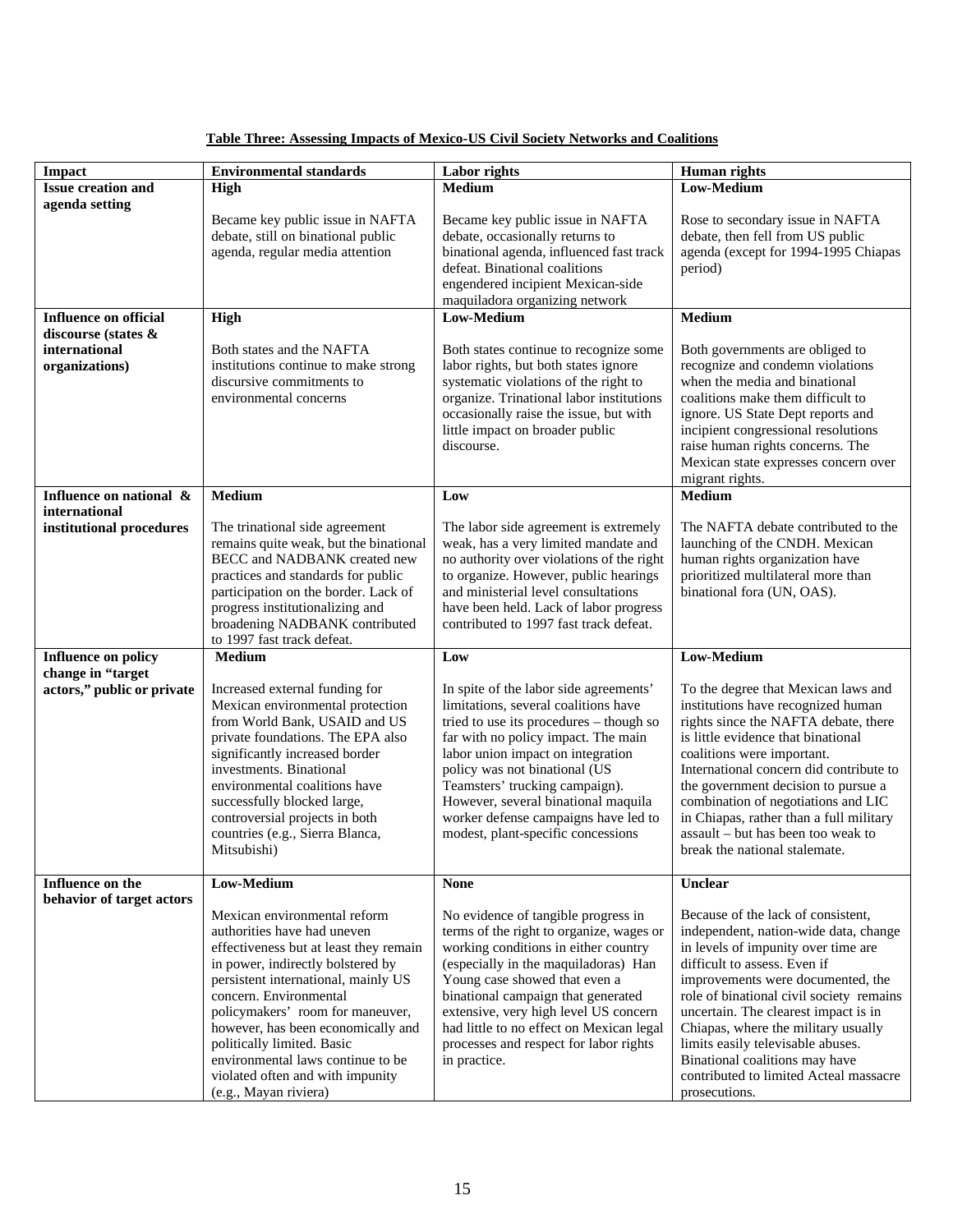## **Concluding Propositions**

This final section steps back from the cases to draw out several propositions for further discussion, involving both the network and coalition dynamics as well as their impact. As noted in the introduction, this discussion refers only to the subset of civil society actors that seek increased participation and public accountability.

#### **1) Networks often need shared targets to become coalitions**.

Mutual sympathy or shared concerns are usually not enough for networks to become coalitions, in the sense of agreeing to sustain joint campaigns. Shared political ideologies help, but are not necessary – if they were, then the list of binational coalitions would be much shorter. Shared targets can certainly be "politically constructed" but it helps to have some tangible political opportunity structure that can make collective action seem potentially effective. Shared targets can range from policymakers about to make specific policy decisions that affect both countries (such as congressional trade votes), shared transnational corporations (such as Campbells, Delta Airlines), entire sectors (maquiladoras), specific products (organic coffee), shared watersheds (Rio Grande/Rio Bravo), and international institutions, (e.g., the BECC, NADBANK, the labor or environmental commissions, the World Bank, or the Catholic Church),

#### **2) National and border trends in binational relationships have followed two different paths since 1994**

Binational networks and coalitions have not followed any one single trend over the past decade. Instead, border and national trends seem to have followed two different patterns. Border environmental and labor coalitions have gradually increased their density and cohesion, starting well before NAFTA and continuing after the vote – while national-level networks and coalitions have followed less consistent patterns. In several key sectors the pace of nonborder binational social and civic relationship-building slowed after 1994, as in the case of some environmental, human rights and labor organizations. The 1997 fast track debate, in terms of binational coordination, involved significant "backsliding" compared to the high point reached in 1994. Looking back, the NAFTA vote and the initial phase of the Chiapas rebellion provoked upsurges of activity and a certain sense of "war of movement," creating some expectations that binational coalition-building might be broadened and deepened. Instead, most of the key coalitions that have sustained coordinated relationships have pursued more of a "war of position." This should not be surprising, given the extensive investments in internal and public education that balanced binational coalitions require.

## **3) Broad-based organizations that have sustained cohesive partnerships tend to "think locally to act binationally"**

The classic formulation of global environmental philosophy, "think globally, act locally," does not help to explain why a few broad-based social organizations manage to sustain cohesive binational partnerships. Accountability may be more important than ideology. Mass-based social organizations governed by their members are under more pressure than NGOs to be accountable to organized constituencies. They therefore must allocate resources based on perceived tangible benefits for their members. To justify resources invested in binational coalition-building, social organizations usually need to be able to make direct connections to local results. For example, the Teamsters Union reached out to immigrants and worked with Mexican unions in the apple campaign because such a strategy would increase their bargaining power. Mexican trade advocacy networks put up with some degree of nationalist rhetoric on the part of US NAFTA critics because those relationships increased their leverage. The CWA and the STRM joined forces in 1992 in spite of deep differences over the upcoming NAFTA vote because they perceived such an exchange to reinforce their respective bargaining powers in the longer term, with or without NAFTA. Both US and Mexican environmental organizations on the border seem to be willing to make serious investments in the difficult process of dealing with cultural differences, because they increasingly share the view that the local is binational, and vice versa. Binational ideological convergence, though rare, can help to sustain such "*thinking locally, acting binationally*" because it allows a longer time horizon for assessing local benefits. Shared alternative ideological visions can also sustain long-term alliances, such as the UE/FAT, whose tangible victories so far have been limited.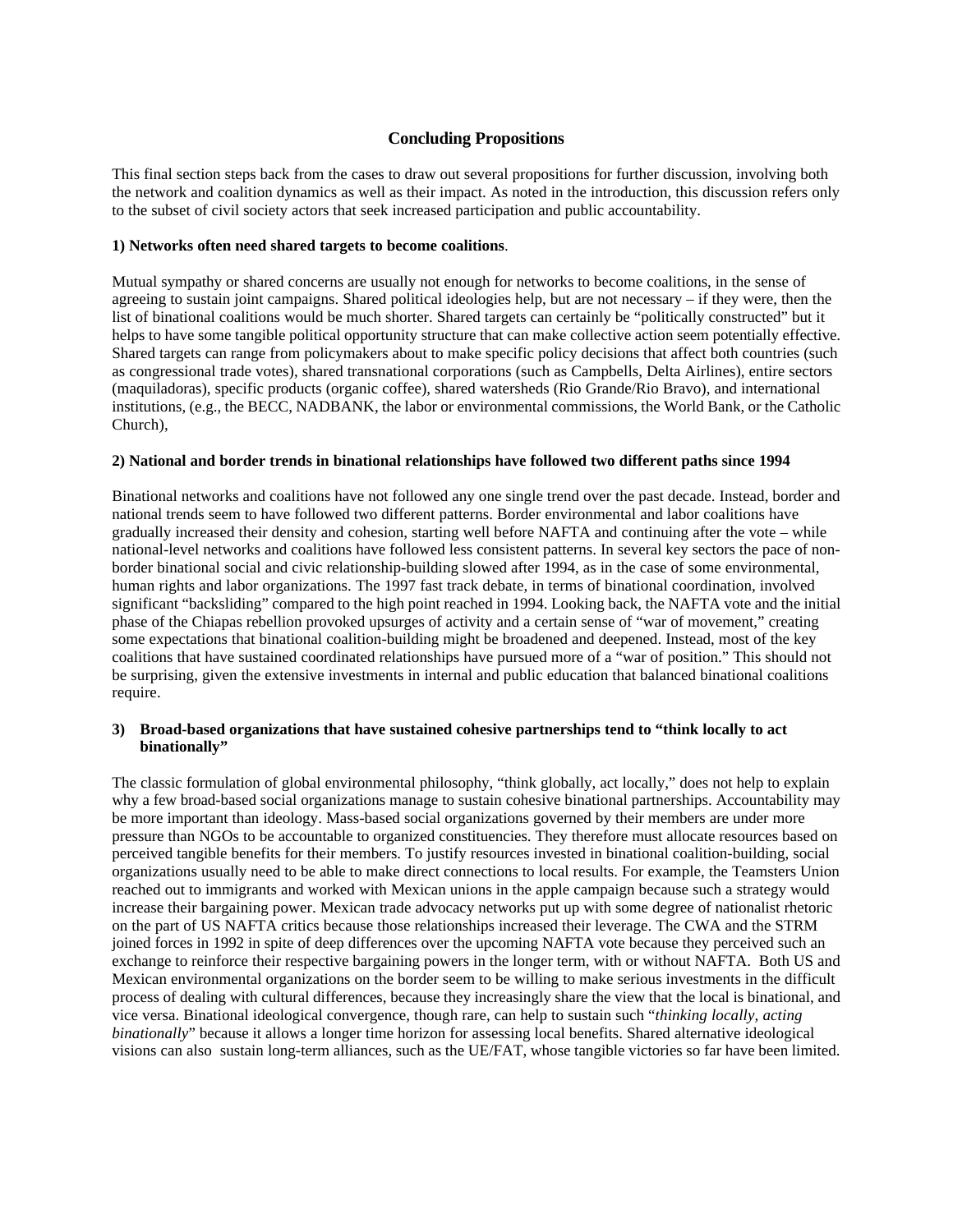#### **4) Binational networks and coalitions have had significant impact on official policy discourse, but have only rarely gained tangible increases in public or private accountability**.

The experience of human rights, labor and environmental coalitions suggests that there is a very large gap between their influence on public discourse and more tangible kinds of impact. Aside from several clear-cut campaigns, mainly on the border, assessing impact is methodologically problematic, especially when some of the most important kinds of impact involve counterfactual assumptions (the situation would be even worse if not for…). Alternative, counterfactual scenarios such as a more obvious full-scale military assault in Chiapas, or the fall of Mexico's reformist environmental policymakers, have been avoided. But even in those counterfactual scenarios, it is difficult to assert conclusively that transnational factors or binational relationships were of primary importance. In terms of bolstering more reformist policies or qualitative changes in state behavior, such as increased authority for Mexican environmental reformers, or noticeable increases in the rights of unions to organize in either country, or indigenous rights reforms that could begin to resolve the Chiapas conflict, binational partnerships have not had much impact. The defeat of border environmental institutions are the main exception to this generalization, and their impact so far has been quite limited compared to their mandate. The defeats of the Sierra Blanca and Mitsubishi projects are quite significant, but they each had very unusual characteristics that limit their generalizability (nukes and whales). In summary, binational networks appear to have much more influence over public agendas and official discourse than on what their target actors actually do in practice. <sup>71</sup> This should not be surprising -- where their main levers are informational and symbolic politics, target actors can respond with symbolic concessions and trinational commission that produce information.

## **5) Binational coalitions are long-term investments with uncertain payoffs**

Networks that do more than exchange information from afar require human and material resources. Coalitions, because of their higher levels of coordination -- according to the definition used here – require even more resources to sustain. While some organizations can afford to invest such resources without a short-to-medium term costsbenefit analysis, organizations that are less well-endowed must carefully weight the tradeoffs involved. Airplane tickets aside, every week that an activist spends in another country is a week not spent organizing on the ground at home. Coalitions can also involve certain risks, insofar as one set of partners may or may not consult before making decisions that could be politically costly for the other. On the positive side, investments in networks and coalitions often generate social capital -- resources embodied in horizontal relationships – and social capital can produce often unpredictable multiplier effects. But precisely because the empowering effects are difficult to assess, investments in coalitions compete with much more pressing demands, and with alternative investments that promise more immediate results. <sup>72</sup>

To sum up, so far, binational civil society networks and coalitions have had much more impact on themselves than on the broader processes and targets that provoked their emergence. Organized constituencies in each civil society have gotten to know their counterparts better. Greater mutual understanding is very likely to have empowering effects, at least in the long term. Broad-based actors in both civil societies are qualitatively more open to and experienced with binational cooperation than ever before. This accumulated social capital constitutes a resource for the future. Whether and how national civil society actors will choose to draw on it remains to be seen.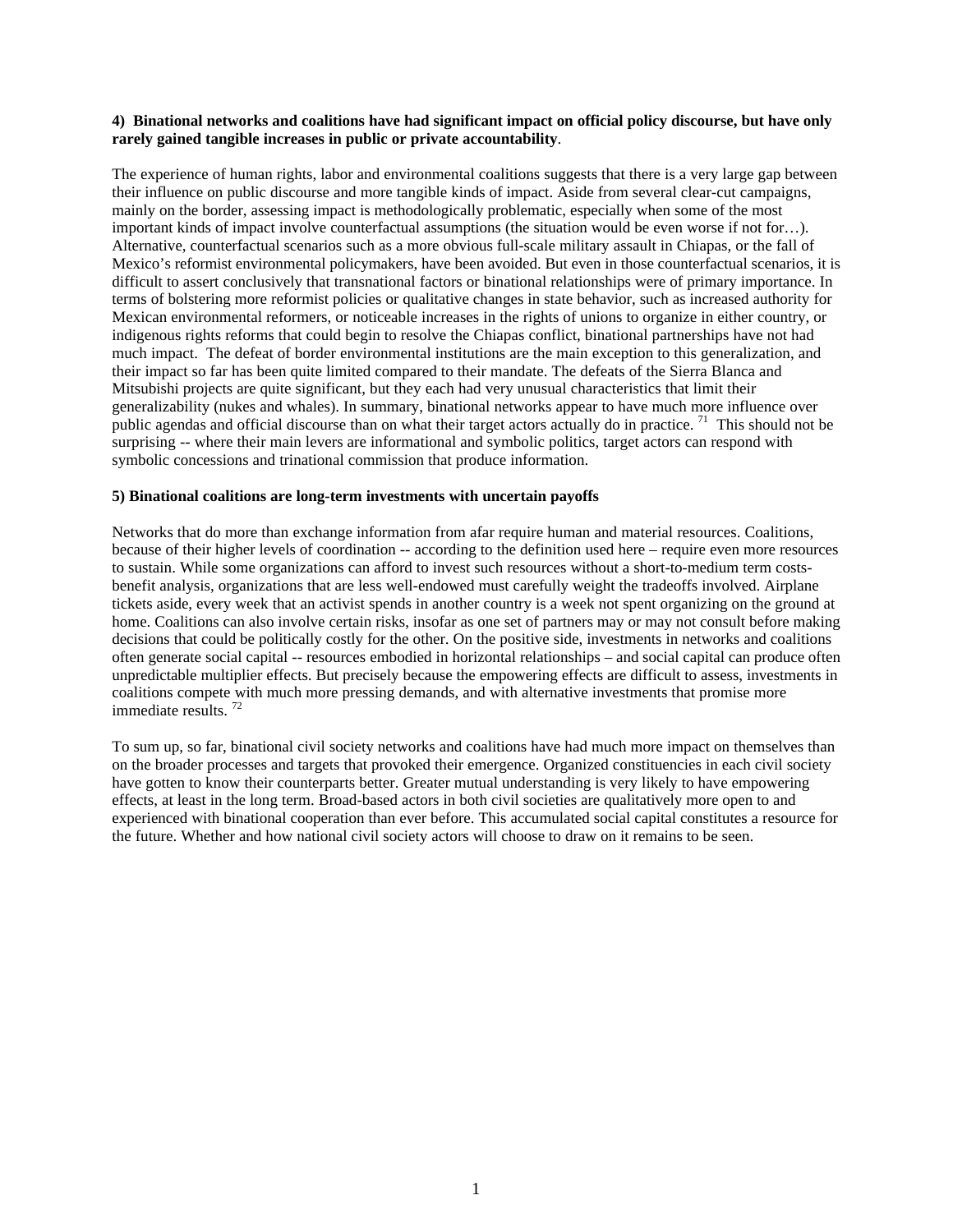#### Notes:

 $2^{2}$  For analysts who clearly distinguish between these two approaches, see Keck and Sikkink (1998) and Tarrow (1998). For stronger versions of the transnational social movements approach, see, among other Smith, et al (1997) and Wapner (1996), among others. Keck and Sikkink (1998), like Hanagan (1998), discuss transnational societal linkages in long-term historical context.

<sup>3</sup> In response to the assertion that labor unions need to "catch up" in the integration process, senior AFL-CIO strategist Ron Blackwell pointed out: "Why are we lagging behind? [corporations and states] They make the rules. Not only is it their game and they take an aggressive posture towards the rest of us, but their activities in organizing people are self-financing. Business is a masterful organizer and a massive organizer of people. So are governments. We don't have that advantage. Moreover, out interests are social interests; they are particular among us and it takes awhile to find each other… Workers have differences of interests. They overlap, but they are not identical and they do contradict each other over some issues. The whole project of building a union, of building any organization, is to be able to map the areas of overlapping interests, and be able to build a working relationship, the capacity for collective action based on what we share" (presentation made at "Lessons from Mexico-US Binational Civil Society Coalitions," UC Santa Cruz, July, 10-11, 1998)

<sup>4</sup> This paper draws on a July, 1998 conference held at the University of California, Santa Cruz, with the support of a grant from the John D. and Catherine T. MacArthur Foundation. The proceedings will appear as Brooks and Fox (2000).

<sup>5</sup> The US also played an important role in encouraging the multilateral development banks to invest heavily in Mexico, especially during the NAFTA debate (Fox, forthcoming).

<sup>6</sup> This paragraph is based on the most recent public information, accessible at www.info.usaid.gov/pubs/cp2000/lac/mexico.html). For details, see USAID/Mexico (1999).

 $<sup>7</sup>$  Ibid. There has been very little informed public discussion of USAID's Mexico program in either country. This</sup> gap is both cause and effect of the lack of independent assessments of USAID's Mexico program.

 $8$  See the annual reports at www.ned.org. The data is more detailed and precise than AID's public information.

<sup>9</sup> David Bray, former Mexico Foundation Representative, personal communication, Sept., 1999

<sup>10</sup> Personal communication, anthropologist Laura González, University of Texas, Dallas, August, 1999.

 $<sup>11</sup>$  Research, primarily by sociologists, is starting to catch up with the last decade's wave of Mexican immigrant</sup> social and civic organization. See Espinosa (1999), Goldring, (1998, 1999), Rivera (1999a; 1999b), Smith (1999), Zabin and Escala, (1999). For conceptual context, see Smith and Guarnizo (1998).

 $12$  This was not the first wave of Mexican state-US civil society relationships. For an overview of Mexican relations with the US political system early in this century, see Knight's comprehensive discussion (1997). On US civil society's cultural engagements with Mexico during this period, see Delpar (1992), among others. On the Mexican state's efforts to work with US authorities to repress exiled Mexican radicals (as well as their alliances with the US left), see MacLachlan (1991). In the past, some ties in this category also involved Mexican government invitations to US non-governmental organizations to Mexico, as in the case of the Rockefeller Foundation's public health (1930s) and agricultural research work (1940s), as well as the Summer Institute of Linguistics, invited by President Cárdenas to promote literacy in indigenous regions in the 1930s.

<sup>&</sup>lt;sup>1</sup> This is a revised and updated version of a paper first presented at "Dilemmas of Change in Mexican Politics," Center for US-Mexican Studies, University of California, San Diego, October 8-9, 1999. This paper owes a great deal to more than a decade of conversations and collaboration with David Brooks, of the Mexico-US Diálogos Project and La Jornada. Thanks to Maylei Blackwell, Jennifer Johnson, Margaret Keck, Kevin Middlebrook and Heather Williams for very useful comments on earlier drafts. The next version of this paper will appear as a chapter in Kevin Middlebrook, ed., Dilemmas of Change in Mexican Politics (La Jolla: UCSD, Center for US-Mexican Studies, forthcoming).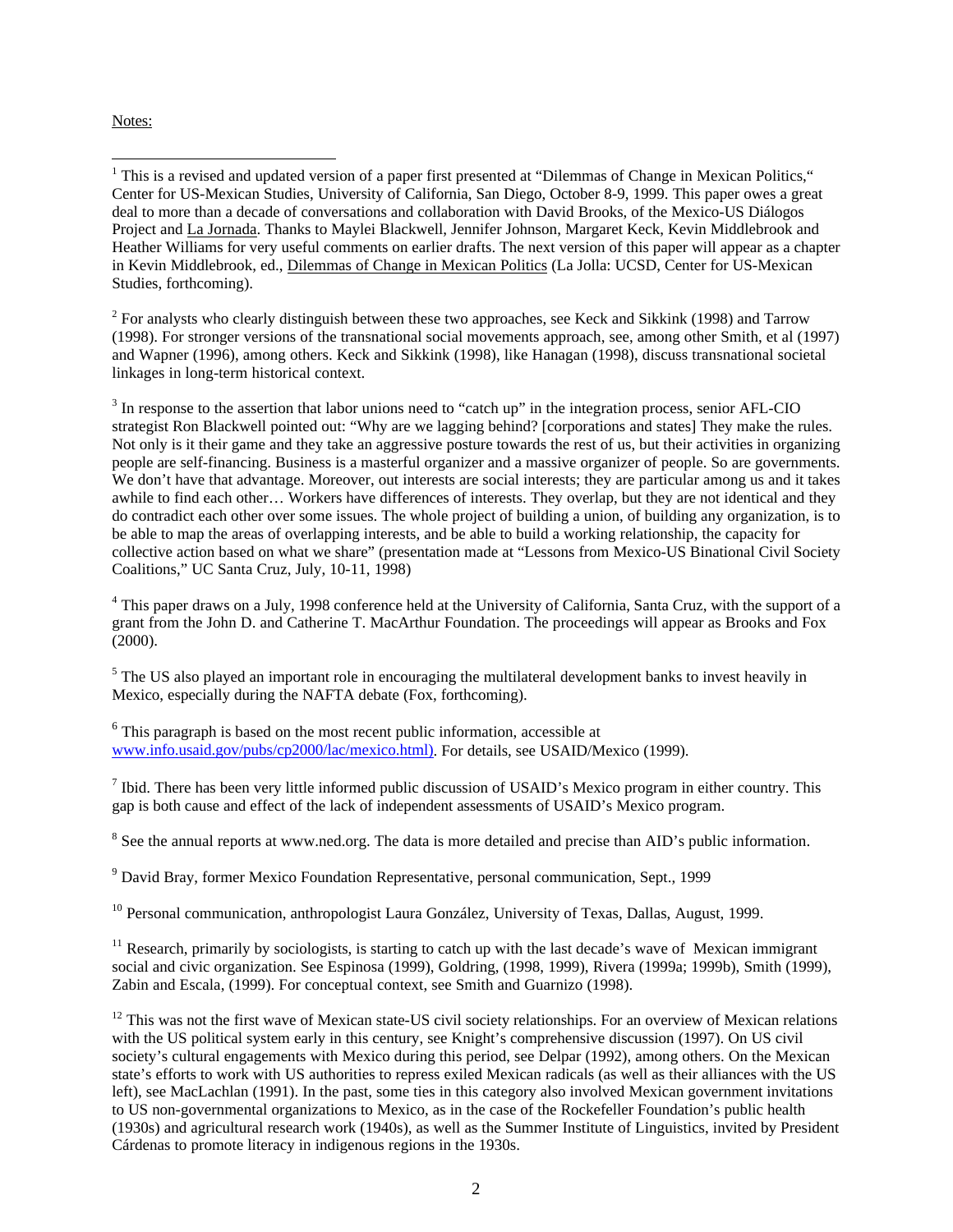$13$  The Mexican state used elite cultural outreach to lay the groundwork, influencing opinion-makers with 1991 "The Splendor of Thirty Centuries" exhibit in New York, San Antonio and Los Angeles.

<sup>14</sup> See, for example, John Ross's regular email news bulletin Mexico Bárbaro (wnu@igc.apc.org).

<sup>15</sup> For sixty years -- since 1939 -- the Quaker-inspired American Friends Service Committee has organized annual summer community development programs in Mexico to bring youth from both countries together. AFSC's main Mexican partner organization is Servicio, Desarrollo y Paz.

<sup>16</sup> For example, the US Red Cross has been governed by conservative Republican political leaders, such as Elizabeth Dole, while the Mexican Red Cross is corrupt and ineffective at provided disaster relief and is identified with the military in Chiapas. In a much larger corruption scandal, the Red Cross had to return a \$300,000 USAID Hurricane Paulina donation (Zúñiga and Olayo, 1999).

<sup>17</sup> Personal email communication, March 9, 2000.

 $\overline{a}$ 

 $18$  The use of the term transnational rather than binational here is intended to suggest that this framework can be applied more broadly.

<sup>19</sup> I am grateful to my UCSC colleague, Prof. Sonia Alvarez for encouraging me to specify this distinction.

 $20$  National borders may not be the most important ones here. For example, ecologists or feminists from different countries who share systematic critiques may have more in common with their cross-border counterparts than they do with the more moderate wings of their respective national movements in each country.

 $21$  On the related notion of "transnational public spheres," see Yudice (1998).

 $22$  Keck and Sikkink's use of the term network encompasses both "network" and "coalition" as used here. In this framework, when networks engage in joint campaigns, they are considered coalitions – taking into account that ostensibly transnational networks may well carry out campaigns that are not jointly determined. In such cases where balanced relationships with partners on the ground are lacking, they may be more appropriately considered international rather than transnational campaigns.

<sup>23</sup> Moreover, the boundaries of the other category of transnational networks, epistemic communities based on shared causal ideas, can also blur when applied to campaigns. For example, environmental organizations around the world work together to reform the World Bank because of their shared view that if they could change it, the multiplier effects would be enormous. This is a shared causal view of the international influence of that institution. When unions in different countries begin to work together because they share the view that their respective bargaining powers are weakened by capital mobility and business strategies that pit them against one another, this is also a shared causal idea. These environmental groups and unions may or may not share political ideologies, but shared interests and this causal idea may be enough to justify transnational networking.

<sup>24</sup> For background on the international politics of US labor unions, see Sims (1992); Shorrock (1999) and McGinn and Moody (1992), among others. On the history of US economic nationalism see Frank (1999). On variations in trade unions responses to NAFTA in the US and Canada, see Dreiler and Robinson (1998). On US-Mexican union relations, see Armbruster (1995, 1997), Brooks (1992), Cook (1997), Carr (1996, 1998), Kidder and McGinn (1995) and Williams (1997).

 $25$  For example, in the early 1990s, the United Auto Workers did not pursue relationships with movements for union democracy in Mexico, such as the Ford Cuautitlan movement, in order to avoid alienating PRI union bosses. This created an opening for a rank-and-file dissident movement within the UAW, New Directions, to gain the moral high ground by leading US solidarity efforts with Mexican Ford workers (La Botz, 1992: 148-159). When a Mexican Ford worker was killed in the plant by CTM thugs, New Directions workers wore black armbands by the thousands. Yet that solidarity breakthrough may also have been a weakness, since associations with New Directions probably made the Mexican Ford movement anathema to the UAW national leadership.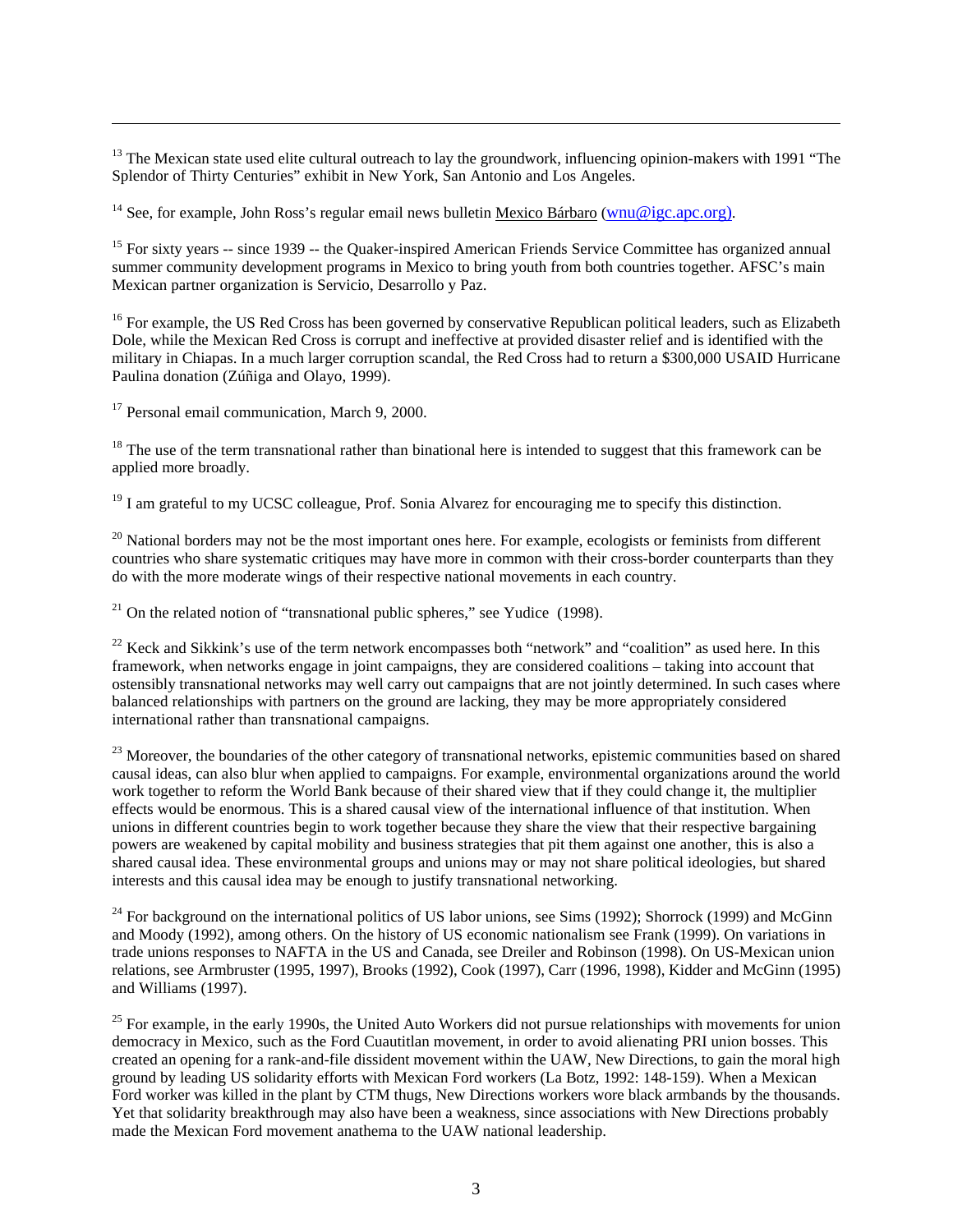$\overline{a}$ <sup>26</sup> See Kamel and Hoffman (1999). The CFO is reportedly active in Ciudad Victoria, Rio Bravo, Piedras Negras, Ciudad Acuña, and Agua Prieta.

<sup>27</sup> See Carrillo (1990; 1998) on the efforts to build cross-border solidarity with the "19<sup>th</sup> of September Garment" Workers' Union." In the late 1980s, these ties included contacts with the major US counterpart unions, as well as a relationship with Texas-based Fuerza Unida. International support for the waned following a disputed leadership transition in 1988. See also the NGO Mujer a Mujer's innovative binational bulletin Correspondencia, which linked supporters of women worker organizing in both countries from 1984 to 1992. For further discussion of Mujer a Mujer, see Waterman (1998: 168-172) and Carrillo (1998).

<sup>28</sup> For further discussion, see, among others, Kamel (1988, 1989), Kamel and Hoffman (1999); Peña (1997) and Ruiz and Tiano (1987).

 $29$  Interview, Sept., 1999. Note for example, the case of Custom Trim in Matamoros, where leaders of the visiting delegation reportedly ignored warnings that organizers would likely be fired.

<sup>30</sup> Discussant's remarks, "Lessons from Mexico-US Binational Civil Society Coalitions," University of California, Santa Cruz, July, 1998

<sup>31</sup> Ciudad Juárez, Chihuahua, 20-21 August, 1999. Of 65 participants, 23 were active workers, 15 recently-fired workers, a much higher proportion than in any other border network. Of the Mexican organizations that signed the final political declaration, 11 were affiliated with the CJM, 6 were affiliated with SNEEJ, 2 were in both, and three were not in either cross-border network (interview, Carmen Valadez, Casa de la Mujer: Factor X, Sept, 1999)

 $32$  "Principios Eticos," 20-21 de agosto, 1999, Ciudad Juárez, Chihuahua, distributed by email.

 $33$  For details on the Han Young campaign, see the Coalition for Labor Rights (www.summersault.com/`agj/clr/), Working Together and Mexican Labor News and Analysis bulletins (www.igc.apc.org/unitedelect/alert.html)

<sup>34</sup> Interviews and plenary discussion, "Trinational Exchange: Popular Perspectives on Mexico-US-Canada Relations," Cuernavaca, Mexico, February, 1996.

 $35$  In contrast to the FLOC, the UFW has not ventured beyond tentative gestures toward potential Mexican counterparts.

 $36$  It is unclear whether the ouster of the Teamsters' "reform" leadership will lead to a complete dismantling of its internationalist wing.

<sup>37</sup> See Alexander and Gilmore, 1994; Cohen and Early, 1999; Garcia Urrutia, forthcoming; Rosen, 1999, Sepúlveda, 1998.

 $38$  CWA leaders note that the second case, against a border maquila plant, Maxi-Switch, led to "more success" working together," involving of active rank and file participation by workers at the border (including CWA's Tucson local). Nevertheless, US union support was still not sufficient to protect Mexican organizers from being assaulted by factory supervisors (Cohen and Early, 1999: 158-159).

<sup>39</sup> Personal email communication, Robin Alexander, UE, Sept. 30, 1999.

.

 $40$  CWA leaders claim that the final official study of threats of plant closings as a violation of freedom of association (McKinnerey, et al, 1997) was first delayed and then watered down (Cohen and Early, 1999). They charge that the final study downplayed the findings of one of the project's key researchers, Kate Bronfenbrenner of Cornell, who found that "plant closing threats and plant closings have become an integral part of employer anti-union strategies"… and that the rate of plant closings after US union elections "has more than doubled in the years since NAFTA was ratified" (Cohen and Early, 1999: 157).

<sup>41</sup> The Sierra Club's 1998 internal referendum over whether to consider immigration to be an environmental problem attracted high levels of public attention (Clifford, 1998), but the membership decisively defeated the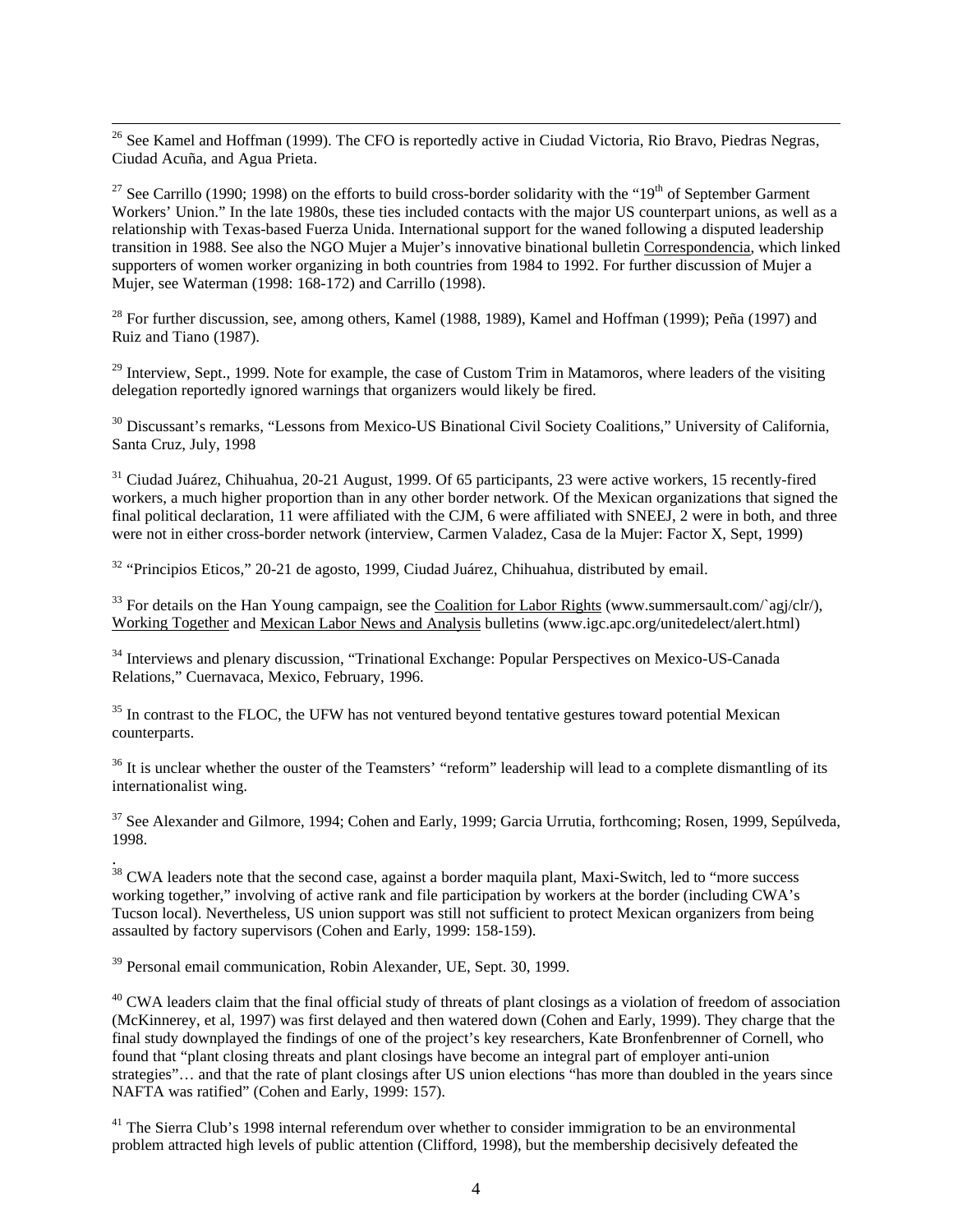$\overline{a}$ proposition. Nevertheless, neither the internal nor the public debate had any immigrant or binational participation. Very recently, the Sierra Club has taken up issues of environmental human rights, including a Guerrero case of a peasant anti-corporate logging activist (www.sierraclub.org/human-rights/Mexico).

 $42$  Independent evaluations of the degree to which these large US conservation organizations have forged balanced partnership with the communities residing in the protected areas are lacking. One case worthy of further examination is Conservation International's operation of the Montes Azules Biosphere reserve, with USAID funds beginning in the early 1990s. According to one Chiapanecan biologist with extensive field experience in the region, the reserve was managed without community-based civil society partners and to little tangible environmental effect, (interview, Sept., 1999).

<sup>43</sup> For the most comprehensive and insightful analysis of sustainable coffee marketing issues, see Rice and McLean (1999). This report provides extraordinary insight into the obstacles that have slowed the emergence of credible coffee labeling and consumer education efforts in the US. The report appears to reproduce one of the main obstacles to more balanced relationships between producers and consumers, however, with its lack of focus on autonomous coffee smallholder organizations as key potential partners for organized consumers. This omission is underscored by the report's presentation, in an appendix, of who was intervened. All the NGO and alternative trade specialists are mentioned by the full name of each individual and organization. The peasant leaders, in contrast, are relegated to a list of organizational acronyms, without naming any individuals.

<sup>44</sup> Interview with former Greenpeace International manager, December, 1998.

<sup>45</sup> On the Environmental Health Coalition, see www.environmentalhealth.org. On the path-breaking cross-border campaign against the World Bank forest project, see Lowerre (1994).

<sup>46</sup> The Rio Grande/Rio Bravo Basin Coalition, for example, includes more than 50 organizations and defines itself as "a multi-national, multi-cultural organization with leadership from the United States, Mexico, and the Pueblo nations whose purpose is to help local communities restore and sustain the environment, economies, and social wellbeing of the Río Grande/Río Bravo Basin" (see www.rioweb.org).

<sup>47</sup> On the Sierra Blanca campaign, see Abraham and Cone (1999), LaFranchi (1998), Paterson (1999), Robbins (2000) and Walker (1998) On the Tamaulipas canal project, see Texas Center for Policy Studies (199X)

<sup>48</sup> On the Canadian trade movement, see Ayres (1998).

<sup>49</sup> Dresser notes that: "The Mexican democracy network includes domestic and international electoral observer organizations, international NGOs, private foundations, groups of scholars, international secretariats of political parties and some sectors of the national and international media… Mexican prodemocracy social movements are key parts of this nascent network." (1996: 325).

<sup>50</sup> For one exception, a Mexican effort to link NAFTA to Mexican democratization in the US debate, see Castañeda and Heredia (1993).

<sup>51</sup> Note the changing themes in the more recent reports from Human Rights Watch (1990; 1991a; 1991b; 1993: 1994a; 1994b; 1995; 1996; 1997; 1998; 1999, as the scope of their definition of human rights broadens to eventually include gendered human rights among maquila workers.

 $52$  The widely-assumed internet linkage between the EZLN and the outside world has been overdrawn. From the beginning, the primary communication process has involved two stages – first between the EZLN and La Jornada, and then between La Jornada's web site and the rest of the world.

<sup>53</sup> For an analysis of why certain radical movements gain international allies while many do not, focusing on the determinative role of their own campaign efforts, including a comparison of the EZLN and the EPR, see Bob (2000).

<sup>54</sup> See WOLA (1993, 1994a, 1994b, 1994c, 19995a, 1995b, 1997). For more information, see http://www.wola.org/wola5.html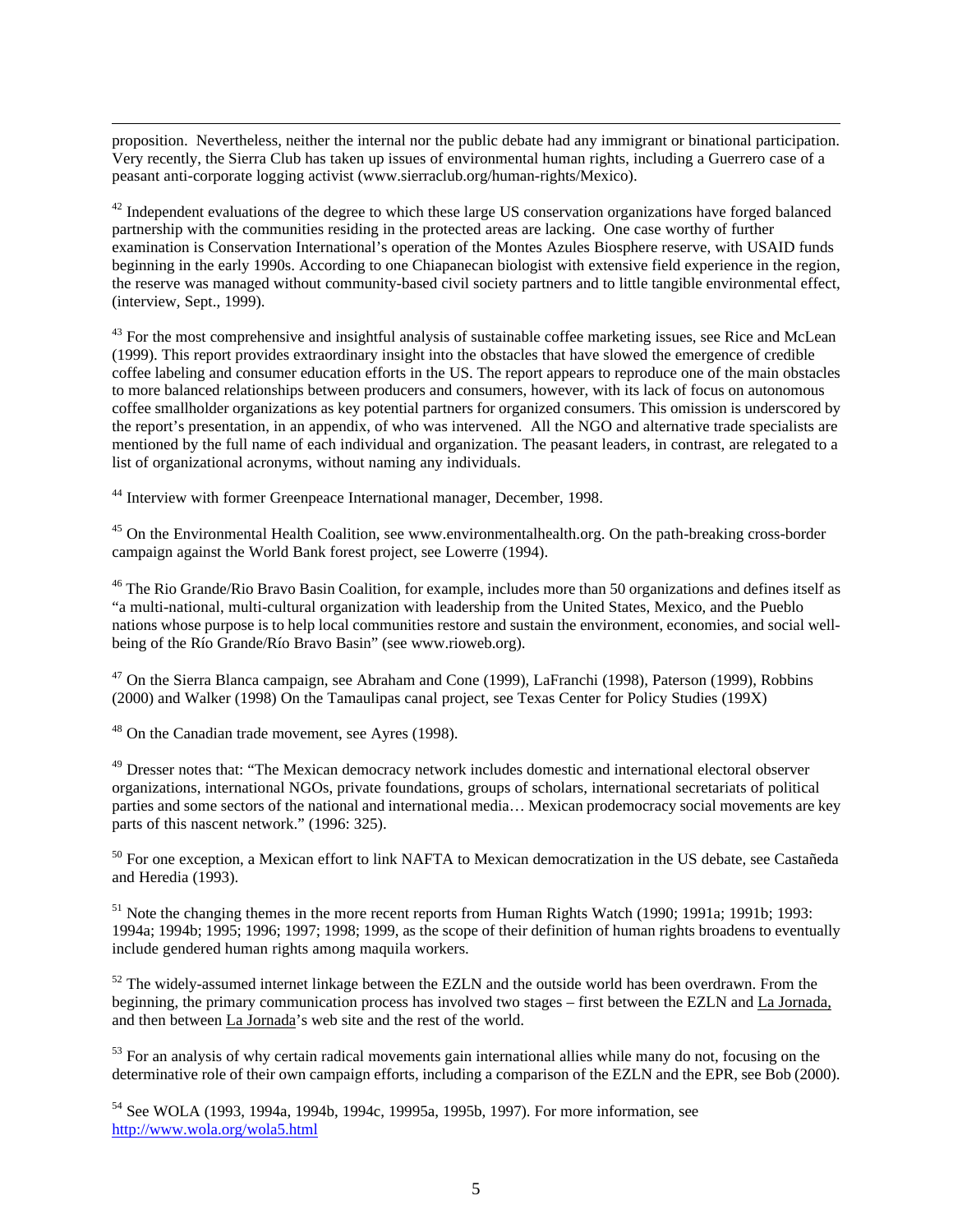$\overline{a}$ <sup>55</sup> The Central American movement experience suggests that internationalist visits to zones of conflict can be critical for turning sympathy into activist commitment, and as many as several thousand US citizens may have visited Chiapas since 1994 (Ross, 1999, Sandoval, 1999, Stephen, forthcoming).

<sup>56</sup> Personal observation and interviews, Mexico City, August, 1994. After processing their data for several weeks, Alianza Civica later came to the conclusion that, in effect, two different elections had taken place, one relatively clean, the other marked by systematic violations of ballot secrecy and *coaccion*. For discussion of the data, see Fox (1996).

<sup>57</sup> By and large, even more liberal US foundations did not give much more importance to democratization in Mexico, than, for example, in Chile, South Africa or the former Soviet bloc. Private foundation strategists faced the following tradeoff – in the longer term a managed transition to liberal democracy in Mexico would reinforce a smooth process of North American integration, but in the shorter term, significant funding for democratic movements would have implicitly recognized that Mexico was less than democratic, and thereby potentially reinforced NAFTA critics.

<sup>58</sup> Personal email communication, Maylei Blackwell, Ph.D. candidate in the History of Consciousness at the University of California, Santa Cruz (Feb. 10, 2000).

<sup>59</sup> Thanks to Maylei Blackwell for relating this observation.

 $60$  This paragraph is based on an interview with a US Catholics for a Free Choice activist with several years of experience working in Mexico with the Mexican chapter (Kathy Toner, March 9, 2000). The origins of the Latin American branches of this organization can be traced back to the late 1980s, when the founding US organization set up a regional office in Uruguay. Now sister organizations are active in Colombia, Argentina (2), Chile, Peru, with the strongest ones in Bolivia, Brazil and Mexico. The Latin American partner NGOs have their own autonomous regional board.

<sup>61</sup> Mexico-US Advocates Network Seminar, Carnegie Endowment, Washington, DC, Feb., 1999

 $62$  A major independent Mexican commission convened to inform the national policy debate over the absentee ballot found that an estimated 83% of Mexican citizens in the US would like to vote in the elections in 2000, if they could do so from the US. They also estimated that between 1.3 and 1.5 million emigrants in the US already hold valid Mexican electoral registration cards (IFE, 1998).

 $63$  There is a rich, diverse literature on relations between Mexican immigrants and Mexican-Americans. See Flores and Benmayor (1997); García Acevedo (1996); Gómez Quiñones (1990); Gutiérrez (1995; 1996), Maciel and Herrera-Sobek (1998); Santamaría Gómez (1988); Sierra (1999) and Weber (1998).

<sup>64</sup> On Latinos and US foreign policy, see De la Garza et al (1998); González (1999) Public Agenda/Tomás Rivera Policy Institute (1998)

<sup>65</sup> For example, influential University of Texas political scientist Rodolfo O. De la Garza has expressed concern about the threat that Mexican absentee voting might pose to Mexican-Americans: "the implications of all this are frightening." According to the New York Times, he contended that "an extended display of Mexican politicking on US soil would provoke a nativist fury in the United States directed not only at migrants but also at Mexican-Americans" (Dillon, 1998: 3). However, according to leading voting rights activist Antonio González, director of the William Velásquez Research Institute, "I just don't see any kind of competition or negative effect in terms of US Latino political empowerment, versus Mexican political empowerment. I think they're complementary…" (Discussants's remarks, "Lessons from Binational Civil society Coalitions," University of California, Santa Cruz, July, 1998)

<sup>66</sup> This was quite visible in the visit of the California's speaker of the house Antonio Villaraigosa to Mexico, where he promoted US support for Mexican immigrant-led community development initiatives as a policy alternative to Proposition 187-style approaches (Romney, 1999). As an indicator of the "localization" of transnational politics, the Los Angeles Times placed this article about a major state political leader's international visit in the "metro" section. See also Villaraigosa and Hinojosa Ojeda (1999).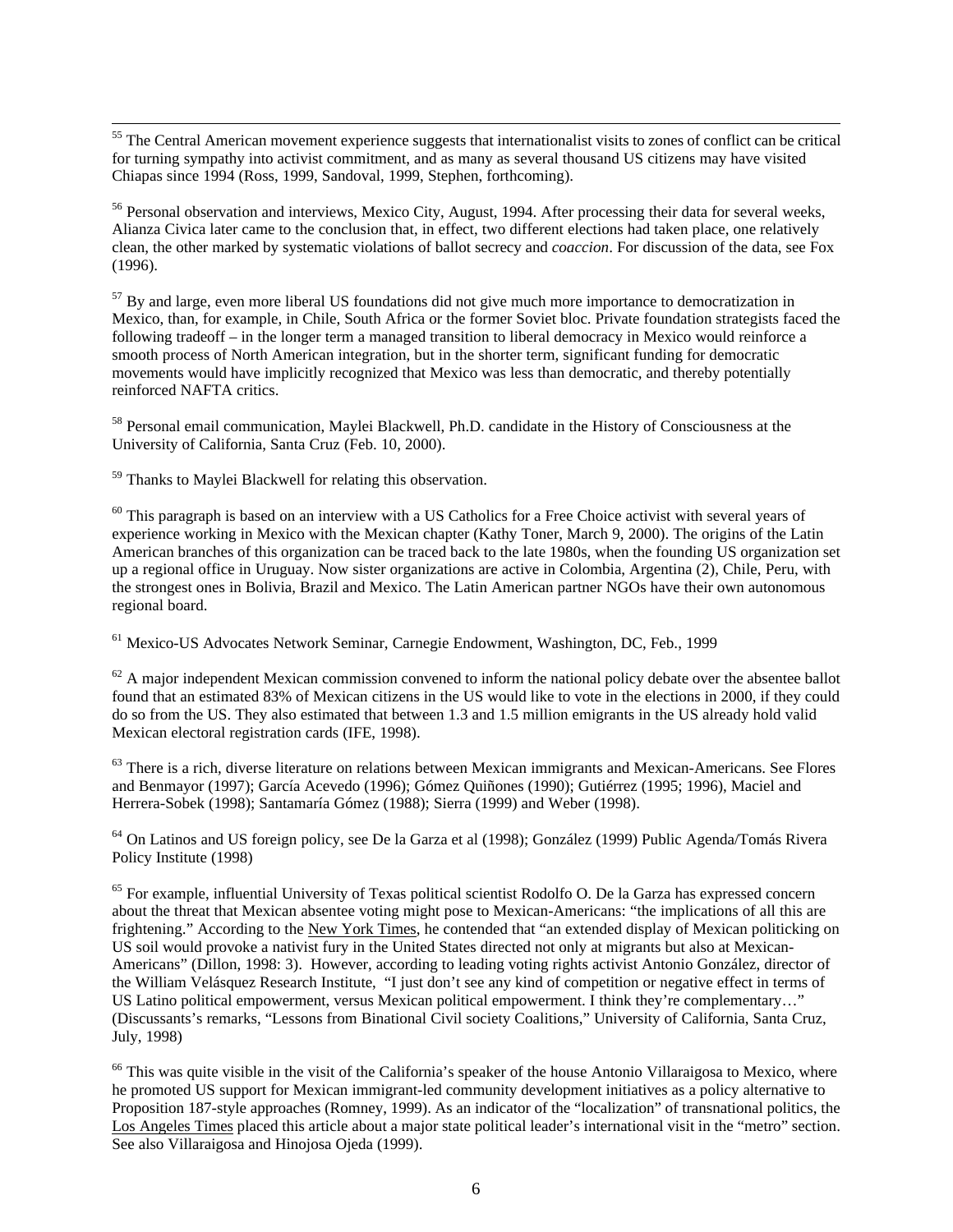$67$  On naturalization and political attitudes, see Pachon and DeSipio (1994) and DeSipio and De la Garza (1998). On Latino voter turnout, see DeSipio (1996) and Arvizu and Garcia (1996).

<sup>68</sup> Interview, Raul Ross, American Friends Service Committee, Chicago, May, 1999

 $\overline{a}$ 

<sup>69</sup> Another recent binational immigrant organizing campaign involves a mobilization of thousands of elderly former Bracero program workers now living in Mexico. Through archival research, immigrant rights activists discovered that the Mexican government received from the US government and then retained 10% of Bracero worker wages, ostensibly as a contribution to a domestic crop loan program. Some policymakers at the time conceived this program as an innovative cross-border community investment program, but government apparently simply kept the money. The organizations involved include the Red Internacional en Defensa de los Derechos Plenos de los Trabajadores Migrantes y sus Familias, which claims 20,000 members, as well as the Unión Campesina y Emigrantes Mexicanos (UCEM) as well as the Unión Sin Fronteras. For details, see Salinas (1999).

 $70$  For a comparative study of the transnational advocacy network efforts to reform the World Bank, leading to the setting of new environmental and social standards, followed by further campaigns to meet those benchmarks, see Fox and Brown (1998).

 $71$  This hypothesis resonates with the World Bank campaign experience, where transnational networks were critical for explaining why the Bank decided to make environmental and social reform commitments, while national factors tended to determine the degree to which states met those commitments in practice (Fox and Brown, 1998).

 $72$  For many organizations, the lower levels of commitment involved in networks may make much more sense than coalitions. Relatively few binational interlocutors can draw "strength from weak ties," serving as resources when their organizations need them. In this scenario, relatively low cost binational networks can exercise leverage at key turning points, as long as they link organizations that have some degree of influence in their respective societies. On the "strength of weak ties," see Granovetter (1973). For an application of this concept to transnational advocacy networks, see Fox and Brown (1998).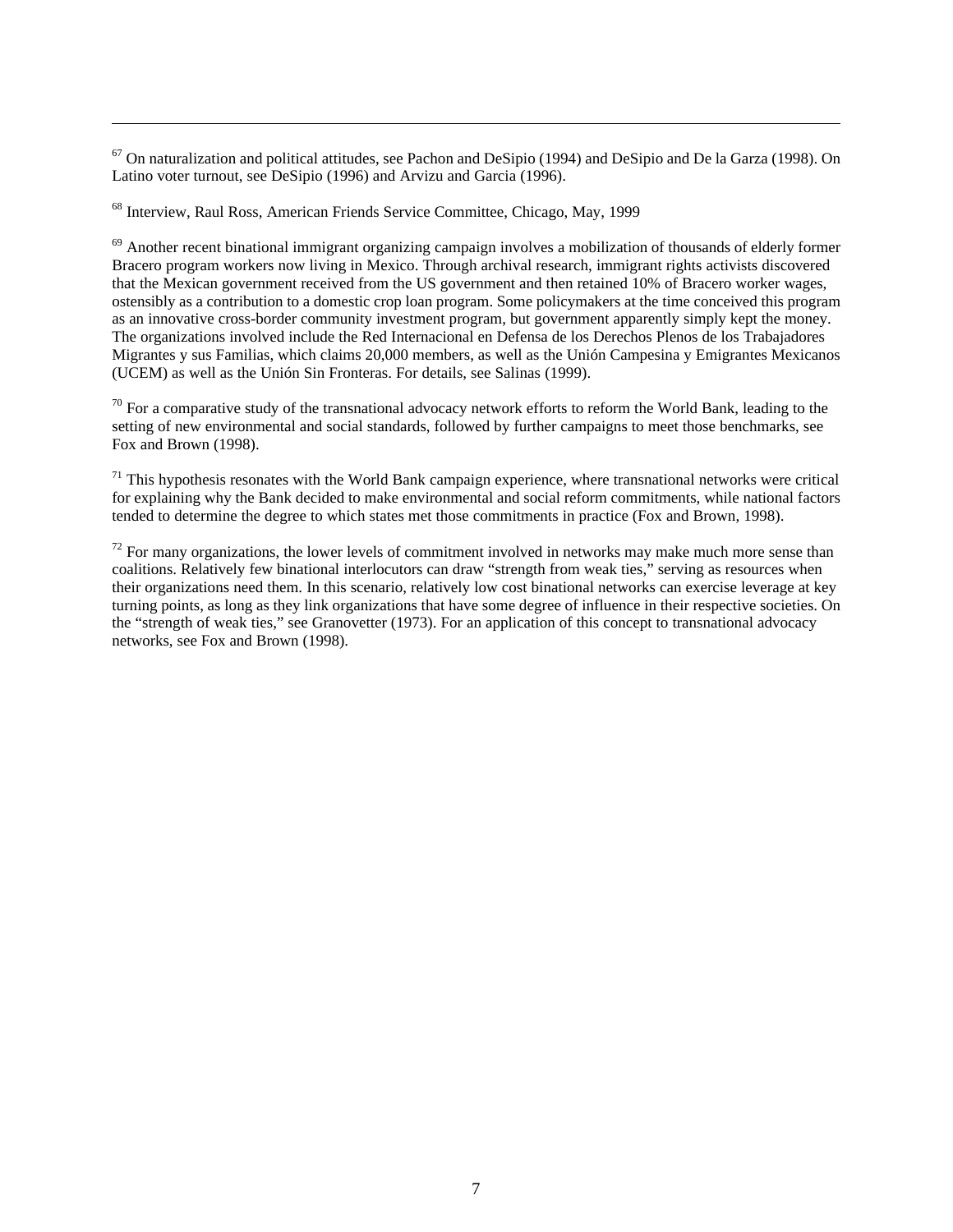## Bibliography [LASA paper, Fox, March 9, 2000]

Acosta, Mariclaire, "Lessons Learned from the Bilateral Relations Between Mexican and US Human Rights Organizations," in David Brooks and Jonathan Fox, eds., Cross-Border Dialogues: U.S.-Mexico Social Movement Networking (La Jolla: University of California, San Diego, Center for US-Mexican Studies, 2000, forthcoming)

 $\overline{a}$ 

Aguayo Quezada, Sergio, "Electoral Observation and Democracy in Mexico," in Kevin Middlebrook, ed., Electoral Observation and Democratic Transitions in Latin America (La Jolla: University of California, San Diego, Center for US-Mexican Studies, 1998)

Alexander, Robin and Peter Gilmore, "The Emergence of Cross-Border Labor Solidarity," NACLA Report on the Americas, 28(1), July/Aug, 1994

Alvarez Icaza, Emilio, "Mexico-US Collaboration with Alianza Cívica," presented at "Lessons from Mexico-US Bi-National Civil Society Coalitions," Co-Sponsored by the University of California, Santa Cruz, Latin American and Latino Studies Program, Chicano/Latino Research Center, Center for Global, International and Regional Studies and the Mexico-US Diálogos Program, July, 1998

ART/CTC/RMALC (Alliance for Responsible Trade, Citizen Trade Campaign and the Mexican Action Network on Free Trade), "A Just and Sustainable Trade and Development Initiative for the Western Hemisphere", (Washington: December, 1994)

Armbruster, Ralph, "Cross Border Labor Organizing in the Garment and Automobile Industries: the Phillips Van-Heusen and Ford Cuautitlán Cases," presented at the American Sociological Association, 1997

Audley, John J., Green Politics and Global Trade: NAFTA and the Future of Environmental Politics (Washington, DC: Georgetown University Press, 1997)

Ayres, Jeffrey M., Defying Conventional Wisdom: Political Movements and Popular Contention Against North American Free Trade (Toronto: University of Toronto Press, 1998)

Bacon, David, "A Plant Closes in Revenge for Cross-Border Organizing," Mexican Labor News and Analysis, 3(22), December 16, 1998, [http://www.igc.apc.org/unitedelect/vol3no22.html]

Barger, W. K. and Ernesto M. Razo, The Farm Labor Movement in the Midwest (Austin: University of Texas, 1994)

Barndt, Deborah, ed., Women Working the NAFTA Food Chain: Women, Food and Globalization (Toronto: Second Story Press, 1999)

Barry, Tom, Harry Browne and Beth Sims, The Great Divide: the Challenge of US-Mexico Relations in the 1990s (New York: Grove Press, 1994)

Bejarano, Fernando, "Mexico-US Environmental Partnerships," in David Brooks and Jonathan Fox, eds., Cross-Border Dialogues: U.S.-Mexico Social Movement Networking (La Jolla: University of California, San Diego, Center for US-Mexican Studies, 2000, forthcoming)

BIOS Action Kit, "Effectiveness of NAFTA Side Accords," Borderlines, 7(9), Oct., 1999 [www.irconline.org/bios/]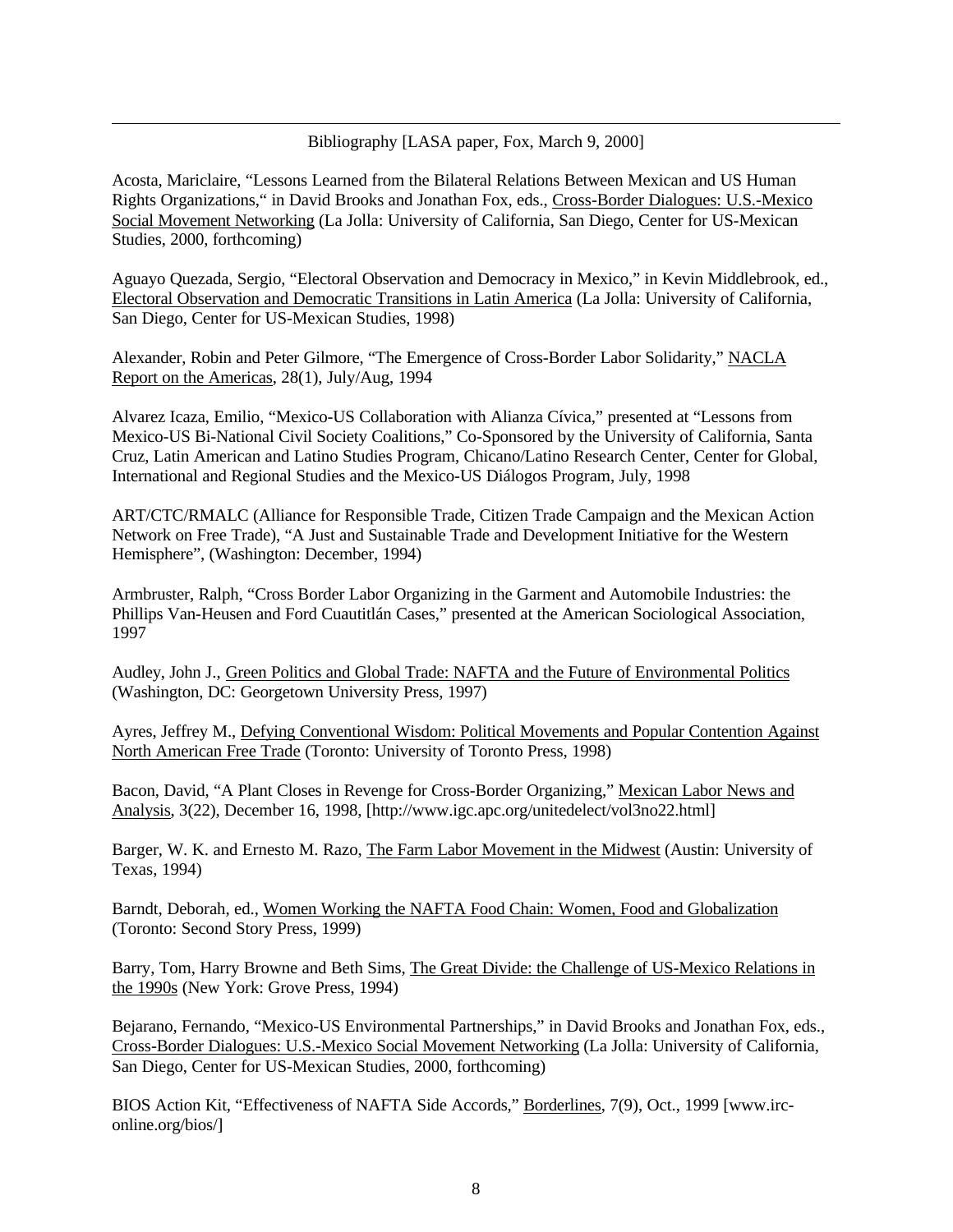$\overline{a}$ Bluestein, Paul, "Hispanic Lawmakers Fault NAFTA's Effects: Pact Hurt Minorities, Group to Tell Clinton," Washington Post, July 16, 1997

Bob, Clifford, "The Marketing of Rebellion: Insurgent Groups, Global Media, and the Growth of International Support," Duquesne University, unpublished book manuscript, 2000

Boffil Gómez, Luis A., 'Desecha el Ejército 19 recomendacions de la CNDH," La Jornada, 29 sept., 1999

Boudreau, Julie-Anne, and Raul Hinojosa-Ojeda, eds. The Role of the New NAFTA Institutions: Regional Economic Integration and Cooperation. Conference Proceedings. Washington, DC, and Los Angeles, CA: US Department of Labor and North American Integration and Development Center, 1998

Brooks, David, "The Search for Counterparts," Labor Research Review, No. 19, Fall, 1992

Brooks, David and Jonathan Fox, eds., Cross-Border Dialogues: U.S.-Mexico Social Movement Networking (La Jolla: University of California, San Diego, Center for US-Mexican Studies, 2000, forthcoming)

Browne, Harry, ed., Cross Border Links: A Directory of Organizations in Canada, Mexico and the United States -1997 Labor Directory (Silver City, NM: Interhemispheric Resource Center, 1996)

-----, ed., Cross Border Links: A Directory of Organizations in Canada, Mexico and the United States - 1997 Environmental Directory (Silver City, NM: Interhemispheric Resource Center, 1996)

Browne, Harry and Beth Sims, Runaway America: U.S. Jobs and Factories on the Move, (Albuquerque: IHRC, 1993)

Carr, Barry, "Crossing Borders: Labor Internationalism in the Era of NAFTA," in Gerardo Otero, ed., Neoliberalism Revisited: Economic Restructuring and Mexico's Political Future (Boulder: Westview, 1996)

-------- "Globalisation from Below? Reflections on the Experience of Labor Internationalism Under NAFTA, 1994-1998," presented at the Latin American Studies Association, Chicago, Sept., 1998

Carrillo, Teresa, "Women and Independent Unionism in the Garment Industry" in Joe Foweraker and Ann L. Craig, eds., Popular Movements and Political Change in Mexico (Boulder: Lynne Rienner Publishers, 1990)

------- "Cross-Border Talk: Transnational Perspectives on Labor, Race and Sexuality," in Ella Shohat, ed., Talking Visions: Multicultural Feminism in a Transnational Age (Cambridge: MIT Press, 1998)

Castañeda, Jorge, "Mexico's Circle of Misery," Foreign Affairs, 75(4), July/August, 1996

Castañeda, Jorge and Carlos Heredia, "Another NAFTA: What a Good Agreement Should Offer," in Ralph Nader, et al, The Case Against "Free Trade" (San Francisco: Earth Island Press, 1993)

Cavanagh, John, John Gershman, Karen Baker, and Gretchen Helmke, eds., Trading Freedom (San Francisco: Institute for Food & Development Policy, 1992)

Cavanagh, John, Sarah Anderson and Karen Hansen-Kuhn, "Trinational Organizing for Just and Sustainable Trade and Development," in in David Brooks and Jonathan Fox, eds., Cross-Border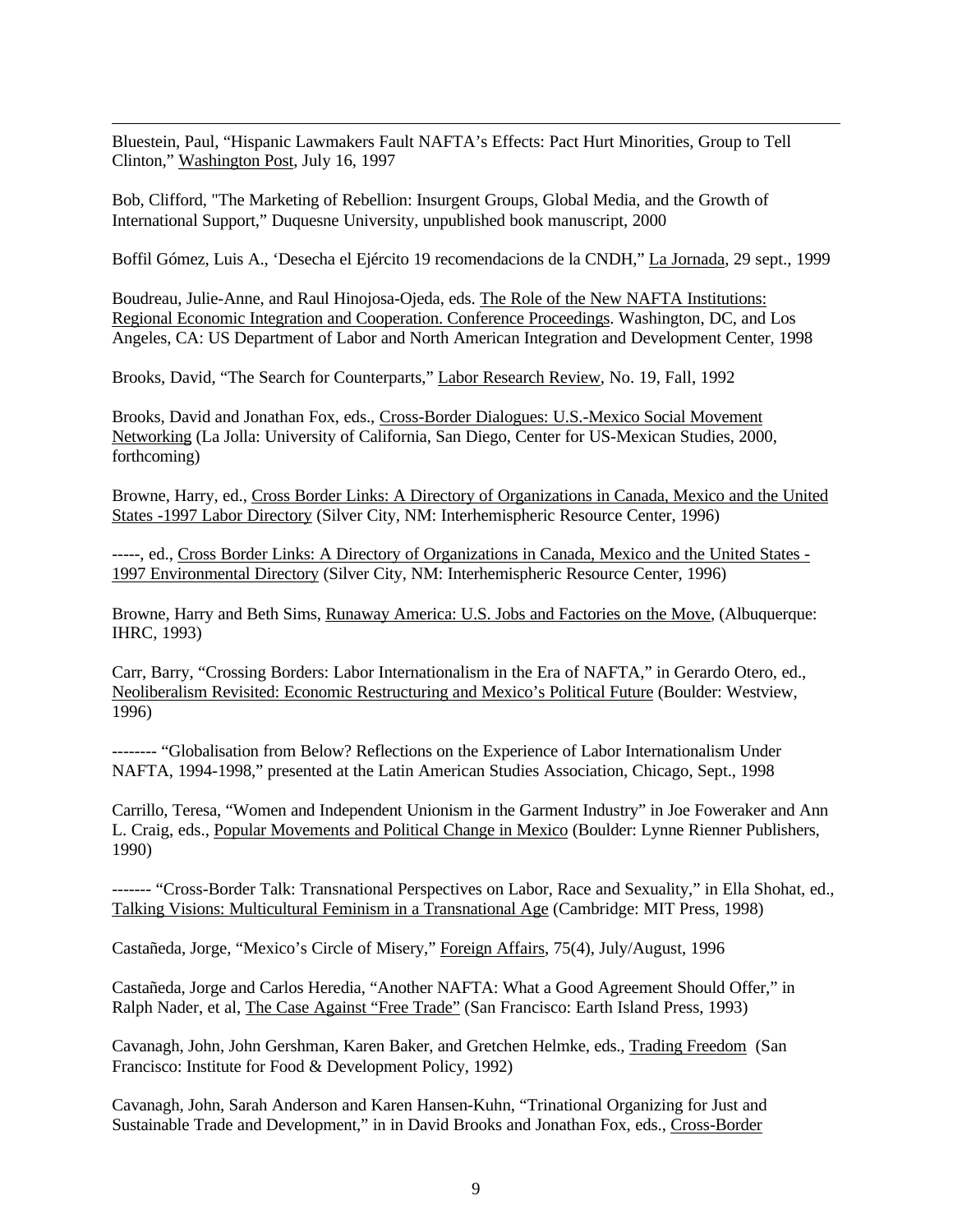$\overline{a}$ Dialogues: U.S.-Mexico Social Movement Networking (La Jolla: University of California, San Diego, Center for US-Mexican Studies, 2000, forthcoming)

Centro de Estudios Internacionales/Instituto Matías Romero de Estudios Diplomáticos, La Política Exterior de Mexico: Enfoques para su Analisis, (Mexico City: Colegio de Mexico, 1997)

Chandler, Clay and Frank Swoboda, "A Union Rehabilitates NAFTA: After Fighting Treaty, US Labor Group Turns to Mexico for Help," Washington Post, February 27, 1996

Clifford, Frank, "Immigration Vote Divides Sierra Club," Los Angeles Times, March 16, 1998

Cohen, Larry and Steve Early, "Defending Workers' Rights in the Global Economy: The CWA Experience," in Bruce Nissen, ed., Which Direction for Organized Labor? Essays on Organizing, Outreach and Internal Transformations, (Detroit: Wayne State University Press, 1999)

Cook, Maria Lorena, "Regional Integration and Transnational Politics: Popular Sector Strategies in the NAFTA Era" in Douglas Chalmers, et al, eds., The New Politics of Inequality in Latin America (New York: Oxford University Press, 1997)

Davis, Terry, "Cross-Border Organizing Comes Home: UE and FAT in Mexico and Milwaukee, Labor Research Review, No., 23, 1995

De la Garza, Rodolfo O., et al, "Family Ties and Ethnic Lobbies: Latino Relations with Latin America," Policy Brief (Tomás Rivera Policy Institute, June 1998)

De la Luz Arriaga Lemus, Maria, "NAFTA and the Trinational Coalition to Defend Public Education," Social Justice, 26(3), 1999

DECA Equipo Pueblo, Development GAP, IBASE, Universidad Iberoamericana. Causa Ciudadana, "Coloquio Internacional 'Retos de las ONGs vis-à-vis Globalizacion, Democracia y Cultura Ciudadana en el Siglo XXI,' Sept. 12-13, 1997," (Mexico City: Equipo Pueblo, 1997)

Delpar, Helen, The Enormous Vogue of Things Mexican: Cultural Relations Between the United States and Mexico, 1920-1935 (Tuscaloosa: University of Alabama, 1992)

DeSipio, Louis and Rodolfo O. de la Garza, Making Americans, Remaking America: Immigration and Immigrant Policy (Boulder: Westview, 1998)

DeSipio, Louis, Counting on the Latino Vote: Latinos as a New Electorate (Charlottesville: University of Virginia Press, 1996)

Dillon, Sam, "Mexico Weighs Voting by its Emigrants in US," New York Times, Dec. 7, 1998

Dougherty, Laurie, "Active Culture: Profile – The Methodist Women's Active Faith," Dollars and Sense, No. 223, May-June, 1999

Dreiling, Michael, "Remapping North American Environmentalism: Contending Visions and Divergent Practices in the Fight over NAFTA," Capitalism, Nature and Socialism , 8 (4), December, 1997

Dreiling, Michael and Ian Robinson, "Union Responses to NAFTA in the US and Canada: Explaining Intra- and International Variation," Mobilization, 3(2), 1998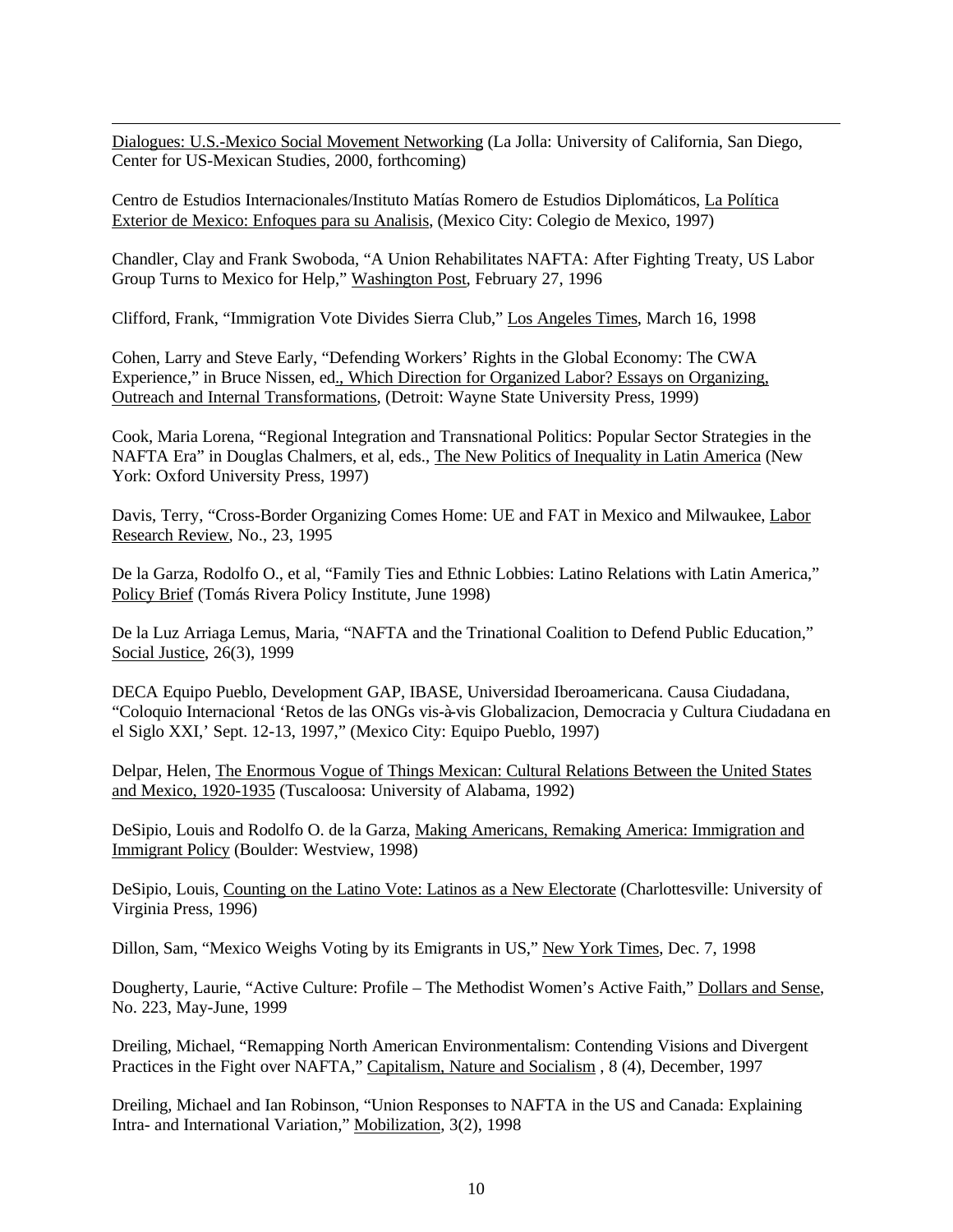$\overline{a}$ Dresser, Denise, "La nueva política mexicana en Estados Unidos," Estados Unidos: Informe Trimestral, 1(4), octubre-diciembre, 1991a

------, Neopopulist Solutions to Neoliberal Problems: Mexico's National Solidarity Program, (La Jolla: UCSD, Center for US-Mexican Studies, Current Issue Brief 3, 1991b

------, "Exporting Conflict: Transboundary Consequences of Mexican Politics," in Abraham Lowenthal and Katrina Burgess, eds., The California-Mexico Connection, (Stanford: Stanford University Press, 1993)

------, "Treading Lightly and Without a Stick: International Actors and the Promotion of Democracy in Mexico," in Tom Farer, ed., Beyond Sovereignty: Collectively Defending Democracy in the Americas (Baltimore: Johns Hopkins University Press, 1996)

Dubb, Steve, "The Logics of Resistance: Globalization and Telephone Unionism in Mexico and British Columbia," Ph.D. Dissertation, Political Science Dept, UC San Diego, 1996

Eisenstadt, Todd, "The Rise of the Mexico Lobby in Washington: Even Further From God, and Even Closer to the United States," in Rodolfo O. De la Garza and Jesus Velasco, eds., Bridging the Border: Transforming US-Mexican Relations (Lantham: Rowman and Littlefield, 1997)

Espinosa, Victor, "The Illinois Federation of Michoacan Clubs: The Chicago-Michoacán Project Report," (Chicago: Heartland Alliance for Human Needs & Human Rights, Sept., 1999)

Faulkner, Tina, "UFW Seeking to Strengthen Cross-Border Ties," Borderlines Updates, April 15, 1998

Flores, William and Rina Benmayor, eds., Latino Cultural Citizenship: Claiming Identity, Space and Rights (Boston: Beacon Press, 1997)

Fox, Jonathan and L. David Brown ,eds., The Struggle for Accountability: The World Bank, NGOs and Grassroots Movements (Cambridge: MIT Press, 1998)

Fox, Jonathan, "National Electoral Choices in Rural Mexico," in Laura Randall, ed., Reforming Mexico's Agrarian Reform (Armonk: M.E. Sharpe, 1996)

------ "Los flujos y reflujos de prestamos sociales y ambientales del Banco Mundial en México" in Norma Klahn, et al, eds., Las nuevas fronteras del Siglo XXI: Dimensiones culturales, políticas y socioeconómicas de las relaciones Mexico-Estados Unidos (Mexico City: UNAM, 2000, forthcoming)

Frank, Dana, Buy American (Boston: Beacon Press, 1999)

Frederick, Howard H., "Computer Communications in Cross-Border Coalition-Building: North American NGO Networking Against NAFTA," Gazette, 50, 1992

Garcia Acevedo, Maria Rosa, "Return to Aztlán: Mexico's Policies towards Chicano/as," in David Maciel and Isidro D. Ortiz, eds., Chicanas/Chicanos at the Crossroads: Social, Economic and Political Change (Tucson: University of Arizona, 1996)

García Urrutia, Manuel, "The Authentic Labor Front in the Process of Regional Integration in the NAFTA Era " in David Brooks and Jonathan Fox, eds., Cross-Border Dialogues: U.S.-Mexico Social Movement Networking (La Jolla: University of California, San Diego, Center for US-Mexican Studies, 2000, forthcoming)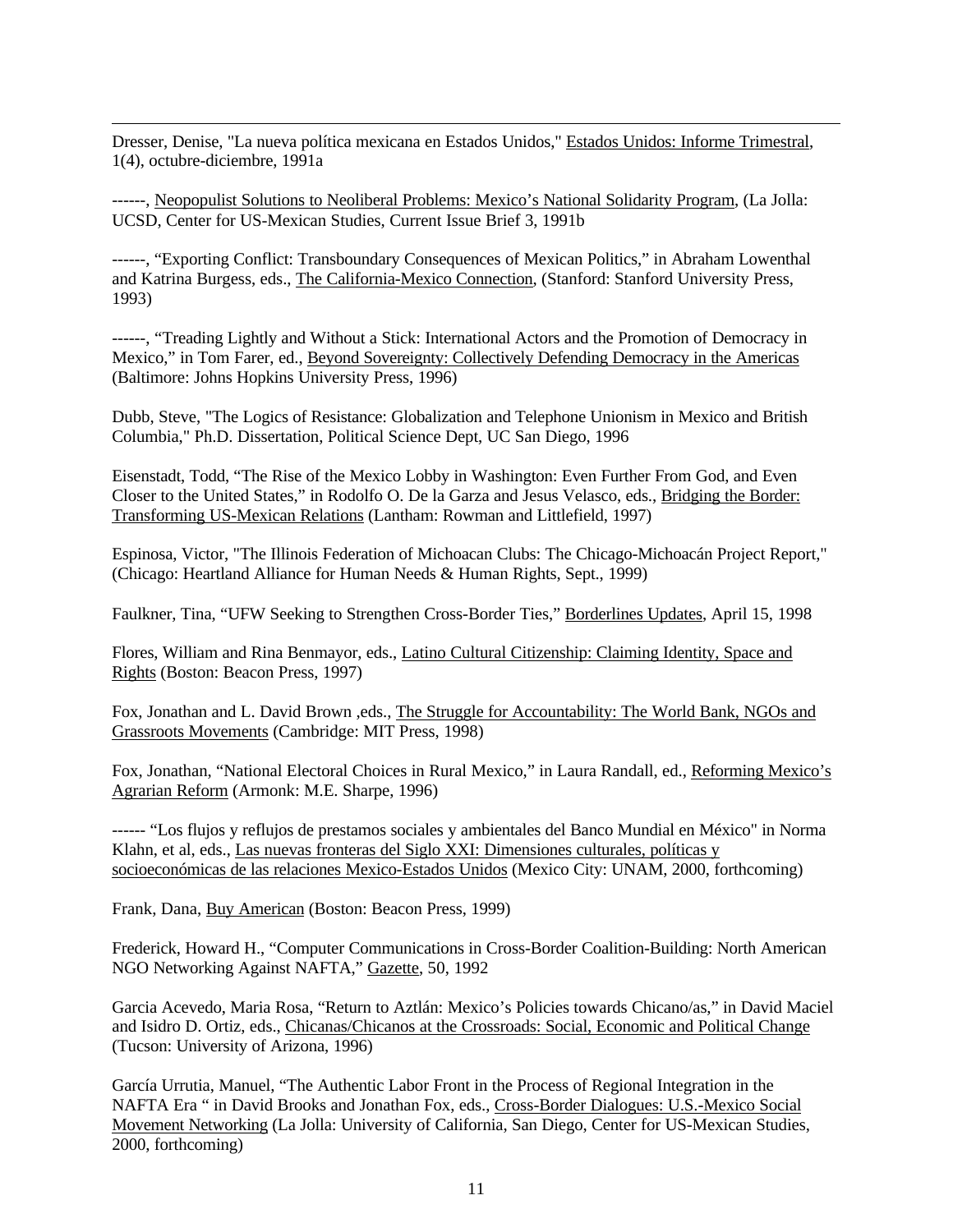$\overline{a}$ Gil Olmos, José, "Más de mil 200 migrantes han muerto en los últimos 5 años," La Jornada, December 30, 1999

Goldring, Luin, "From Market Membership to Transnational Citizenship? The Changing Politicization of Transnational Social Spaces," L'Ordinaire Latino-Americaine, No. 173-174, July-Dec., 1998 (also published as a Chicano/Latino Research Center Working Paper, University of California, Santa Cruz, 1999)

Gómez Quiñones, Juan, Chicano Politics: Reality and Promise, 1940-1990 (Albuquerque: University of New Mexico Press, 1990)

González, Antonio, "Chicano Politics and US Policy in Central America," in David Montejano, ed., Chicano Politics and Society in the Late Twentieth Century (Austin: University of Texas Press, 1999)

González Gutiérrez, Carlos, "The Mexican Diaspora in California: The Limits and Possibilities of the Mexican Government," in Abraham Lowenthal and Katrina Burgess, eds., The California-Mexico Connection (Stanford: Stanford University Press, 1993)

------ "Decentralized Diplomacy: the Role of Consular Offices in Mexico's Relations with its Diaspora," in Rodolfo O. De la Garza and Jesus Velasco, eds., Bridging the Border: Transforming US-Mexican Relations (Lantham: Rowman and Littlefield, 1997)

Gosse, Van, " 'The North American Front': Central American Solidarity in the Reagan Era," in Mike Davis and Michael Sprinker, eds., Reshaping the US Left: Popular Struggles of the 1980s, (London: Verso, 1988)

Gosse, Van, "Active Engagement: The Legacy of Central America Solidarity," NACLA Report on the Americas, 28(5), March/April, 1995

Gutierrez, David, ed., Between Two Worlds: Mexican Immigrants in the United States (Wilmington, Del: Scholarly Resources, 1996)

-----, Walls and Mirrors: Mexican Americans, Mexican Immigrants, and the Politics of Ethnicity (Berkeley: University of California Press, 1995)

Gzesh, Susan, "Mexico- U.S. Immigration and Cross-border Organizing," in David Brooks and Jonathan Fox, eds., Cross-Border Dialogues: U.S.-Mexico Social Movement Networking (La Jolla: University of California, San Diego, Center for US-Mexican Studies, 2000, forthcoming)

Hays, Rachel, ed., Cross Border Links: A Directory of Organizations Around the Globe - 1997 Fair Trade and Sustainable Development Directory (Silver City, NM: Interhemispheric Resource Center, 1996)

Heredia, Carlos and Ricardo Hernández, "Citizen Diplomacy in the Age of Globalization: The Case of Mexico," (Mexico City: Equipo Pueblo, August, 1995)

Hernández, Ricardo and Edith Sánchez, eds., Cross-Border Links: A Directory of Organizations in Canada, Mexico and the US (Albuquerque: Interhemispheric Education Resource Center, 1992)

Herzenberg, Stephen, "Switching Tracks: Using NAFTA's Labor Agreement to Move Toward the High Road," Border Briefing, No. 2," Interhemispheric Resource Center, 199X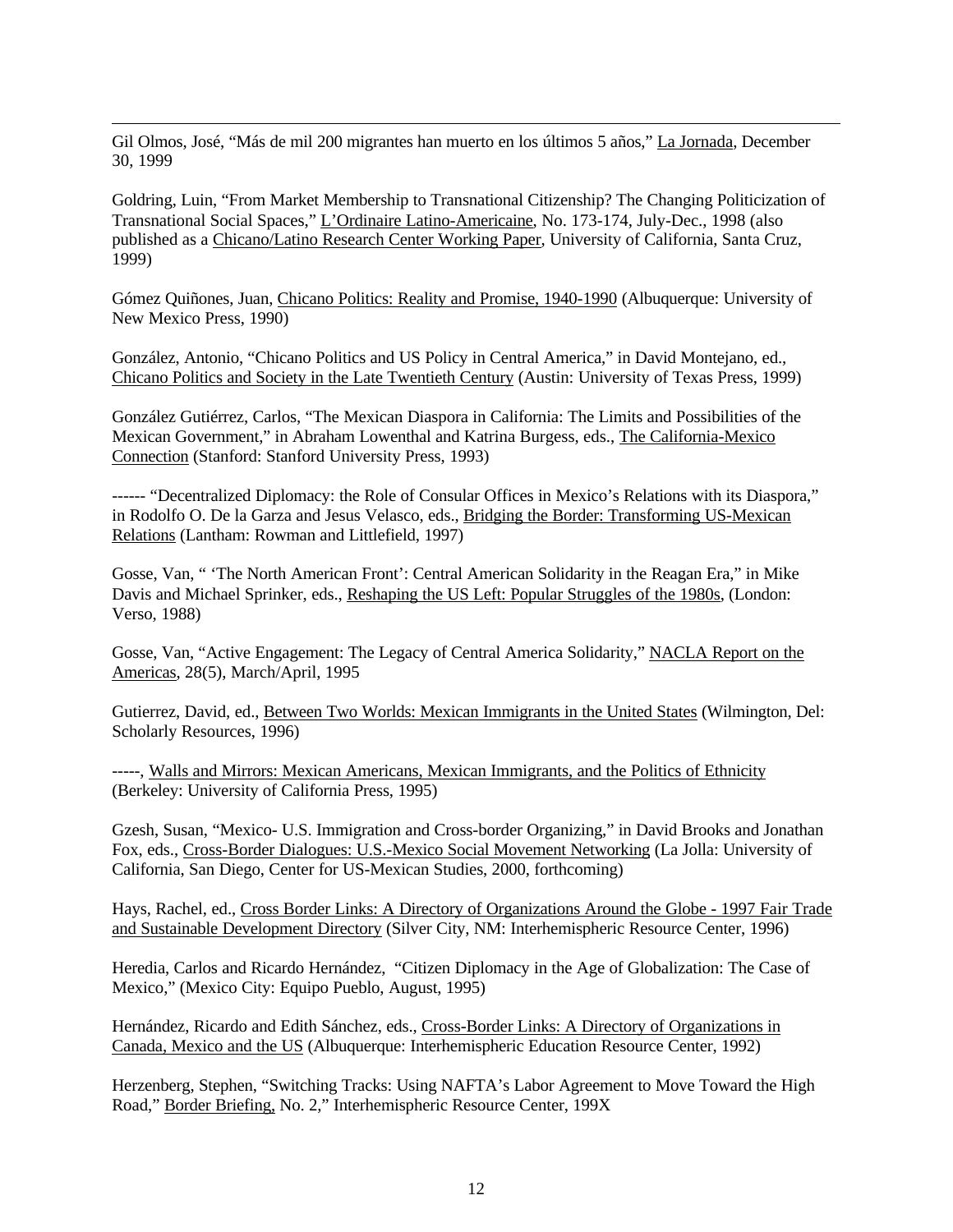$\overline{a}$ Hinojosa, Raul, "North American Integration Policy Formation from the Grassroots Up: Transnational Implications of Latino, Labor and Environmental NGO Strategies," in David Brooks and Jonathan Fox, eds., Cross-Border Dialogues: U.S.-Mexico Social Movement Networking (La Jolla: University of California, San Diego, Center for US-Mexican Studies, 2000, forthcoming)

Hogenboom, Barbara, Mexico and the NAFTA Environmental Debate (Utrecht: International Books, 1998)

Human Rights Watch, Human Rights In Mexico: A Policy of Impunity, (New York: Human Rights Watch, June, 1990)

-------, "Prison Conditions in Mexico," (New York: Human Rights Watch, March, 1991)

-------, "Unceasing Abuses - Human Rights in Mexico One Year After the Introduction of Reform," (New York: Human Rights Watch, September, 1991)

------, "Human Rights Watch Writes to President Clinton Urging NAFTA Summit on Human Rights," (New York: Human Rights Watch, November, 1993)

-----, "The New Year's Rebellion: Violations of Human Rights and Humanitarian Law during the Armed Revolt in Chiapas, Mexico," (New York: Human Rights Watch, March, 1994a)

-----, "Mexico At The Crossroads: Political Rights and the 1994 Presidential and Congressional Elections," (New York: Human Rights Watch, August, 1994b)

------, "Army Officer 'Held Responsible' For Chiapas Massacre," (New York: Human Rights Watch, June, 1995)

------, "Torture and Other Abuses During the 1995 Crackdown on Alleged Zapatistas," (New York: Human Rights Watch, February, 1996a)

------, "No Guarantees - Sex Discrimination in Mexico's Maquiladora Sector," (New York: Human Rights Watch, August, 1996b)

-----, "Labor Rights And Nafta: A Case Study" (New York: Human Rights Watch, September, 1996c)

------, "Implausible Deniability: State Responsibility for Rural Violence in Mexico," (Washington: Human Rights Watch, April, 1997)

-----, "Mexico -- A Job or Your Rights: Continued Sex Discrimination in Mexico's Maquiladora Sector" (New York: Human Rights Watch, December, 1998a)

------, "Discrimination in Mexico's Maquiladora Sector" (New York: Human Rights Watch, December, 1998b)

----- "Systemic Injustice: Torture, "Disappearance," and Extrajudicial Execution in Mexico," (New York: Human Rights Watch, January, 1999)

INCITRA [Information For Citizen Transboundary Action/Información Ciudadana Transfronteriza], "U.S.-Mexico Borderlands Sustainable Development Web Links," February, 1998. [http://www.irconline.org/bios/]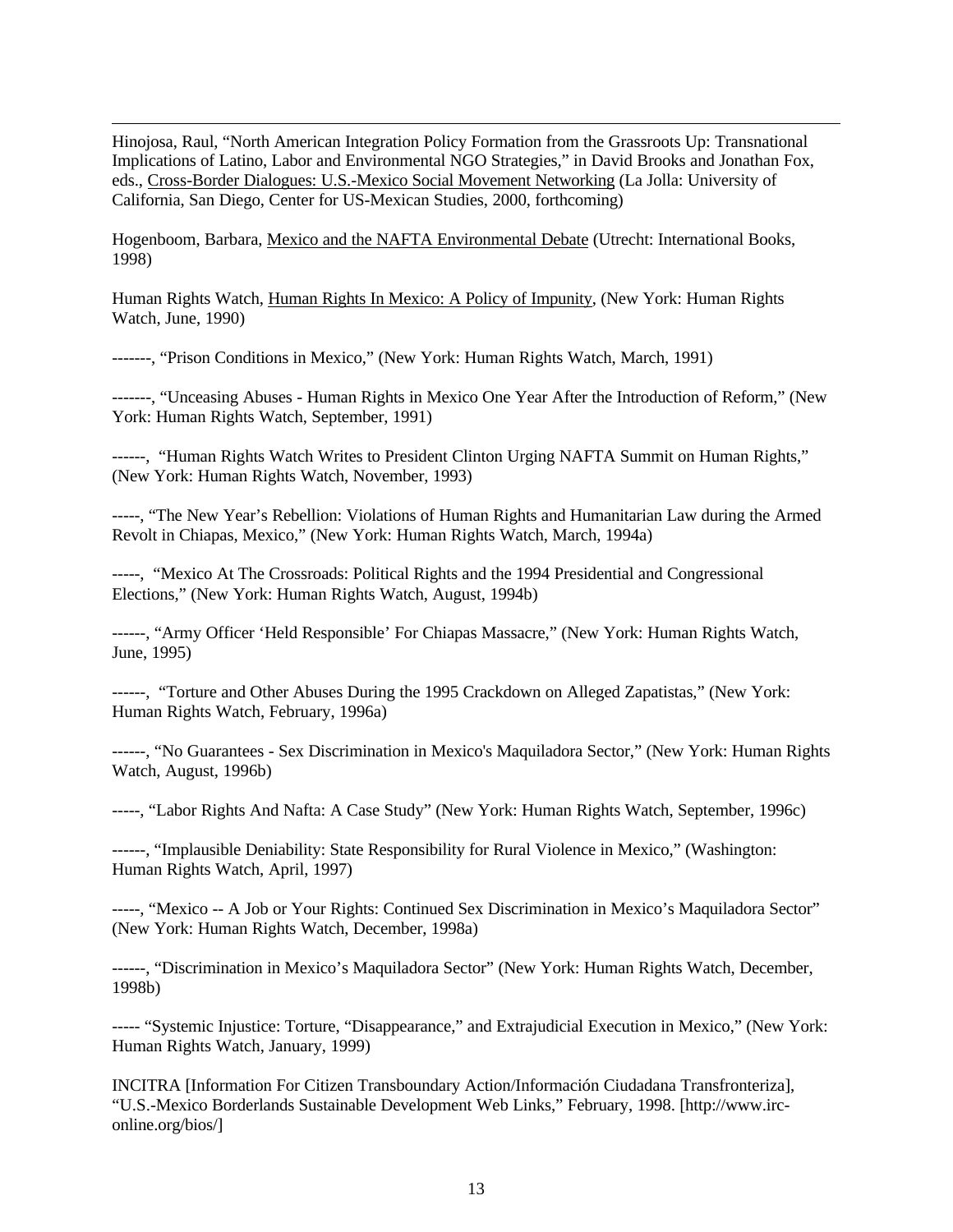Instituto Federal Electoral, "Informe final que presenta la comisión de especialistas que estudia las modalidades del voto de los mexicanos residentes en el extranjero," 12 Nov., 1998, Perfil de la Jornada, 16 Nov. 1998

 $\overline{a}$ 

Kamel, Rachel, "This is How It Starts, Women Maquila Workers in Mexico," Labor Research Review, No. 11, 1988

----- The Global Factory: An Organizing Guide for a New Economic Era, (Philadelphia: American Friends Service Committee, 1989)

Kamel, Rachel and Anya Hoffman, eds., The Maquiladora Reader: Cross-Border Organizing Since NAFTA (Philadelphia: American Friends Service Committee, 1999)

Keck, Margaret E. and Kathryn Sikkink, Activists Beyond Borders: Advocacy Networks in International Politics (Ithaca: Cornell University Press, 1998)

Kelly, Mary "Cross-Border Work on the Environment: Evolution, Success, Problems and Future Outlook," in David Brooks and Jonathan Fox, eds., Cross-Border Dialogues: U.S.-Mexico Social Movement Networking (La Jolla: University of California, San Diego, Center for US-Mexican Studies, 2000, forthcoming)

Kidder, Thalia and Mary McGinn, "In the Wake of NAFTA: Transnational Workers Networks," Social Policy 25(4), 1995

Knight, Alan, "Dealing with the American Political System: An Historical Overview," in Rodolfo O. de la Garza and Jesús Velasco, eds., Bridging the Border: Transforming Mexican-US Relations, Lanham, MD: Rowman & Littlefield, 1997)

La Botz, Dan, Mask of Democracy: Labor Suppression in Mexico Today (Boston: South End Press/International Labor Rights and Education Research Fund, 1992)

LaFranchi, Howard, "Mexico on Nuclear Dump: Not on Our Border" Christian Science Monitor, June 18, 1998

------, "Hands Across Border for Common Causes: Indians Join Against California Toxic Waste Site as Governmental Leaders Meet Today," Christian Science Monitor, February 2, 1999

Lewis, Ted, "US - Mexico Grassroots Challenges," in David Brooks and Jonathan Fox, eds., Cross-Border Dialogues: U.S.-Mexico Social Movement Networking (La Jolla: University of California, San Diego, Center for US-Mexican Studies, 2000, forthcoming)

Lujan, Bertha, "Citizen Network Action in the NAFTA Region," in David Brooks and Jonathan Fox, eds., Cross-Border Dialogues: U.S.-Mexico Social Movement Networking (La Jolla: University of California, San Diego, Center for US-Mexican Studies, 2000, forthcoming)

Maciel, David and María Herrera-Sobek, eds., Culture Across Border: Mexican Immigration and Popular Culture (Tucson: University of Arizona Press, 1998)

Martínez, Jesús and Raúl Ross, "Suffrage for Mexicans Residing Abroad," in David Brooks and Jonathan Fox, eds., Cross-Border Dialogues: U.S.-Mexico Social Movement Networking (La Jolla: University of California, San Diego, Center for US-Mexican Studies, 2000, forthcoming)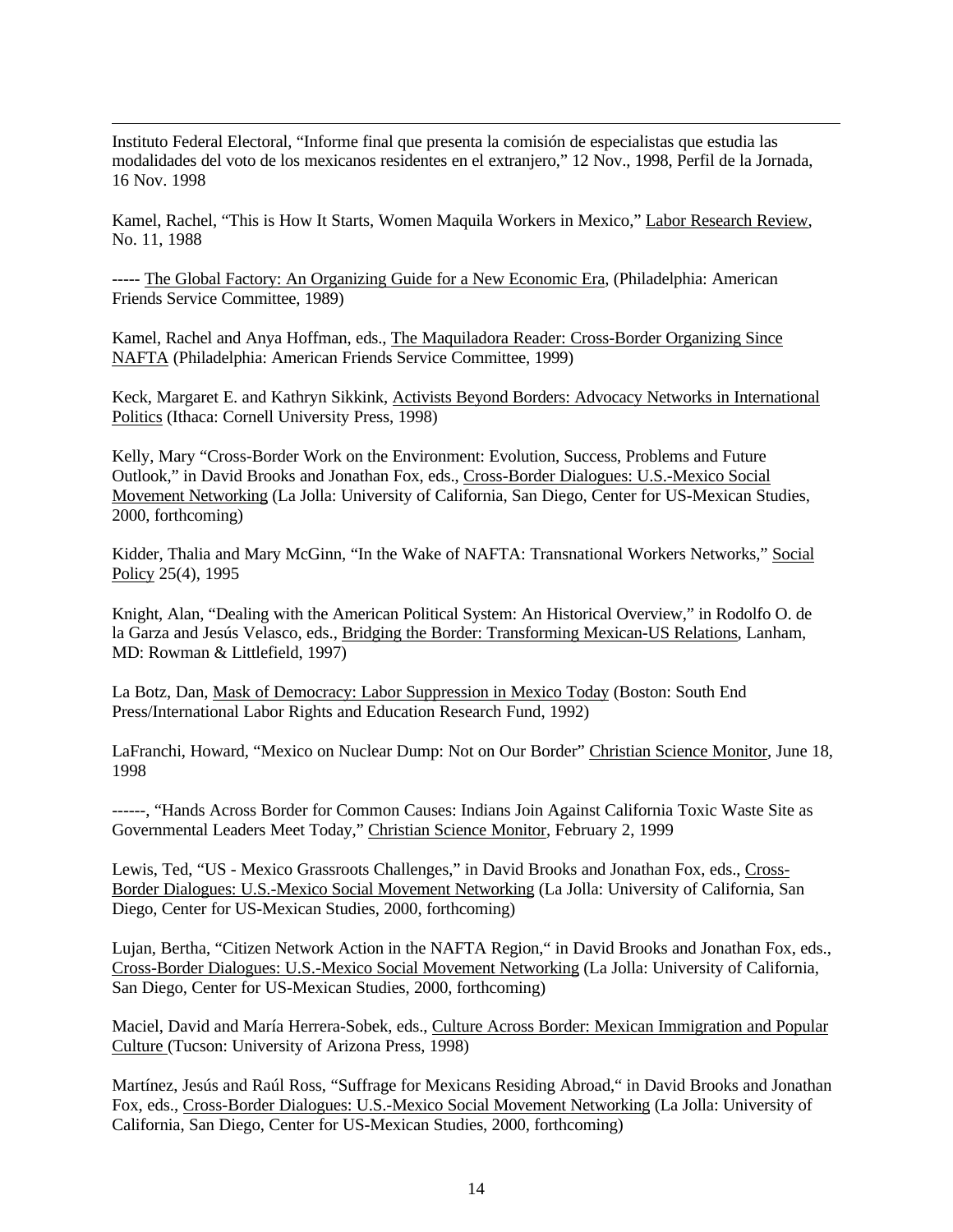Martínez. Jesús, "Propuesta a Marcos," La Jornada, January 23, 1999

 $\overline{a}$ 

Mayer, Frederick, Interpreting NAFTA: the Science and Art of Political Analysis (New York: Columbia University Press, 1998)

McCaughan, Ed., Editor, "Beyond National: Identities, Social Problems and Movements," Social Justice, 26(3), 1999

McGinn, Mary and Kim Moody, Unions and Free Trade: Solidarity vs. Competition (Detroit: Labor Notes, 1992)

McKennirey, John, Lance Compa, Leoncio Lara and Eric Griego, Plant Closings and Labor Rights: A Report to the Council of Ministers by the Secretariat of the Commission for Labor Cooperation on The Effects of Sudden Plant Closings on Freedom of Association and the Right to Organize in Canada, Mexico, and the United States (Dallas: Bernan Press and the Commission for Labor Cooperation, 1997)

MacLachlan, Colin, Anarchism and the Mexican Revolution: The Political Trials of Ricardo Flores Magón in the United States (Berkeley: University of California, 1991)

Mexico-United States Binational Commission, Mexico-US Binational Study on Migration (Mexico City: Commission on Immigration Reform/Secretaría de Relaciones Exteriores, 1997)

Milkman, Ruth, ed., Organizing Immigrants: The Challenge for Unions in Contemporary California (Ithaca: Cornell University Press, 2000, forthcoming)

Millman, Joel, "US Airlines Expand Service to Destinations Within Mexico," Wall St. Journal, December 20, 1999

------ "Aeromexico Union Forges Alliance with Delta Pilots," Wall St. Journal, Feb. 28, 2000

Mumme, Stephen, "NAFTA's Environmental Side Agreement: Almost Green?" Borderlines, 7(9), October, 1999

Nader, Ralph, et al. The Case Against "Free Trade:" GATT, NAFTA, and the Globalization of Corporate Power (San Francisco: Earth Island Press, 1993)

Nagengast, Carole and Michael Kearney, "Mixtec Ethnicity: Social Identity, Political Consciousness and Political Activism," Latin American Research Review, 25(2), 1990

Neuman, Talli "Labor Solidarity Crosses the Border" El Financiero International, Aug 9-15, 1993

Pachon, Harry and Louis DeSipio, New Americans by Choice: Political Perspectives of Latin Immigrants (Boulder: Westview, 1994)

Parker, Suzi, "NAFTA's Small-Town Impact," Christian Science Monitor, September 9, 1999

Paterson, Kent, "Sierra Blanca Protests Sweep Both Sides of the Border: TNRCC Decision Set for October 22," Borderlines Updater, Oct. 20, 1998

----- "Indigenous and Environmental Groups Unite to Stop Ward Valley Dump," Borderlines Updater, Feb. 3, 1999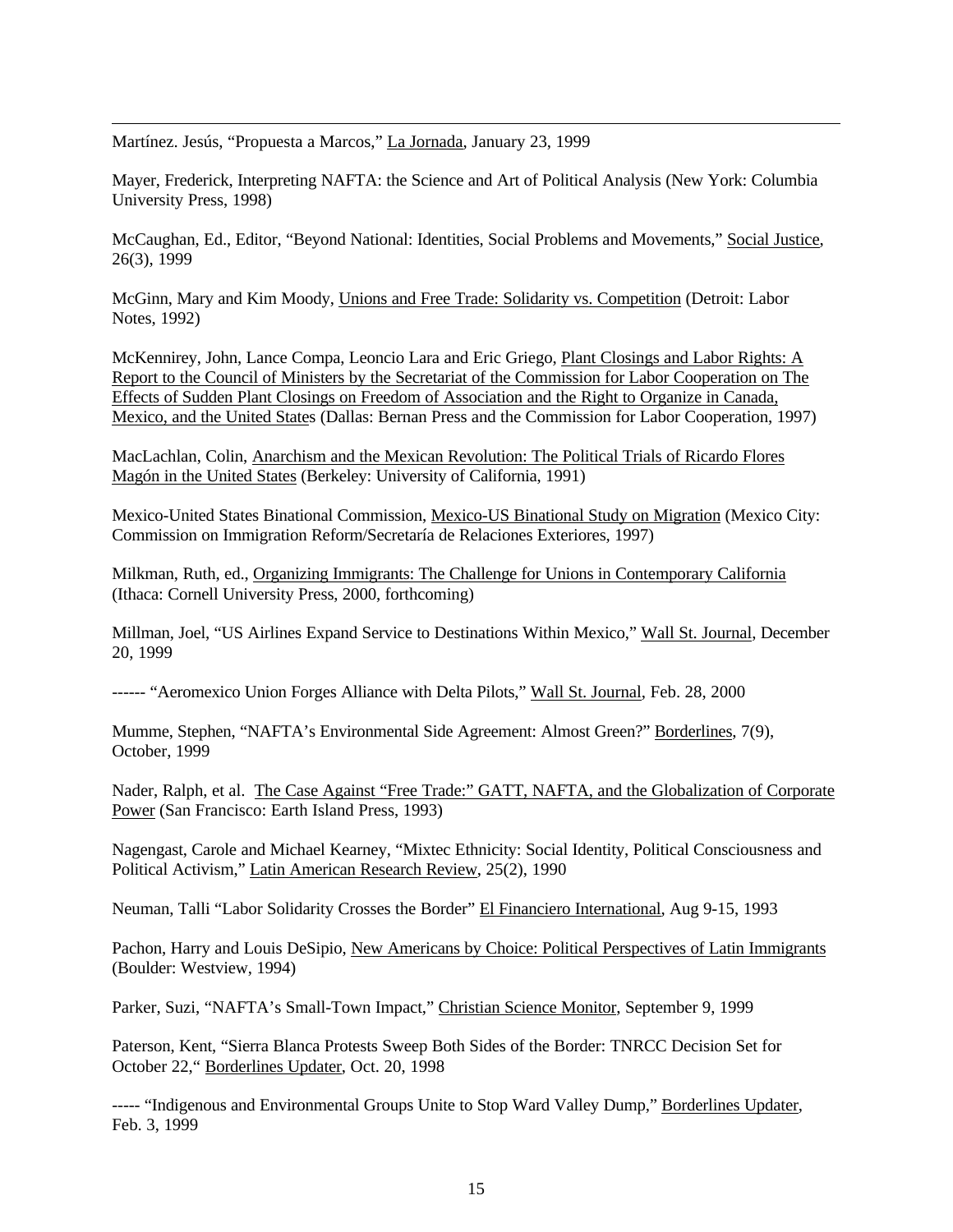$\overline{a}$ Peñalosa Méndez, Andrés and Alberto Arroyo Picard, Espejismo y Realidad: El TLCAN Tres Años Despues – Análisis y Propuesta Desde la Sociedad Civil (Mexico City: Red Mexicana de Acción Frente al Libre Comercio, 1997)

Pérez, Ciro, "Sin sustento, argumentos para que no voten mexicanos en US," La Jornada, Mach 10, 1999

Pérez, Mathilde, "Grupos ecologistas mexicanos se deslindan de extranjeros en BCS," La Jornada, Sept. 10, 1999

Peterson, Gigi, "Grassroots, Good Neighbors: Connections Between Mexicans and US Labor and Civil Rights Activists, 1936-1945," Ph.D. Dissertation, University of Washington, History Dept., 1998

Preston, Julia, "Mexico Suspends Plan for Hefty Deposit on Cars," New York Times, Dec., 4, 1999

------- "In Mexico, Nature Lovers Merit a Kiss from a Whale," New York Times, March 5, 2000

Public Agenda/Tomás Rivera Policy Institute, "Here to Stay: The Domestic and International Priorities of Latino Leaders," (Claremont, CA: The Tomás Rivera Policy Institute, 1998)

Rice, Paul and Jennifer McLean, Sustainable Coffee at the Crossroads (Washington: Consumer's Choice Council, Nov., 1999

Rice, Robert, Ashley Harris and Jennifer MacLean, eds. Proceedings: First Sustainable Coffee Congress, September, 1996, (Washington: Smithsonian Migratory Bird Center, 1997)

Rivera, Gaspar, "Migration and Political Activism: Mexican Transnational Indigenous Communities in a Comparative Perspective," Ph.D. Dissertation, University of California, Santa Cruz, Sociology Dept, 1999a

----- "Binational Grass-Roots Organizations and the Experience of Indigenous Migrants," in David Brooks and Jonathan Fox, eds., Cross-Border Dialogues: U.S.-Mexico Social Movement Networking (La Jolla: University of California, San Diego, Center for US-Mexican Studies, 2000, forthcoming)

RMALC (Red Mexicana de Accion frente al Libro Comercio), "Memoria del Encuentro Nacional: "Integración, Democracia y Desarrollo: Hacia una agenda social continental" (Mexico City: RMALC, July 22-23, 1994)

Robbins, Carla Anne, "Border Lines: How Would Bush Fare with Foreign Policy? Check Out Mexico," Wall St. Journal, Feb. 29, 2000

Romney, Lee, "Fledgling Programs Used to Create Economic Opportunities Back Home Could Stem the Migration to California," Los Angeles Times, August 6, 1999

Ronfeldt, David and John Arquilla, The Zapatista Social Netwar in Mexico, (Santa Monica: RAND Arroyo Center, 1998).

Rosen, Fred, "The Underside of NAFTA: A Budding Cross-Border Resistance," NACLA Report on the Americas, 32(4), January/February, 1999

Ross, Raul, "El voto incómodo: Mexicanos en Estados Unidos," Masiosare (La Jornada), Sept. 13, 1998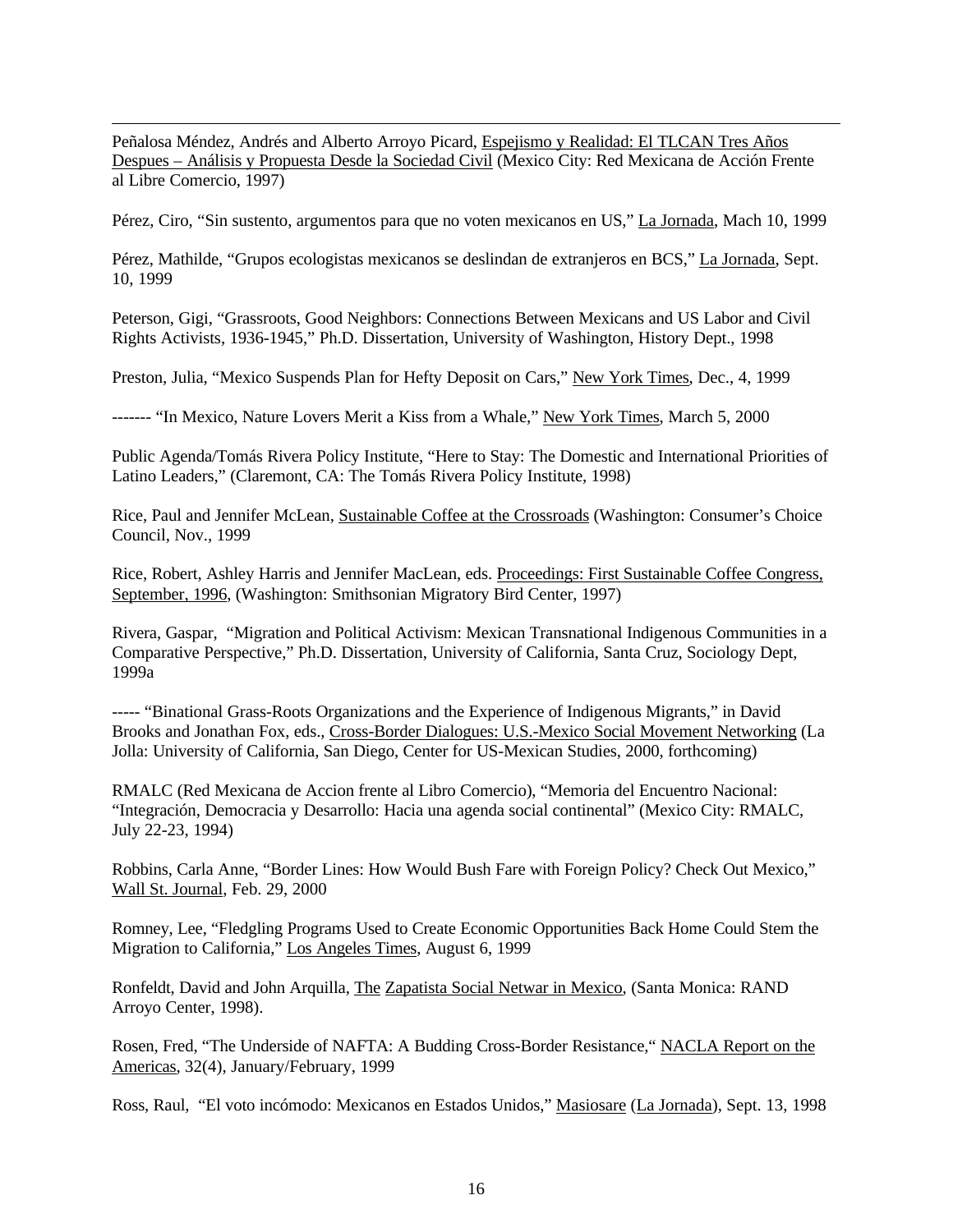$\overline{a}$ ------ Los mexicanos y el voto sin fronteras (Chicago: Salsedo Press/Universidad Autónoma de Sinaloa/CEMOS, 1999)

Ruiz, Vicki and Susan Tiano, eds., Women on the US-Mexico Border: Responses to Change (Boston: Allen and Unwin, 1987)

Salinas, Eleazar, "Detectan fondos "perdidos" de los Braceros son millones de dolares descontados de sus salarios," El Rincón Latino (Long Beach), December, 1999

Sandoval, Ricardo, "Sightseers Amid the Struggle," San Jose Mercury News, June 24, 1999

Santamaría Gómez, Arturo, La izquierda norteamericana y los trabajadores indocumentados, (Sinaloa, Mexico: Universidad Autónoma de Sinaloa, 1988)

Sepúlveda, Alicia, "El Caso de SPRINT y el Estudio Sobre el Cierre Repentino de Empresas y la Libertad de Asociación" presented at "Conferencia de las Nuevas Instituciones del Tratado de Libre Comercio de America del Norte: Integración Económica Regional y Cooperación," North American Integration and Development Center, University of California, Los Angeles, May, 1998

Shorrock, Tim, "Creating a New Internationalism for Labor," Dollars and Sense, No. 225, Sept/Oct, 1999

Sierra, Christine Marie, "In Search of National Power: Chicanos Working the System on Immigration Reform, 1976-1986" in David Montejano, ed., Chicano Politics and Society in the Late Twentieth Century (Austin: University of Texas Press, 1999)

Silver, Sara, "Made in the Shade: Environmentalists Tout New Breed of 'Bird Friendly' Coffee Plants," Santa Cruz Sentinel, Dec. 27, 1998

Simon, Joel, Endangered Mexico (San Francisco: Sierra Club, 1997)

Sims, Beth, Workers of the World Undermined: American Labor's Role in U.S. Foreign Policy, (Albuquerque: IRHC, 1992)

Smith, Christian, Resisting Reagan: the US Central American Peace Movement, Chicago: University of Chicago Press, 1996)

Smith, Jackie, Charles Chatfield and Ron Pagnucco, eds., Transnational Social Movements and Global Politics: Solidarity Beyond the State (Syracuse: Syracuse University Press, 1997)

Smith, Michael Peter and Luis Eduardo Guarnizo, eds., Transnationalism From Below (New Brunswick: Transaction Publishers, 1998)

Smith, Robert, "Migrant Membership as an Instituted Process: Transnationalization, the State and The Extra-Territorial Conduct of Mexican Politics," Sociology Dept., Barnard College, 1999, unpublished paper

Spiecker, Karl, Andrea Durbin, and Harry Browne, "A Citizens' Guide to NAFTA's Environmental Commission," (Albuquerque: Interhemispheric Research Center, 1995)

Stoll, Michael, "Native Americans Create Their Own NAFTA," Christian Science Monitor, July 3, 1997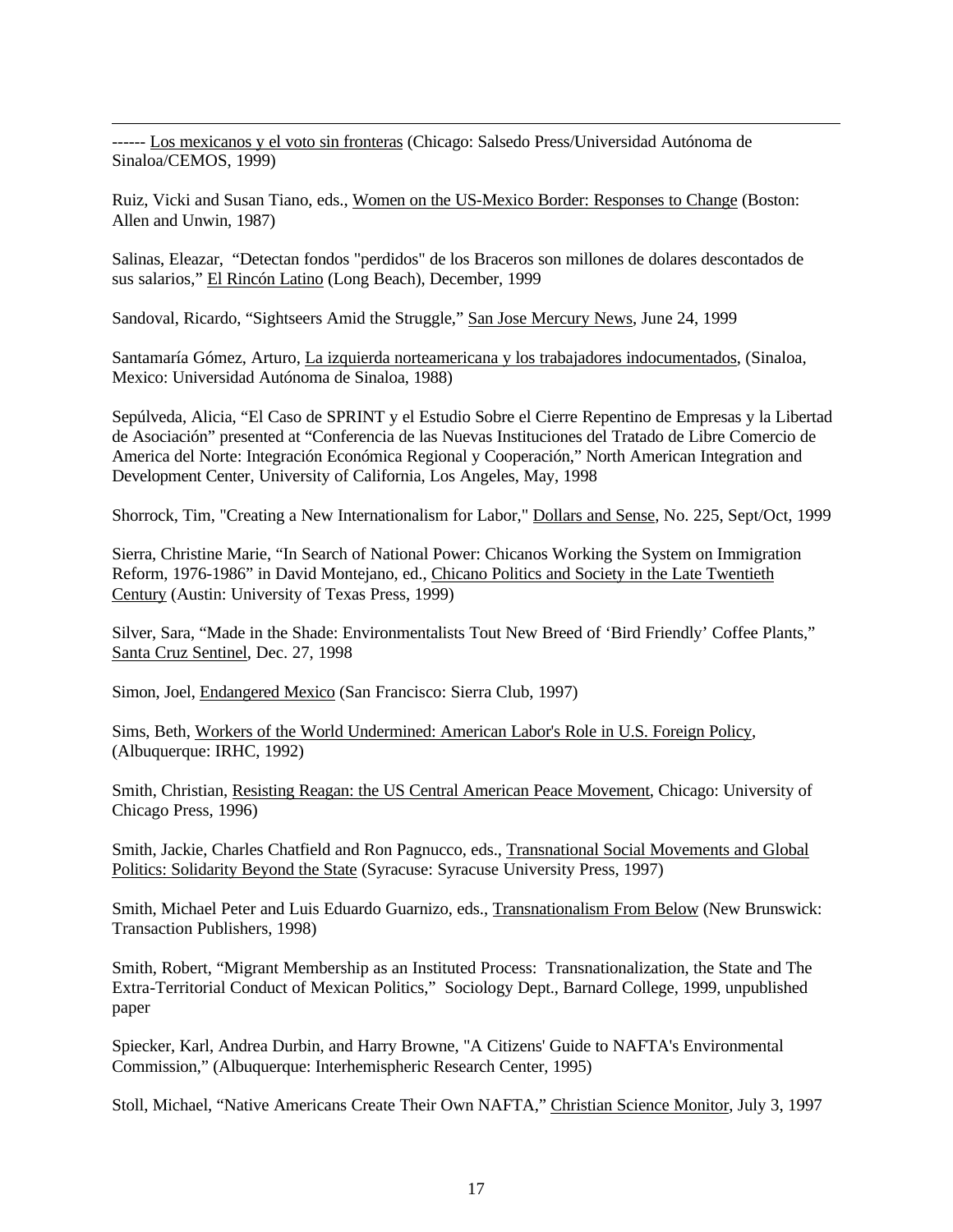$\overline{a}$ Stephen, Lynn, "In the Wake of the Zapatistas: US Solidarity Work Focused on Militarization, Human Rights and Democratization in Chiapas," in David Brooks and Jonathan Fox, eds., Cross-Border Dialogues: U.S.-Mexico Social Movement Networking (La Jolla: University of California, San Diego, Center for US-Mexican Studies, 2000, forthcoming)

Tarrow, Sidney, Power in Movement: Social Movements and Contentious Politics (Cambridge: Cambridge University Press, 1998, 2nd ed.)

Thacker, Strom, "NAFTA Coalitions and the Political Viability of Neoliberalism in Mexico," Journal of Interamerican Studies and World Affairs, 41(2), Summer, 1999

Thorup, Cathryn, "The Politics of Free Trade and the Dynamics of Cross-Border Coalitions in US-Mexico Relations," Columbia Journal of World Business, 26 (2), Summer, 1991

Thorup, Cathryn, "Redefining Governance in North America: The Impact of Cross-Border Networks and Coalitions on Mexican Immigration into the United States," (Santa Monica: RAND Corporation, DRU-219-FF, March, 1993)

Torres, Blanca, "La Participación de actores nuevos y tradicionales en las relaciones internacionales de Mexico," in Centro de Estudios Internacionales/Instituto Matias Romero de Estudios Diplomáticos, La Política Exterior de Mexico: Enfoques para su Analisis, (Mexico City: Colegio de Mexico, 1997)

USAID/Mexico, "FY 2001 Results Review and Resource Request," (Arlington, VA: USAID, March 12, 1999)

Vargas, Rosa Elvira, "Fustiga Zedillo a globalifóbicos," La Jornada, Jan. 28, 2000

Verhovek, Sam Howe, "Pollution Puts People in Peril on the Border with Mexico," New York Times, July 4, 1998

Villaraigosa, Antonio and Raul Hinojosa Ojeda, "Oportunidad para estrechar lazos," Perfil de La Jornada, 18 mayo 1999

Walker, Tony "Sierra Blanca (population 700) Goes Ballistic Over Plans for Big Nuclear Waste Dump Site: Texas Community is Environmental Battleground Whose Ripples Could Spread to the Presidential Campaign," Financial Times, August 4, 1998

Washington Office on Latin America, "The Elections in Yucatan, Mexico: Summary and Conclusions of Citizen Observers" (Washington: WOLA, November, 1993)

------ "The Media and the 1994 Federal Election in Mexico: A Content Analysis of Television Coverage of the Political Parties and Presidential Candidates." (Washington: WOLA and Mexican Academy of Human Rights in collaboration with Civil Alliance/Observation 94, May 1994, updated June and July, 1994a)

-----, "The 1994 Mexican Election: A Question of Credibility." (Washington: WOLA and Academia Mexicana de Derechos Humanos, August, 1994b)

----- , "The Clinton Administration and the Mexican Elections," (Washington: WOLA and Resource Center Press, December, 1994c)

------, "Peace and Democratization in Mexico: Challenges Facing the Zedillo Government," (Washington: WOLA, January, 1995a)